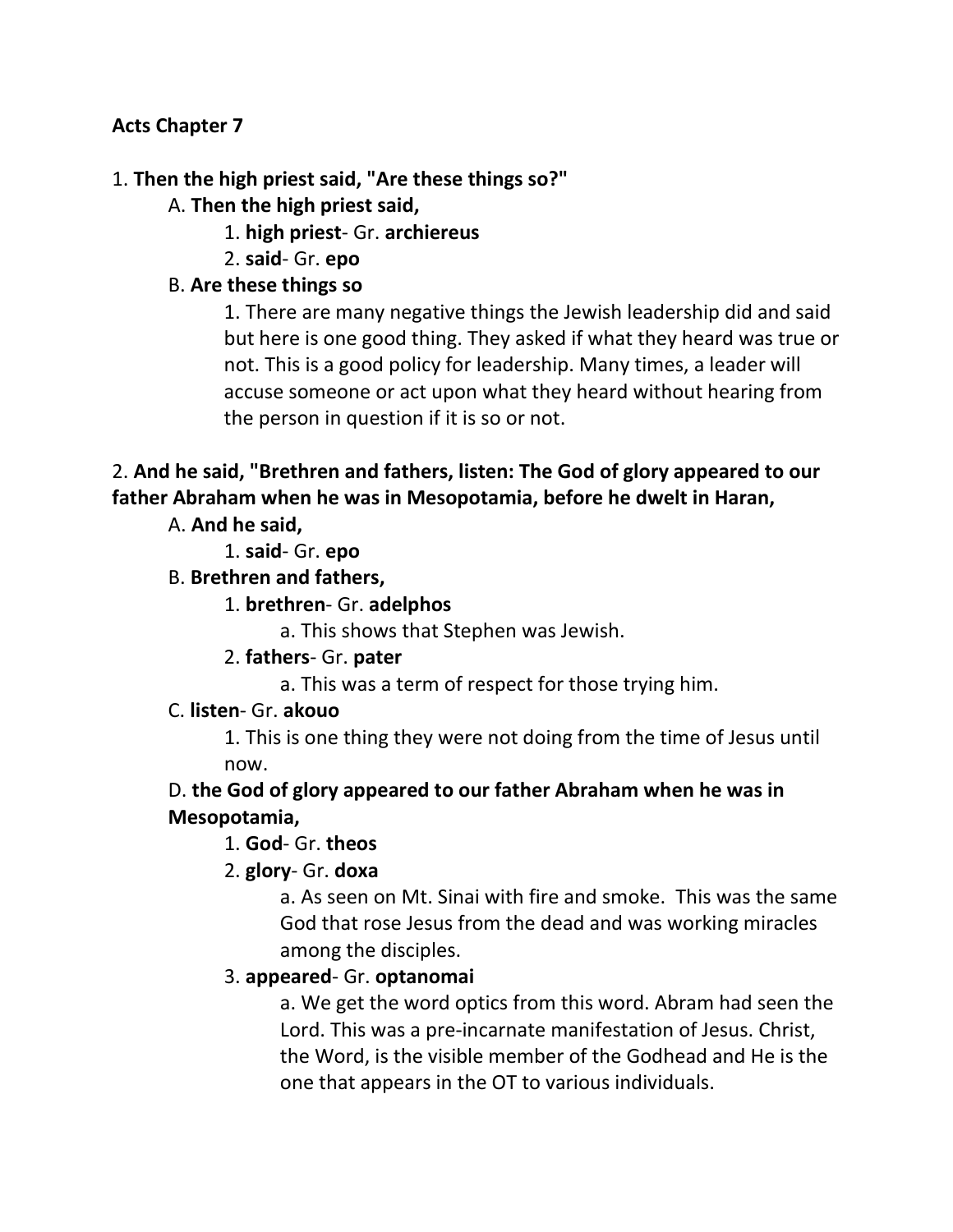b. In Galatians it says the Scripture [the Word] appeared to Abraham and preached the gospel to Him! This was Christ. Gal. 3:8

#### 4. **father**- Gr. **pater**

a. Abraham was the father of our faith. We can learn from how Abraham was made righteous by faith and his walk of faith.

#### 5. **Abraham**- means *father of a multitude*

#### 6. **Mesopotamia**- means *between two rivers*

a. When God called Abram he dwelt between two rivers. He was between God's will and the world. It was his decision to follow God into His will. He could have gone the world's way. b. Ur was between two rivers- the Tigris [Hiddekel] and Euphrates. Tigris means rapid and Euphrates means good and abundant. The Tigris is the larger of the rivers and moves more swiftly. The Tigris represents the world that is swiftly flowing to destruction. It is the broad way where more people go than the good and abundant flow of God's will that leads to salvation through Christ.

#### E. **before he dwelt in Haran**

#### 1. **before**

a. Stephen makes it clear that Abram had the call to leave Ur and his family **BEFORE** he lived in Haran.

b. In Genesis 12:1 it appears this call came to him in Haran because in Genesis 11:31 it says they had moved to Haran. But notice in verse 1 it says that God **HAD** said, not God said. In Gen. 11:31, it says Terah, the father of Abram, took his son, Sarai, and Lot with him to go to Canaan. God had spoken this to Abram, but his dad took control of the situation and took the lead once Abram had told him what the Lord had said. This was not good. Apparently, they did not get all the way to Canaan and stopped and dwelt in Haran. It appears that was as far as his dad was willing to go. He stopped and did business in Haran until he died. Those who go with us without having the revelation and word from God are not able to go the distance with us. They will end up derailed before the fulfillment of the vision. They will actually be a hindrance to us.

c. Abram should have just told his dad he was leaving and did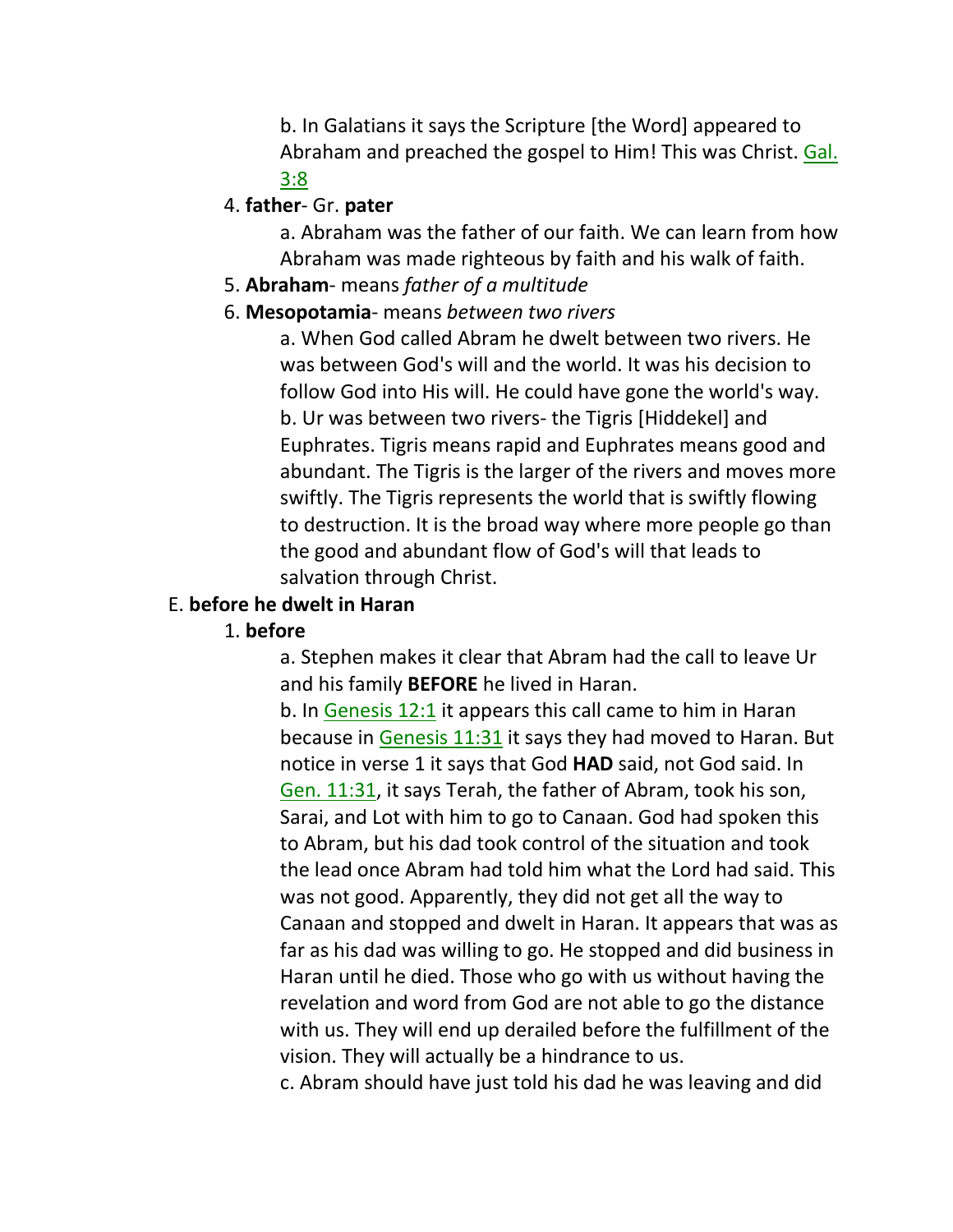what God said by separating from his family. He did not need to tell his father of his vision and everything the Lord had said. We need to be careful what we share with unbelievers around us even if it is our family. At this time, he was more moved by fear of his natural father than God.

d. After Abram's father dies in Haran, Abram continues the journey to Canaan.

2. **dwelt**- Gr. katoikeo- *to settle down*

a. Often believers will settle down in a place short of the perfect will of God for them. We need to press on to God's promised land for us! It is the place of God's blessing of grace and abundance and fulfills God's purpose for our lives.

3. **Haran**- means *a mountaineer*

# 3. **and said to him, 'GET OUT OF YOUR COUNTRY AND FROM YOUR RELATIVES, AND COME TO A LAND THAT I WILL SHOW YOU.'**

# A. **and said to him,**

1. **to him**

a. God said this to Abram, not to Terah, his father, or anyone else. He alone would have the grace to follow that revelation given to him by God.

b. Don't worry about those who don't want to continue on your path God has given you. You have the grace to follow it because He has revealed it and spoken it to you. Faith comes by hearing.

# B. **Get out of your country and from you relatives,**

# 1. **Get out**- Gr. **exerchomai**

1. You have to "get out" before you can "get in". That is profound but true. You have to get out of your own plan and place to get into His plan and place.

# 2. **country**- Gr. ge- **land**

a. This speaks of your own culture. Often a person's culture and spiritual atmosphere can keep someone from following God's culture and plan.

b. Jesus had to take a blind man out of his city before he could minister to him. Mark 8:23 The culture he was living in was filled with unbelief.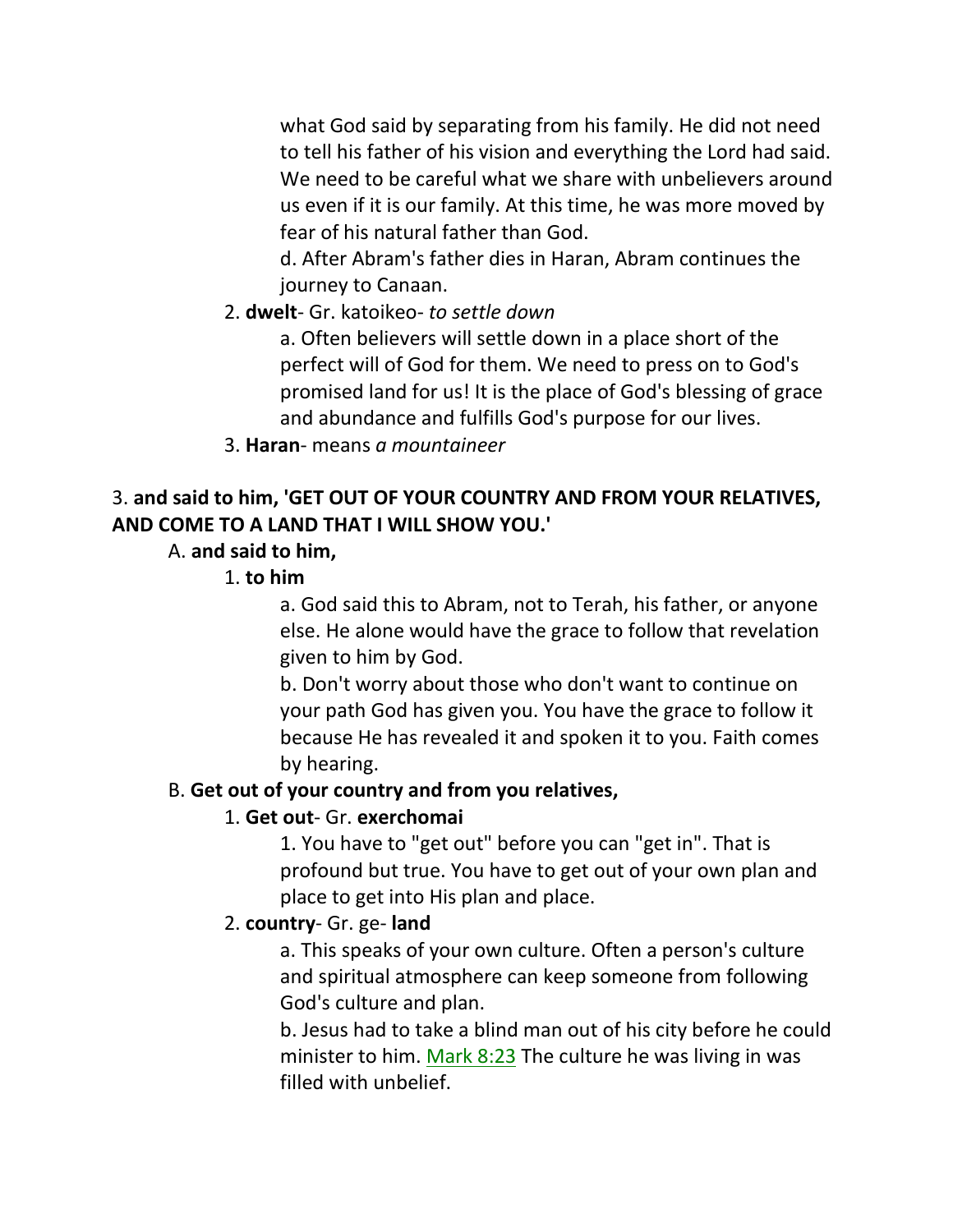3. **relatives**- Gr. **suggeneia**- *to share genes with, kindred; kinsfolk, kinsmen, relatives*

#### C. **and come to a land I will show you**

1. **come**- Gr. **deuro**- *come here*

a. This word means to come here! What does the use of this specific word by Stephen mean? It means that God was already there in Abraham's promised land. He was beckoning him to come there where He was!

b. When it was time for Noah to go into the ark, God said, "Come into the ark". Gen. 7:1 God was inside beckoning Him to join him in His prepared place.

c. God is dwelling in the place where he has called you to come. He has made all of the provision for you! You just need to come. His grace will attend your way and lead you to where God is and has prepared His abundance for you. However, you must leave your land and trade it for God's land. His land is better dear friend. Are you coming? Come!

#### 2. **land**- Gr. **ge**

3. **show**- Gr. **deiknuo**- *to show, point out, present to the sight, to exhibit, permit to see, cause to be seen, to demonstrate, prove, met. to teach, make known, declare, announce*

a. The same God who starts this by calling you will be faithful to also teach you and show you what and where He has called you.

b. Some of you just need to relax and take a big chill pill! Trust that God's ability to lead you is **FAR GREATER** than your ability to follow Him. He won't let you miss His will if you really want it.

c. Hebrews says Abram went out of his country not knowing where He was going. Heb  $11:8$  This is what trips up so many in the walk of faith. They will not move forward **NOT KNOWING**. Well, we need to get past this because there is a whole lot of things we don't know! Abram could do this because of **WHO** he knew not **what** he knew.

4. **Then he came out of the land of the Chaldeans and dwelt in Haran. And from there, when his father was dead, he moved him to this land in which you now**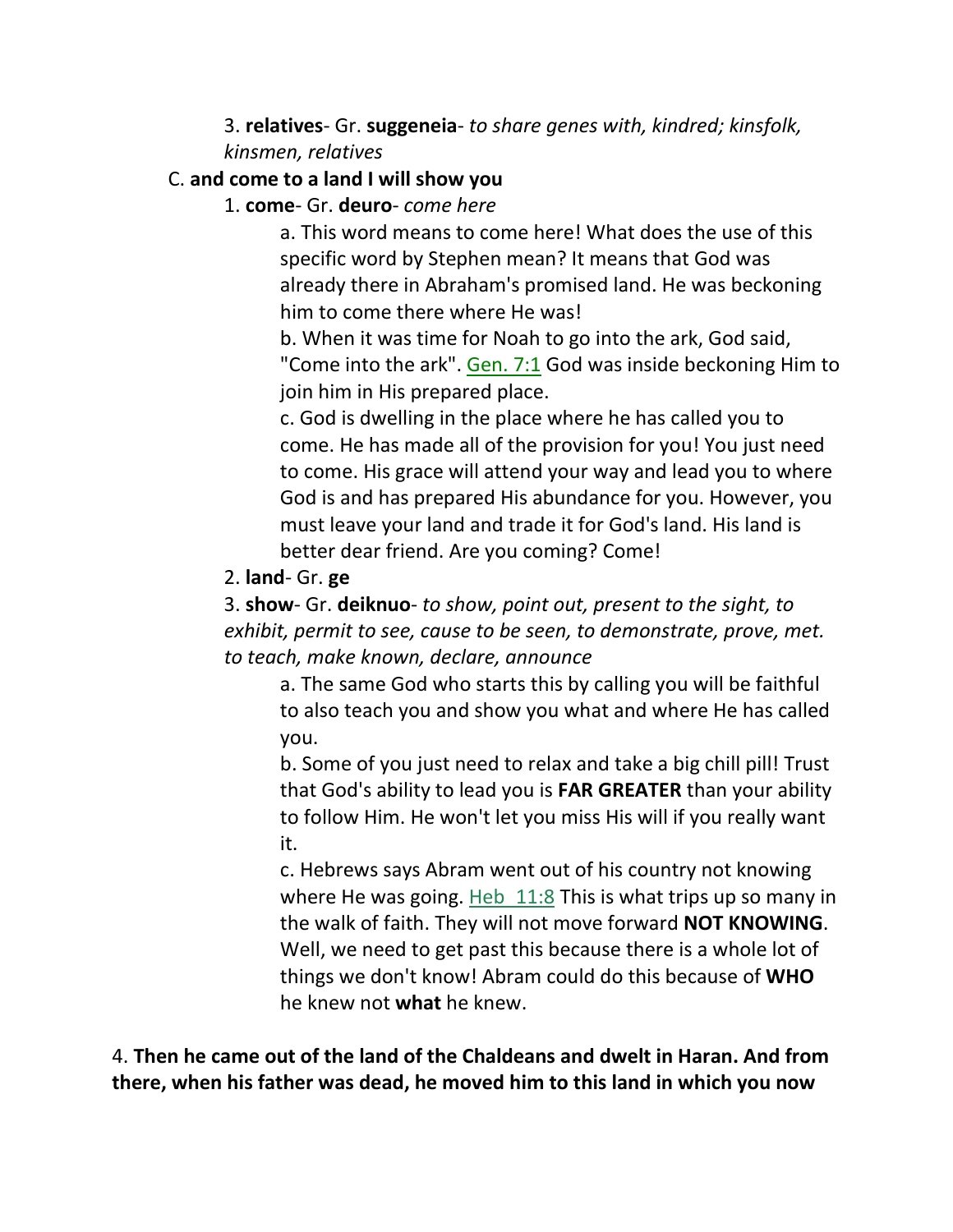#### **dwell.**

### A.**Then he came out of the land of the Chaldeans and dwelt in Haran.**

### 1. **came out**- Gr. **exerchomai**

a. Abram came out as God had directed him; however, he had his family with him- i.e. his father and nephew Lot. Abram gave God partial obedience, but God did not judge him because He was under a covenant of grace. King Saul offered God partial obedience in not killing all of the Amalakites and the animals but he was judged severely for it. 1 Sam. 15 This is because Saul was under the Law.

### 2. **land**- Gr. **ge**

# 3. **Chaldeans**- means *clod breakers*

a. Those of Chaldea were moon worshippers. Ur of the Chaldees was an ancient city that flourished until about 300 BC. The great ziggurat of Ur was built by Ur-Nammu around 2100 BC and was dedicated to Nanna, the moon god. Josh. 24:2 This may have been the religion of Abram before the Lord appeared to him.

# 4. **dwelt**-Gr. **katoikeo**- *to settle down*

# 5. **Haran**

1. Abram did not make it to where he was supposed to go. He got sidetracked short of it in Haran. Apparently, his father was not willing to go any further and set up a business in Haran and he and Abram had gotten many possessions there. Gen. 12:5

# B. **And from there,**

1. From Haran

# C. **when his father was dead,**

# 1. **father**- Gr. **pater**

a. Abram was told to leave his family, but he took his family with him. This sidetracked Abram from following the Lord and caused him to miss time. I believe the promises given to Abram could have occured earlier if Abram who had fully obeyed the Lord.

# 2. **dead**-Gr. **apothenesko**- *died off*

a. Abram put his father above his walk with God. He is the father of our faith. This shows us that we will not be perfect in our faith walk but God will still be faithful to us.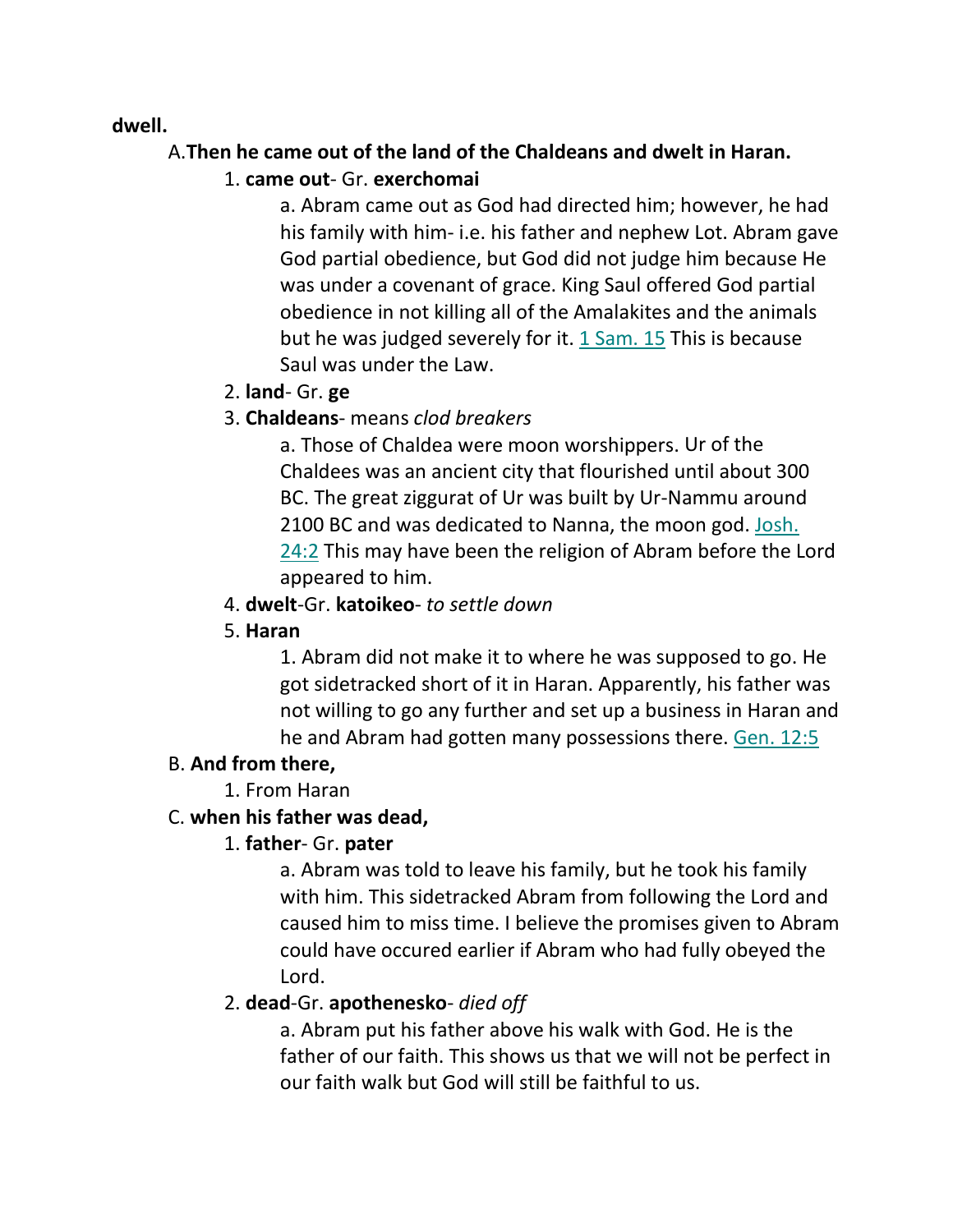#### D. **he moved him to this land in which you now dwell.**

1. **moved**- Gr. **metoikizo**- *to cause to change one's habitation, move from one habitation to another, migrate*

a. Abram took his dead father on into Canaan with him. Abram still couldn't let his father go! Often our relatives can be the biggest hindrance to serving and following God. They can often take priority in the heart above God.

b. Of course this is not speaking of the husband wife relationship. This is a ONE flesh covenant and who God has put together let no one separate!

- 2. **land** Gr. **ge**
- 3. **dwell** Gr. **katoikeo**

5. **And** *God* **gave him no inheritance in it, not even** *enough* **to set his foot on. But even when** *Abraham* **had no child, He promised to give it to him for a possession, and to his descendants after him.** 

A. **And God gave him no inheritance in it,**

- 1. **gave** Gr. **didomi**
- 2. **inheritance** Gr. **kleronomia**

a. Abraham was a sojourner in the land of promise, not an owner of the land of promise. His descendants would be given the land as a perpetual possession.

b. Christians are possessors of God's inheritance in Christ.

### B. **not even enough to set his foot on**

- 1. **set** Gr. **bema** *to step*
- 2. **foot** Gr. **pous**

a. The walk of faith is not rooted in this world, but in another one, more permanent and durable.

### C. **But even when Abraham had not child,**

- 1. **Abraham**
- 2. **child** Gr. **teknon**

a. This refers to Isaac, not Ishmael.

### D. **He promised to give it to him for a possession,**

### 1. **promised**- Gr. **epaggello**

### 2. **possession**- Gr. **kataschesis**

a. For his family.

b. This possession took place some 400 years after the promise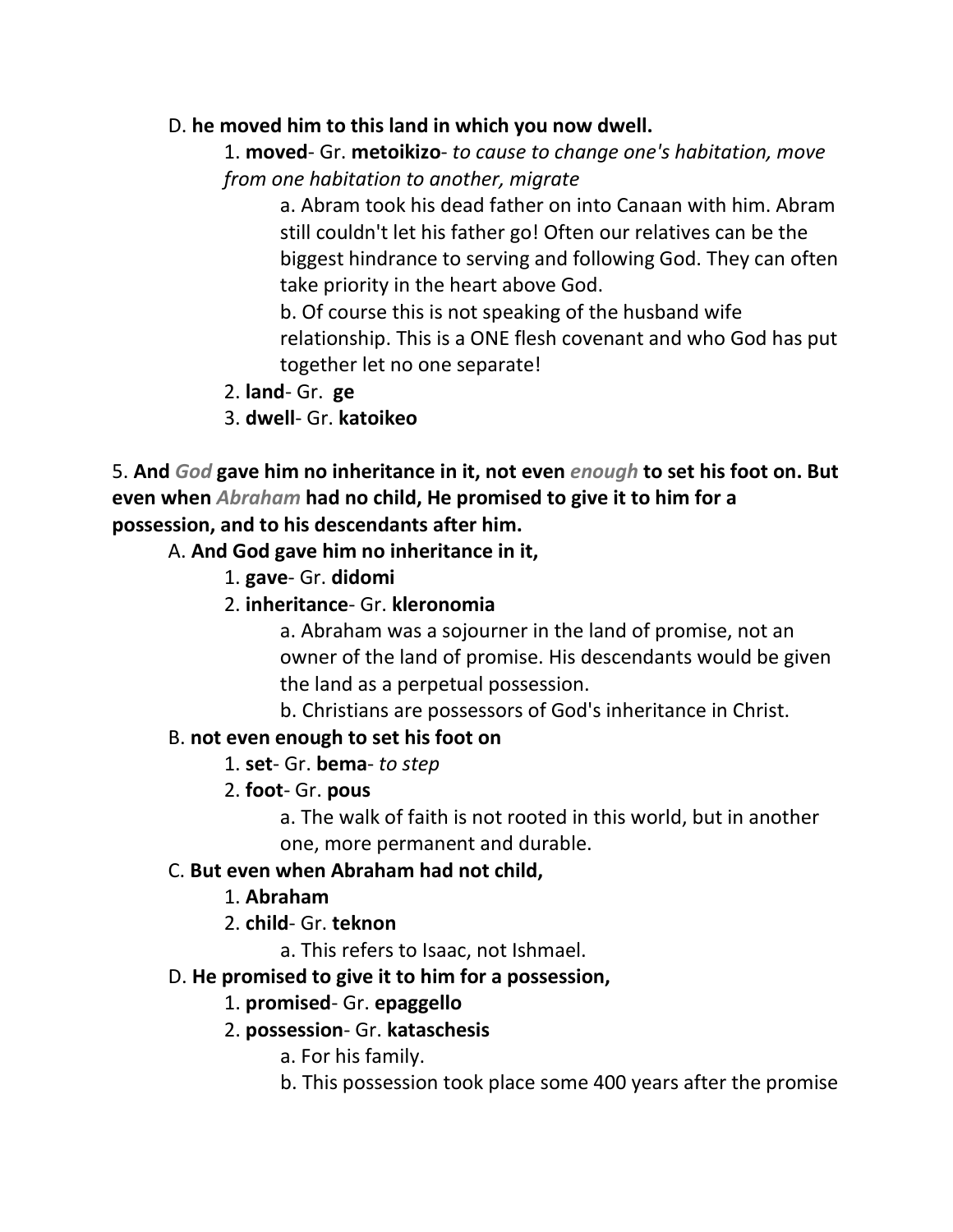was given to Abraham.

#### E. **and to his decendents after him**

#### 1. **decendents**- Gr. **sperma**

a. The twelve tribes of Israel [Jacob].

6. **And God spake on this wise, That his seed should sojourn in a strange land; and that they should bring them into bondage, and entreat** *them* **evil four hundred years.**

A. **And God spake on this wise,**

1. **spake**- Gr. **laleo**

#### a. Gen. 15:13-16

2. **wise**- Gr. **houto**- *in this way or manner*

#### B. **That his seed should sojourn in a strange land,**

- 1. **seed** Gr. **sperma**
	- a. The twelve tribes of Israel.
- 2. **sojourn** Gr. **paroikos** *dwelling near, neighbouring*

a. This was true also of Isaac and Jacob, the heirs of the promise. Heb\_11:9

- b. As Christians we also are sojourners in this world. 1 Pet. 2:11
- 3. **strange** Gr. **allotrios** *belonging to another, foreign*
- 4. **land-** Gr. **ge**

### C. **and that they should bring them into bondage,**

1. **bring into bondage**- Gr. **douloo**- *to enslave*

### D. **and entreat them evil four hundred years**

- 1. **entreat them evil** Gr. **kakoo** *to oppress, afflict, harm, maltreat*
- 2. **four hundred years** Gr. **tetrakosioi etos**

a. I don't think we realize just how long the Israelites were in slavery in Egypt. It was 400 years! Another passages specify this time at 430 years. Ex. 12:40 ,Gal. 3:17 This is a long time folks! If you look at slavery in the United States the first slave was brought to America in 1619 and the slaves were emancipated in 1865. That is 246 years. That is a long time, but not in relation to how long Israel was in slavery.

b. Israel had to break out of a slave mindset because that is all they knew.

c. We need to break out of a slave mindset to sin, because before Christ redeemed and saved us, that is all we knew. We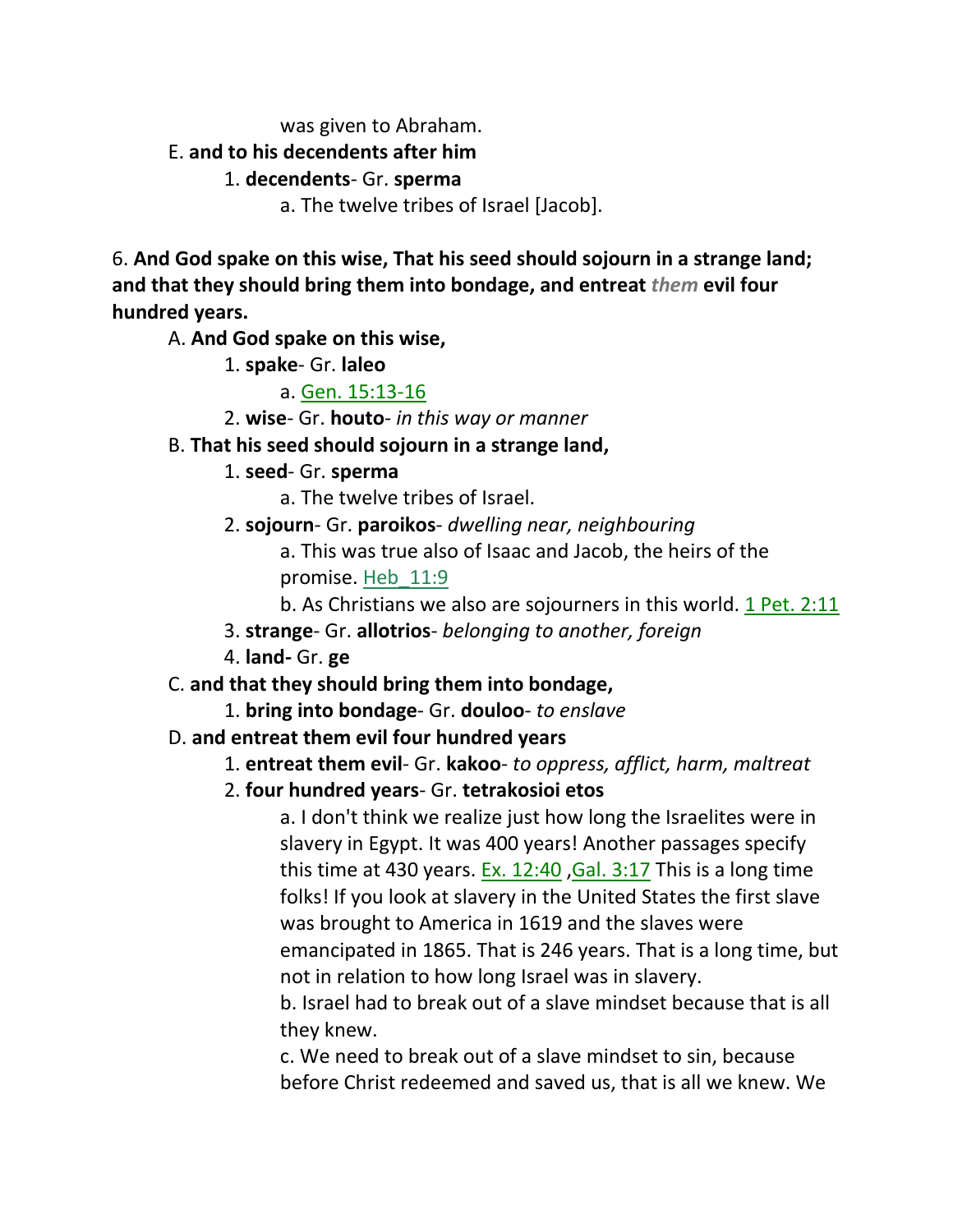do this by renewing our mind to the Word of God and our new identity as sons of God. Sonship is not a sex but a position. Christian women are equally sons of God as men are.

# 7. **'AND THE NATION TO WHOM THEY WILL BE IN BONDAGE I WILL JUDGE,' said God, 'AND AFTER THAT THEY SHALL COME OUT AND SERVE ME IN THIS PLACE.'**

A. **And the nation to whom they will be in bondage I will judge,**

### 1. **nation**- Gr. **ethnos**

a. Eygpt

#### 2. **bondage**- Gr. **douleuo**- *to be enslaved*

- 3. **judge** Gr. **krino**
	- a. The ten plagues.
- B. **said God,**
	- 1. **said epo**

a. What God said, He did.

### C. **and after that they shall come out and serve me in this place.**

#### 1. **come out**- Gr. **exerchomai**

2. **serve**- Gr. **latreuo**- *to render religious service or homage, to worship* a. They went from being enslaved to serving. Man was created to be under subjection. Either he will be in subjection to God or to something or someone else- sin and Satan.

b. This word means to worship. Did you know that when you worship God, you are serving Him? When we worship anything else we are serving it, such as money.

c. Many are wondering how they can serve the Lord practically. It starts by worshipping Him!

d. Satan tried to tempt Jesus with the glory of the world and told Him that he would give it all to Him if he would just fall down and worship him. Jesus answered and said, "You shall worship the Lord your God, and Him only shall you **SERVE**. Matt. 4:10

### 3. **place**- Gr. **topos**

a. The land of Canaan, the promised land.

8. **Then He gave him the covenant of circumcision; and so** *Abraham* **begot Isaac and circumcised him on the eighth day; and Isaac** *begot* **Jacob, and Jacob** *begot* **the twelve patriarchs.**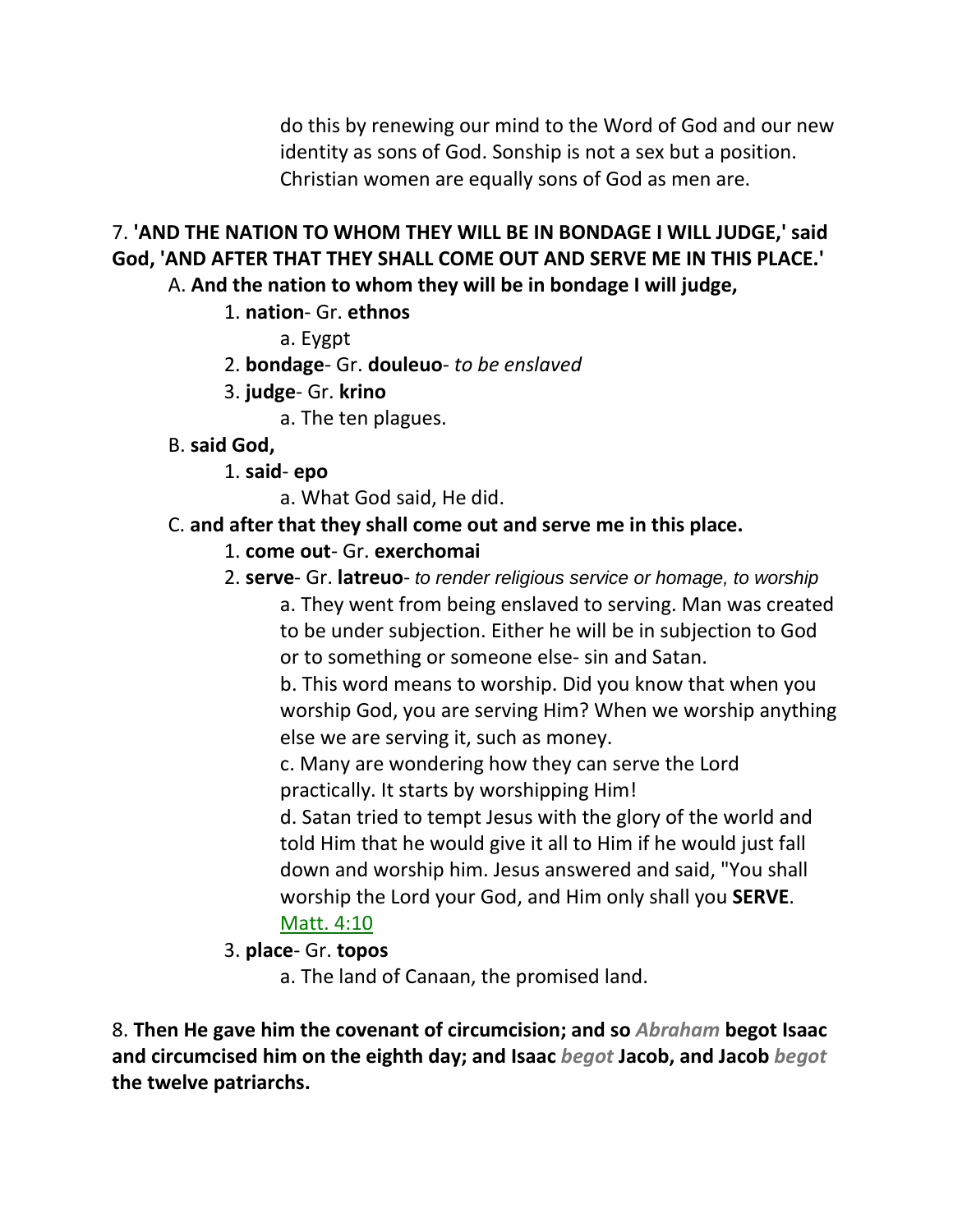#### A. **Then He gave him the covenant of circumcision,**

#### 1. **gave**- Gr. **didomi**

2. **covenant**- Gr. **diatheke**- *to set out in order, to dispose in a certain order, testament, covenant, "a compact or agreement between two or more persons," usually attended with seals, pledges, or sanctions*

#### 3. **circumcision**- Gr. **peritome**- *to cut around*

a. Gen\_17:9-14

### B. **and so Abraham beot Isaac and circumcised him on the eighth day**

- 1. **begot** Gr. **gennao** *generate*
- 2. **Isaac** means *laughter*
- 3. **circumcised** Gr. **peritemno**
- 4. **eighth** Gr. **ogdoos**

a. *On the eighth day, the amount of vitamin K and prothrombin present is elevated above 100% of normal and is the only day in the males life in which this will be the case under normal conditions. If surgery is to be performed, day eight is the perfect day to do it. Vitamin K and prothrombin are at their peak on that day. Vitamin K and prothrombin are vital to coagulation, therefore stopping bleeding and healing faster*. Ref. by S I McMillen, MD in his book "None Of These Diseases".

5. **day**- Gr. **hemera**

### C. **and Isaac begot Jacob**,

1. **Jacob**- means *supplanter*

### D. **and Jacob begot the twelve patriarchs.**

1. **twelve**- Gr. **dodeka**

### 2. **patriarchs**- Gr. **patriarches**

a. These were the twelve sons of Jacob to which all Jews spring from.

### 9. **"And the patriarchs, becoming envious, sold Joseph into Egypt. But God was with him**

### A. **And the patriarchs,**

### 1. **patriarchs**- Gr. **patriarches**

B. **becoming envious**- Gr. **zeloo**- *to be jealous, envious, spiteful*

1. This is because of Joseph's dreams in which he told them that he would be a ruler over them.

2. This is also because Jacob had made for him a **long sleeved** [lit.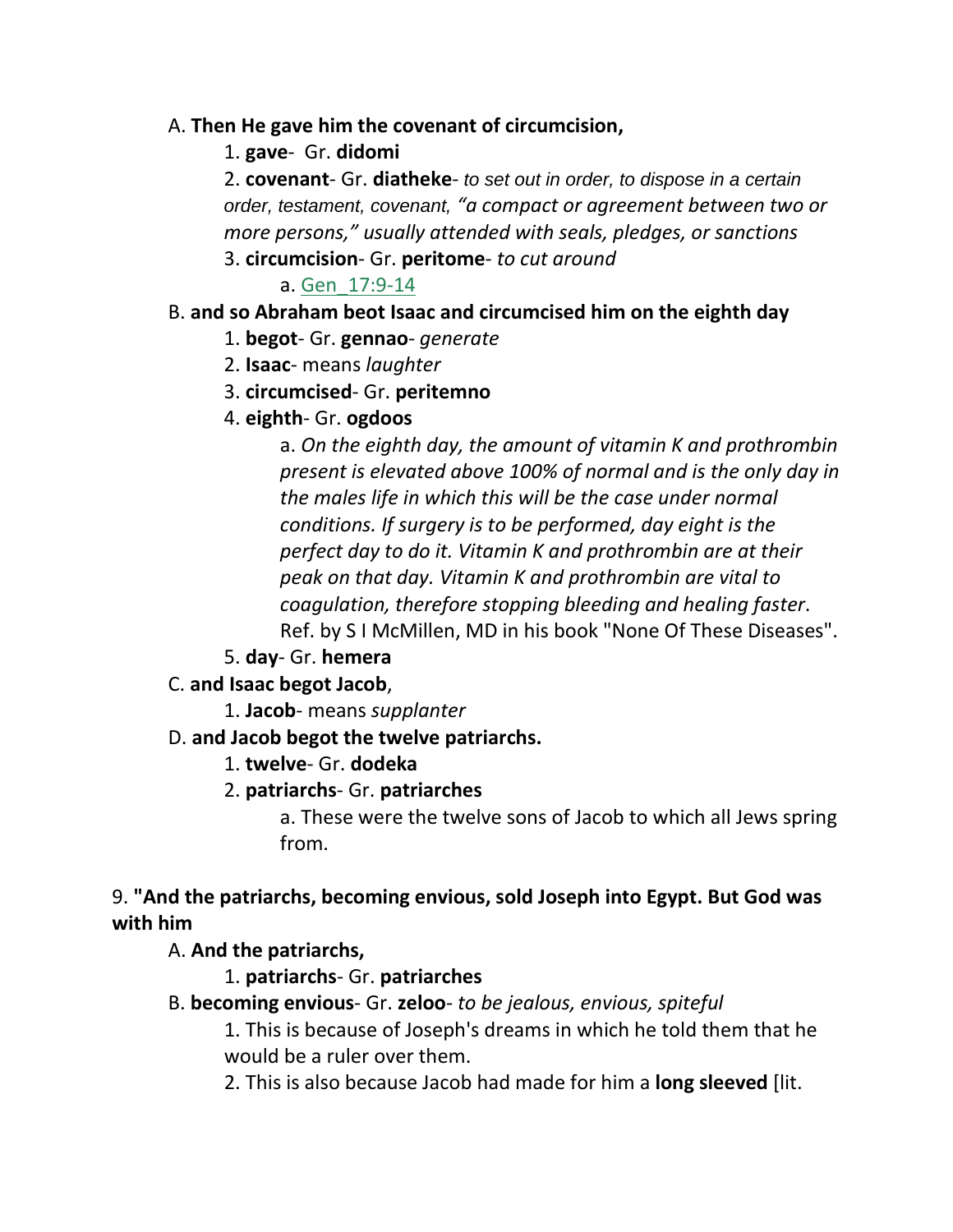Hebrew] garment to wear [KJV- **coat of many colors**]. Gen. 27:3, 23 This was the garment of the first-born. Those who worked in the fields did not wear long sleeves. This long-sleeved coat was a symbol of rulership. The first-born position would be over his brethren. Instead of that going to Reuben like normal, Jacob favored Joseph and gave him that position. Joseph was sent to be his brother's overseer. This is why they despised Joseph when he came out to find them in the fields. He was wearing this garment. They decided to kill him but instead sold him to Egypt.

# C. **sold Joseph into Egypt**

1. **sold-** Gr. **apodidomi**- *to give over*

2. **Joseph**- means *addition*

3. **Egypt**- means *place of double pressure*

a. The brothers sold Joseph to some Midianites, who in turn sold him to the Egyptians.

### D. **But God was with him**

1. The blessing of Abraham was with Joseph.

2. At the point when Joseph was being sold on the slave block naked, God said he was a prosperous man! Gen. 39:2

10. **and delivered him out of all his troubles, and gave him favor and wisdom in the presence of Pharaoh, king of Egypt; and he made him governor over Egypt and all his house.**

# A. **and delivered him out of all his troubles,**

1. **delivered**- Gr. **exaireo**- *to lift out*

a. Joseph had been down in the dungeon of Egypt.

2. **troubles**- Gr. **thlipsis**- *pressure*

a. Joseph was lifted up out of all his pressures although he still was in the midst of Egypt. Egypt means the land of double pressure. Although we live in this world of pressure we don't have to be dominated by it. We can experience freedom in this world of bondage.

b. Many are the afflictions of the righteous, BUT the Lord delivers him out of the ALL! Ps. 34:19 Hallelujah!

# B. **and gave him favor and wisdom in the presence of Pharaoh,**

### 1. **gave**- Gr. **didomi**

a. Grace is a gift. It is not merited or earned.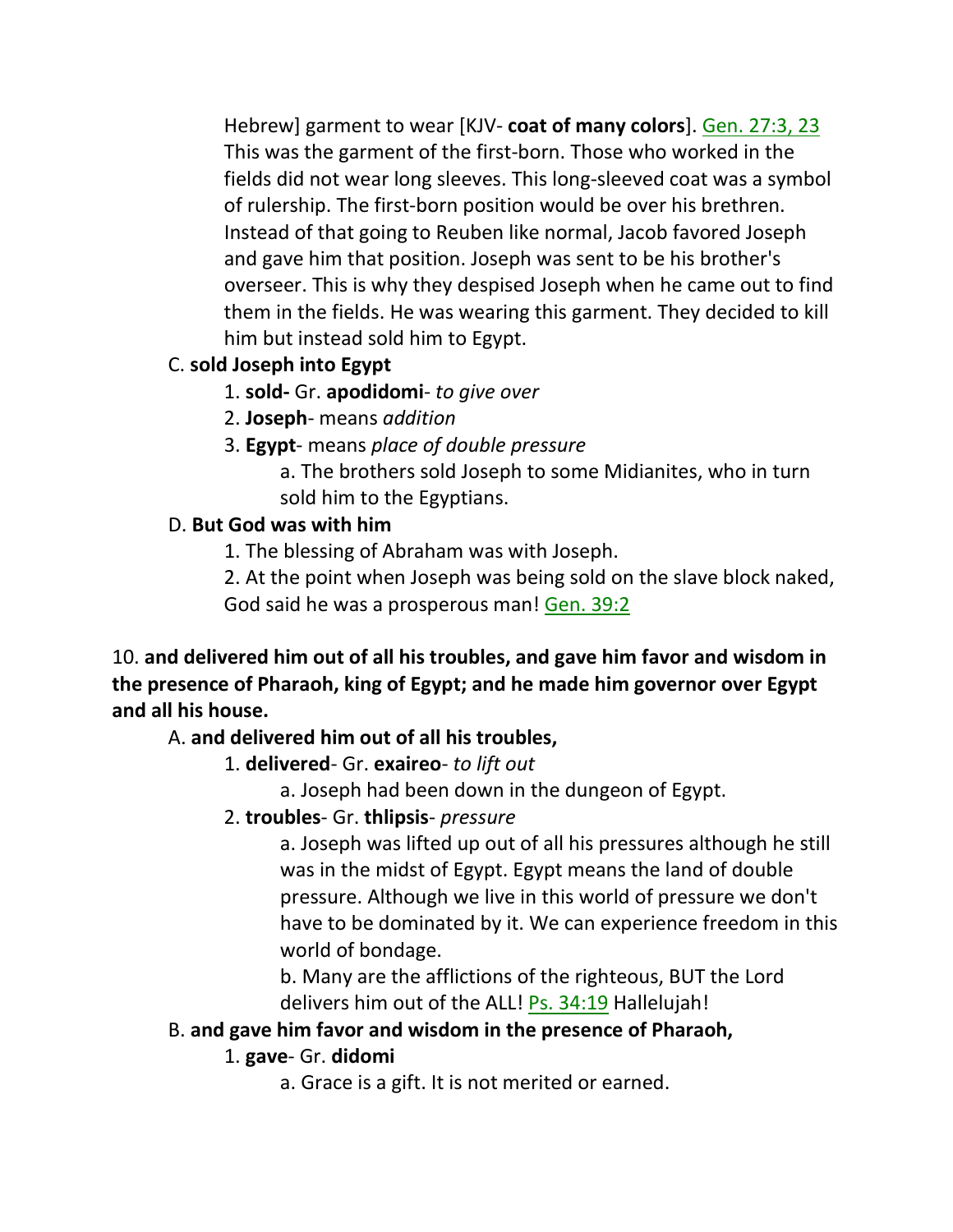#### 2. **favor**- Gr. **charis**- *unmerited favor, grace*

a. Grace is what will lift us up out of our pressures and troubles.

b. God gives us favor with people.

#### 3. **wisdom**- Gr. **sophia**

a. We should pray for favor and wisdom each morning! God loves to answer this!

#### 4. **presence**- Gr. **enantion**- *over against*

#### 5. **Pharaoh**- means *great house*

a. This was the title given to the Egypt kings. This is much like the title Abimelech was for the Philistines. Our title for our leader in the USA is president.

### C. **king of Egypt,**

1. **king**- Gr. **basileus**- *lord of the land*

### D. **and made him govenor over Egypt and all his house**

- 1. **made** Gr. **kathistemi-** *to set, place, put*
- 2. **govenor** Gr. **hegeomai** *leader*

a. Joseph had been prepared for this role by his experience in Potiphar's house and being set over the prison. God has been working in your past preparing you for your future! You might not see what God is doing now, but you are being prepared for something big!

3. **house**- Gr. **oikos**

### 11. **Now a famine and great trouble came over all the land of Egypt and Canaan, and our fathers found no sustenance.**

A. **Now a famine and great trouble came over all the land of Egypt and Canaan,**

- 1. **famine** Gr. **limos** *to hunger, famine, want of food*
- 2. **great** Gr. **megas**
- 3. **trouble** Gr. **thlipsis** *pressure*

a. Egypt means land of double pressure. No surprise we see great pressure come upon the land.

- 4. **came-** Gr. **erchomai**
- 5. **land** Gr. **ge**
- 6. **Canaan** means *lowlands, humility*

a. Canaan is the promised land. It means humility. You will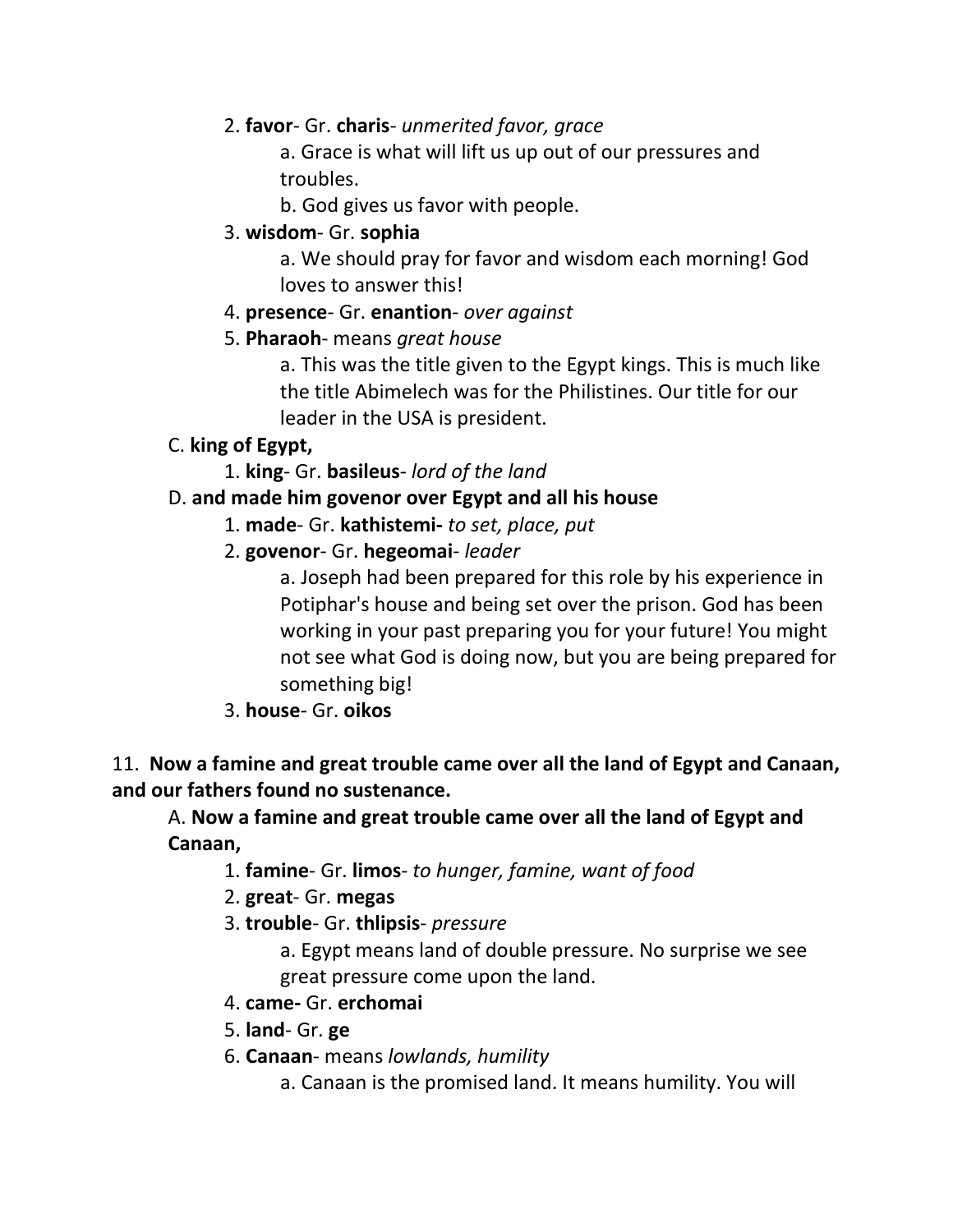experience all the blessings of grace through the humility of faith.

b. Great pressure had come to Canaan as well. Usually, the Word is clear not to go to Egypt, which represents the world, when pressure comes. However, in this case, God had sent Joseph to Egypt to make a way of provision for Israel. Sometimes, God will use those of the world to help us in our trial, however, we should not look to the world for help. c. There is always negative consequences from going to the world for its help. We see that all in Egypt and in Canaan came and bought grain until all their monies were gone. Then they traded in their lands and themselves for food. In the end Egypt owned everything and controlled everything. Gen. 47:13-20 This is where the world is headed today. The government wants to "help" us out by providing for us, but in doing so they will end up owning and controlling everything and us.

#### B. **and our fathers found no sustenance**

1. **fathers**- Gr. **pater**

a. The sons of Jacob.

- 2. **found** Gr. **heurisko**
- 3. **sustenance** Gr. **chortasma** *feed, fodder for animals*

### 12. **But when Jacob heard that there was grain in Egypt, he sent out our fathers first.**

### A. **But when Jacob heard that there was grain in Egypt,**

### 1. **heard-** Gr. **akouo**

a. Jacob sent his sons to Egypt when he heard there was grain there. There is no mention of Jacob praying about what to do.

#### 2. **grain**- Gr. **sitos**

### B. **he sent out our fathers first**

### 1. **sent out-** Gr. **exapostello**

### 2. **fathers**- Gr. **pater**

a. The sons of Jacob minus Joseph and Benjamin.

#### 3. **first**- Gr. **proton**

a. The first trip Joseph recognized his brothers, but he did not openly reveal himself to them. Jesus did not openly reveal himself to his brethren [the Jews] when he was the first time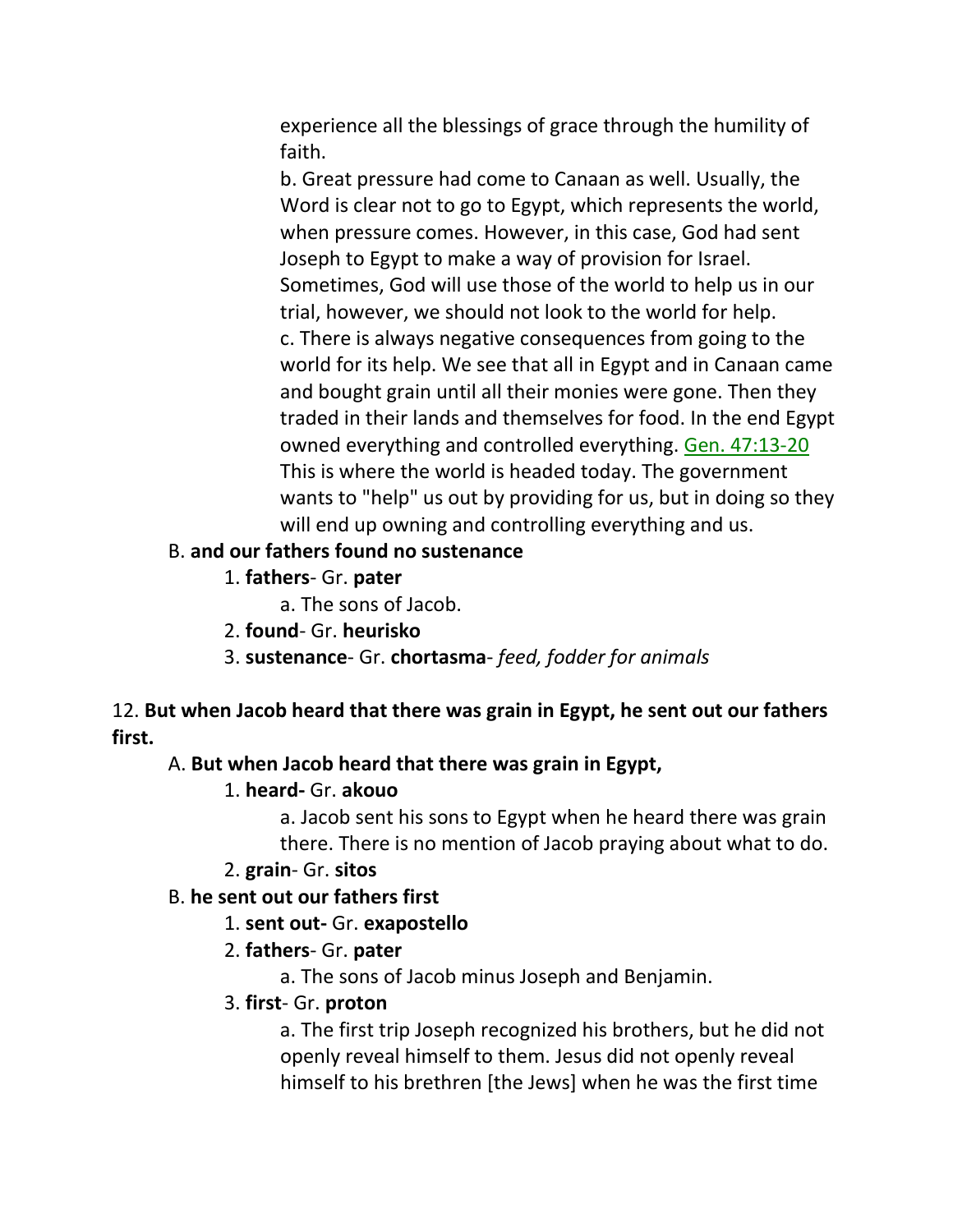on the earth.

13. **And the second** *time* **Joseph was made known to his brothers, and Joseph's family became known to the Pharaoh.** 

# A. **And the second time Joseph was made known to his brothers,**

- 1. **second time** Gr. **deuteros**
- 2. **made known** Gr. **anagnorizomai** *to make known again*

a. This word means to be known again. He was known originally but now he was known again. He had grown into a man and had taken on the appearance of an Egyptian so his brothers did not recognize him at first.

b. When Jesus comes back He will openly reveal himself to his brethren the Jews. Rev. 1:7

3. **brothers**- Gr. **adelphos**

# B. **and Joseph's family became known to the Pharaoh**

- 1. **family** Gr. **genos** *race, stock*
	- a. When Jesus returns Israel will be elevated in the eyes of all nations.

2. **became known**- Gr. **ginomai phaneros**- *to become evident or visible*

3. **Pharaoh**

14. **Then Joseph sent and called his father Jacob and all his relatives to** *him,* **seventy-five people.**

# A. **Then Joseph sent and called his father Jacob and all his relatives to him,**

- 1. **sent** Gr. **apostello**
- 2. **called** Gr. **kaleo**
- 3. **father** Gr. **pater**
- 4. **Jacob**
- 5. **relatives** Gr. **suggeneia en** *relations collectively in*

a. Joseph called all his relatives collectively in to himself. Jesus one day will call all of his relatives [us] collectively into Himself at the rapture of the church!

### B. **seventy-five people**

# 1. **seventy-five**- Gr. **hebdomekonta pente**

a. These include the wives and children of the sons of Jacob.

2. **people**- Gr. **psuche**- *souls*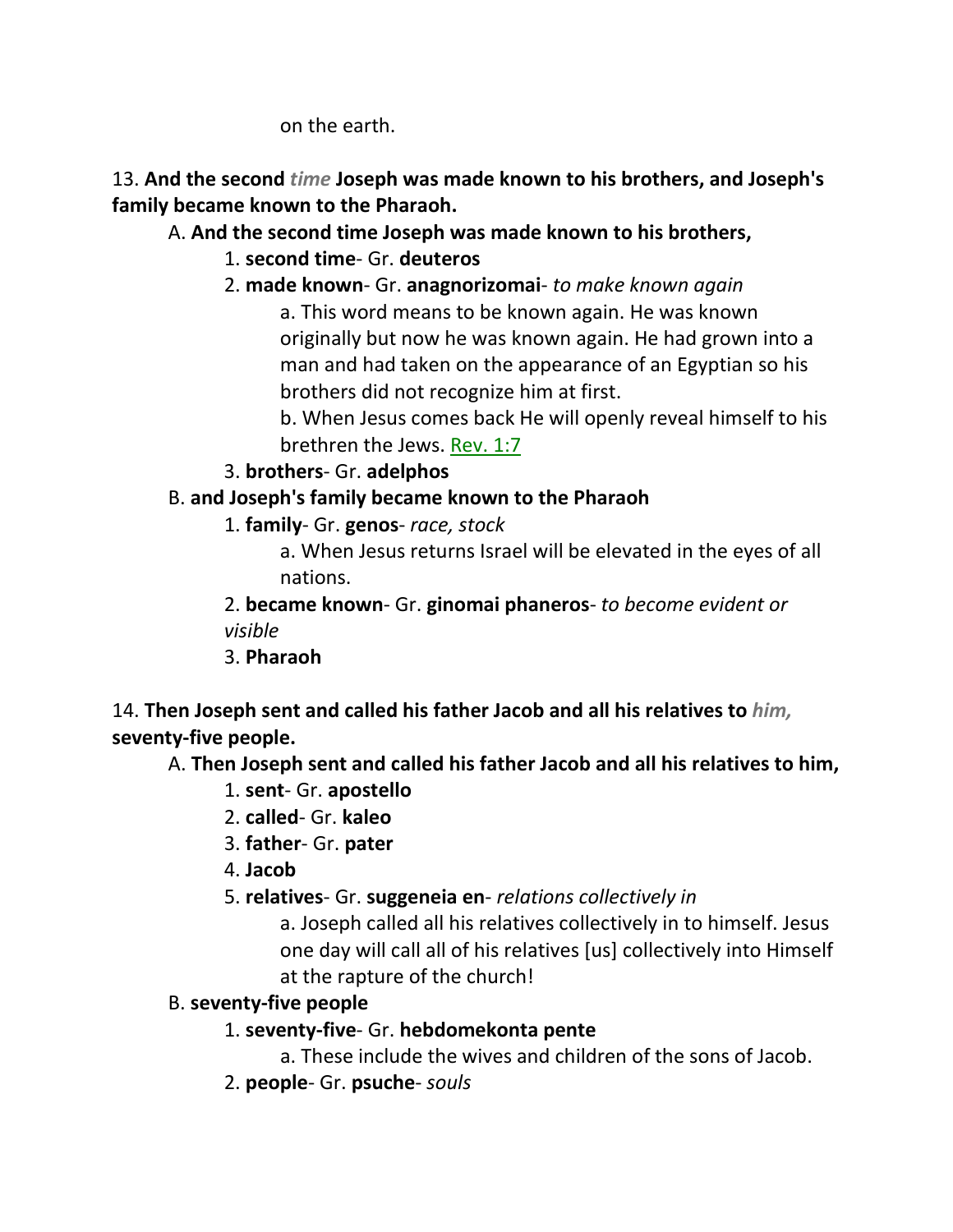### 15. **So Jacob went down to Egypt; and he died, he and our fathers.**

# A. **So Jacob went down to Egypt,**

#### 1. **went down**- Gr. **katabaino**- *to descend*

a. The trip to Egypt was a descent for Jacob and his family. It appeared that it was a good thing but his family ended up in bondage.

b. When we resort to the world as a Christian we are descending. We will end up in bondage.

c. If Jacob and his sons would have stayed in Canaan and just went down for food when they needed it, they would have avoided 400 years of slavery. Joseph could had resigned his position and went back to Canaan with his family.

d. The world promises to take care of you handsomely, but it ends is ugly bondage.

e. It is interesting to note that God told Abraham when he was in a deep sleep that a nation would hold his offspring in bondage for 400 years. I am sure this is something that was passed down to Isaac and Jacob.

### B. **and he died,**

### 1. **died**- Gr. **teleutao**- *to end, finish, complete*

a. We should die only if we have finished or completed what God has given us to do. Many die before they completed what God had for them.

### C. **he and our fathers**

### 1. **fathers**- Gr. **pater**

a. After Joseph died there arose a Pharaoh that knew not Joseph and enslaved Israel. Having all your eggs in one basket rarely is a good idea.

#### 16. **And they were carried back to Shechem and laid in the tomb that Abraham bought for a sum of money from the sons of Hamor,** *the father* **of Shechem.**

# A. **And they were carried back to Shechem and laid in the tomb that Abraham bought for a sum of money from the sons of Hamor,**

1. **carried**- Gr. **metatithemi**- *to transfer*

a. Jacob was buried in Canaan directly after he died.

b. Joseph specifically asked that his bones be brought back into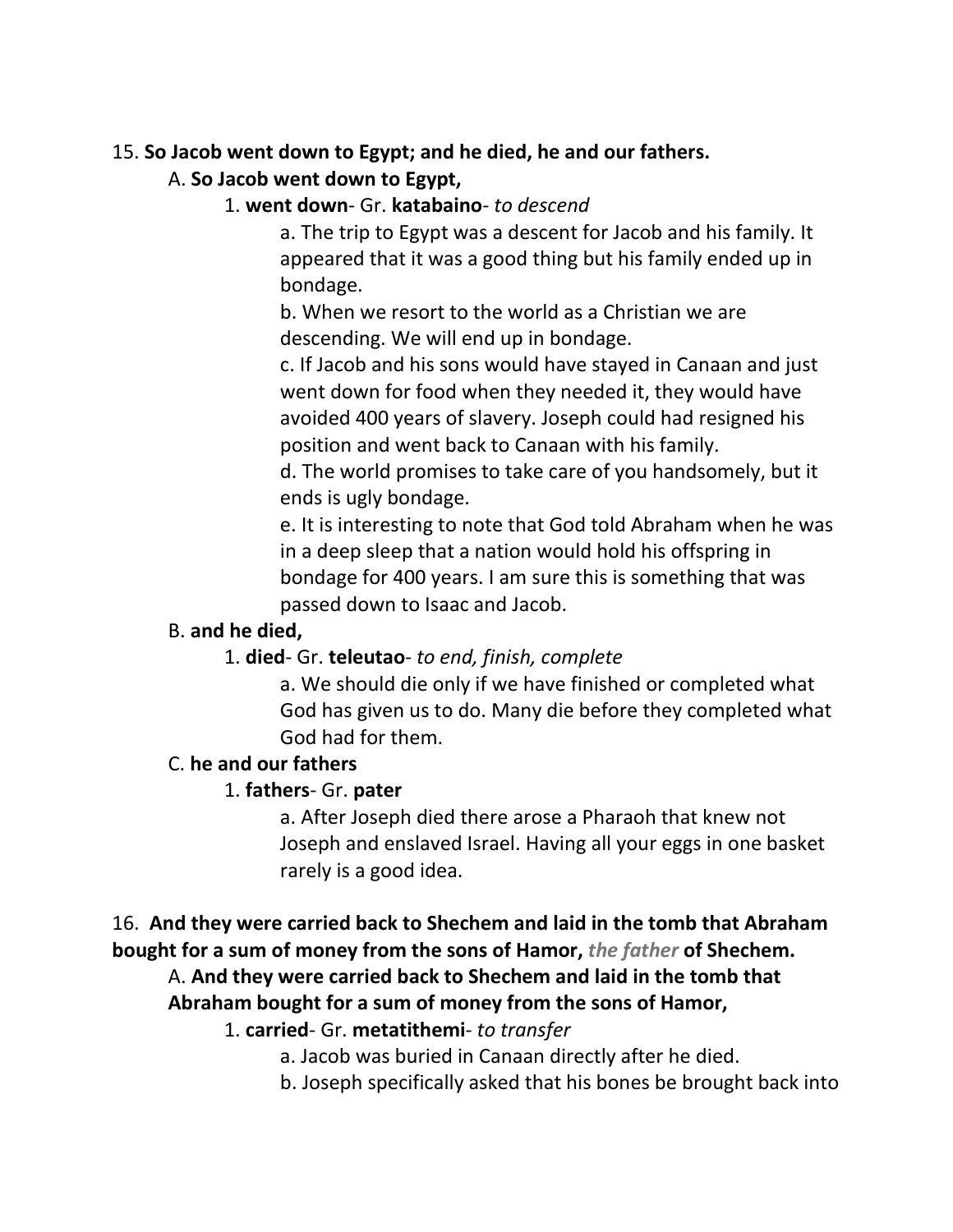Canaan when Israel was delivered from Egypt. Apparently all the bones of his brothers were brought out as well then or they were buried in Canaan as soon as they died like Jacob's was.

#### 2. **Shechem**- means *shoulder, early rising*

a. *The allusions to Shechem in the Bible are numerous, and show how important the place was in Jewish history. Abraham, on his first migration to the land of promise, pitched his tent and built an altar under the oak, (or terebinth), of Moreh at Shechem. "The Canaanite was then in the land;" and it is evident that the region, if not the city, was already in possession of the aboriginal race. See* Gen\_12:6. *At the time of Jacob's arrival here, after his sojourn in Mesopotamia,* Gen\_33:18; Gen\_33:34, *Shechem was a Hivite city, of which Hamor, the father of Shechem, was the headman. It was at this time that the patriarch purchased from that chieftain "the parcel of the field" which he subsequently bequeathed, as a special patrimony, to his son Joseph*. Gen\_33:19; Jos\_24:32; Joh\_4:5. *The field lay undoubtedly on the rich plain of the Mukhna, and its value was the greater on account of the well which Jacob had dug there, so as not to be dependent on his neighbors for a supply of water. In the distribution of the land, after its conquest by the Hebrews, Shechem fell to the lot of Ephraim,* Jos\_20:7, *but was assigned to the Levites, and became a city of refuge.* Jos\_21:20-21. *It acquired new importance as the scene of the renewed promulgation of the law, when its blessings were heard from Gerizim, and its curses from Ebal, and the people bowed their heads and acknowledged Jehovah as their king and ruler.* Deu\_27:11; Jos\_24:23-25. *It was here Joshua assembled the people, shortly before his death, and delivered to them his last counsels*. Jos\_24:1; Jos\_24:25. -Smith Bible Dictionary

- 3. **laid** Gr. **tithemi** *to place*
- 4. **tomb** Gr. **mnema** *a memorial, monument; a tomb, sepulchre* a. Gen. 33:19
	- b. A tomb is a monument of memorial of the deceased.
- 5. **Abraham**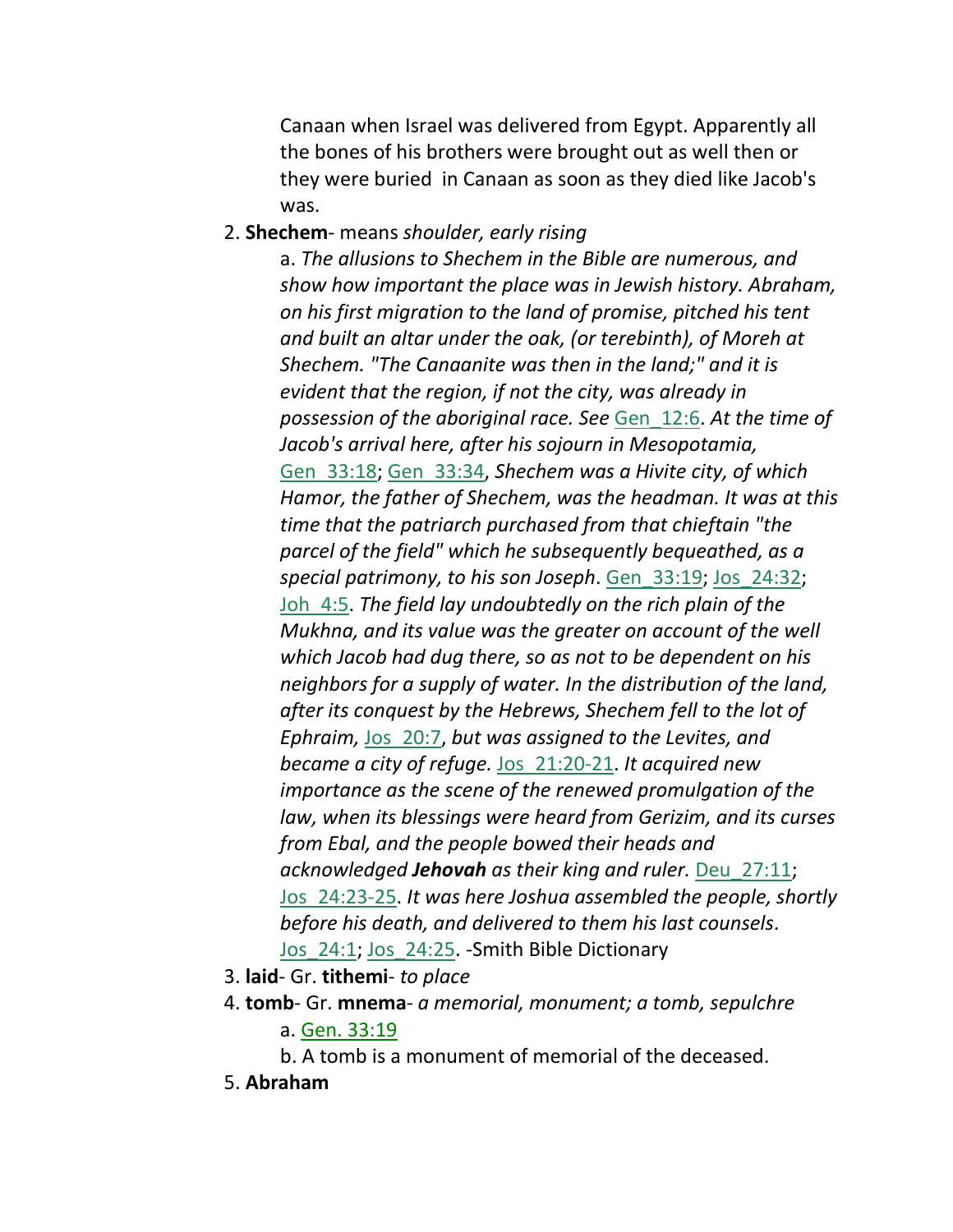- 6. **bought** Gr. **oneomai**
- 7. **sum** Gr. **time** *valuation*
- 8. **money** Gr. **argurion** *silver*
	- a. Silver was used for redemption and buying.
	- b. Abraham refused to receive this funeral plot from Hamor for free. He paid silver for it. Silver speaks of redemption.
	- c. Jesus did not redeem us from death for free. He paid for our redemption when His own blood.
- 9. **sons** Gr. **huios**
- 10. **Hamor-** means *an ass*
	- a. It is ok to buy and sell to unpleasant people.

# B. **the father of Shechem**

- 1. **father** Gr. **pater**
- 2. **Shechem**

a. This is the man who raped Dinah, the sister of the sons of Jacob. He later wanted to marry her, but her brothers deceived him and all the males of the area and killed them as they were healing from being circumcised. Gen\_34:2-26 The book of Genesis is better than any soap opera!

# 17. **But when the time of the promise drew near which God had sworn to Abraham, the people grew and multiplied in Egypt**

# A. **But when the time of the promise drew near which God had sworn to Abraham,**

# 1. **time**- Gr. **chronos**- *time, whether in respect of duration or a definite point of its lapse*

a. We get our English word chronology from this Greek word. b. There is a time for every promise of God to be fulfilled. Luke 1:20 It is important that we believe we receive when we pray, but when we will have them in manifestation varies. Mark 11:24

# 2. **promise**- Gr. **epaggelia**

- a. Gen\_15:13-16
- 3. **drew near** Gr. **eggizo**
	- a. The time of God's promises being fulfilled is called the "fulness of time". Gal. 4:4
- 4. **sworn** Gr. **omnuo** *to promise with an oath*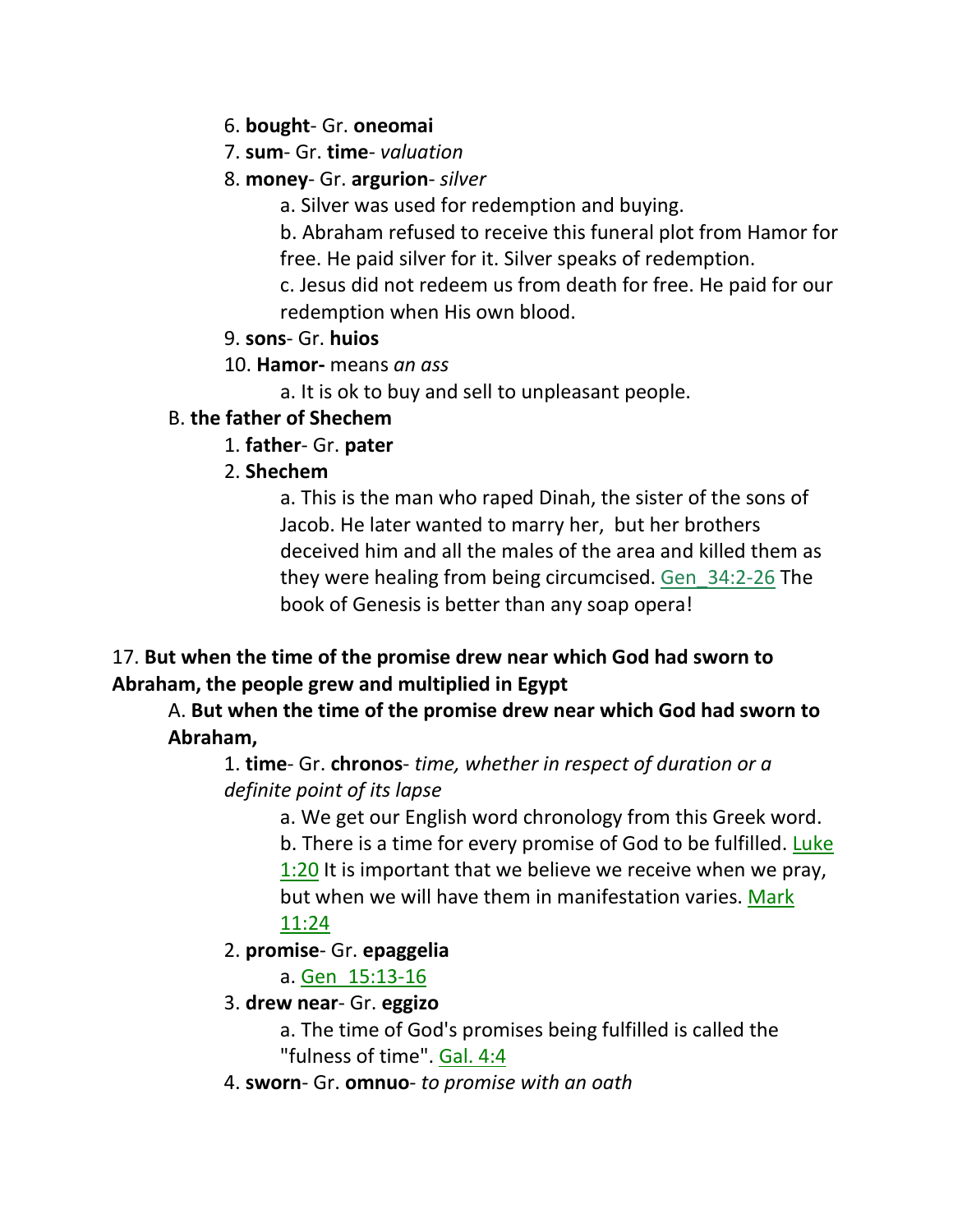#### B. **the people grew and multiplied in Egypt**

### 1. **people**- Gr. **laos**

a. Israel

2. **grew**- Gr. **auxano**- *to increase*

### 3. **multiplied**- Gr. **plethuno**

a. Although they were in slavery, the blessing of Abraham was still working in them. No matter what the Egyptians tried to stop it, Israel still grew and multiplied.

b. I don't know what the enemy has tried to stop you with, but know the blessing of Abraham is upon you, and he can't stop you from increasing and multiplying if you just believe!

### 18. **till another king arose who did not know Joseph.**

### A. **till another king arose who did not know Joseph**

### 1. **another**- Gr. **heteros**- *another of a different kind*

a. This Greek word means one of a different kind or character. The Greek word **allos** means one of the same kind or character. Another king with an entirely different character came on the scene which did harm to Israel instead of blessing them.

### 2. **king**- Gr. **basileus**

- a. Another Pharaoh.
- 3. **arose-** Gr. **anistemi** *to stand up, arise*
- 4. **know** Gr. **eido** *to know fully*

a. God will use people to notice, mentor, and promote you but He does not want our dependence to be on them. If your full dependence is on a person other than God and they are removed from your life you are set up for a fall. b. Be careful of putting all your hopes in just one person. This usually does not work out well.

# 19. **This man dealt treacherously with our people, and oppressed our forefathers, making them expose their babies, so that they might not live.**

A. **This man dealt treacherously with our people,**

1. **man**- Gr. **houtos**- *this one*

2. **dealt treacherously**- Gr. **katasophizomai**- *to deal shrewdly towards, to exercise cleverness to the detriment of any one, to*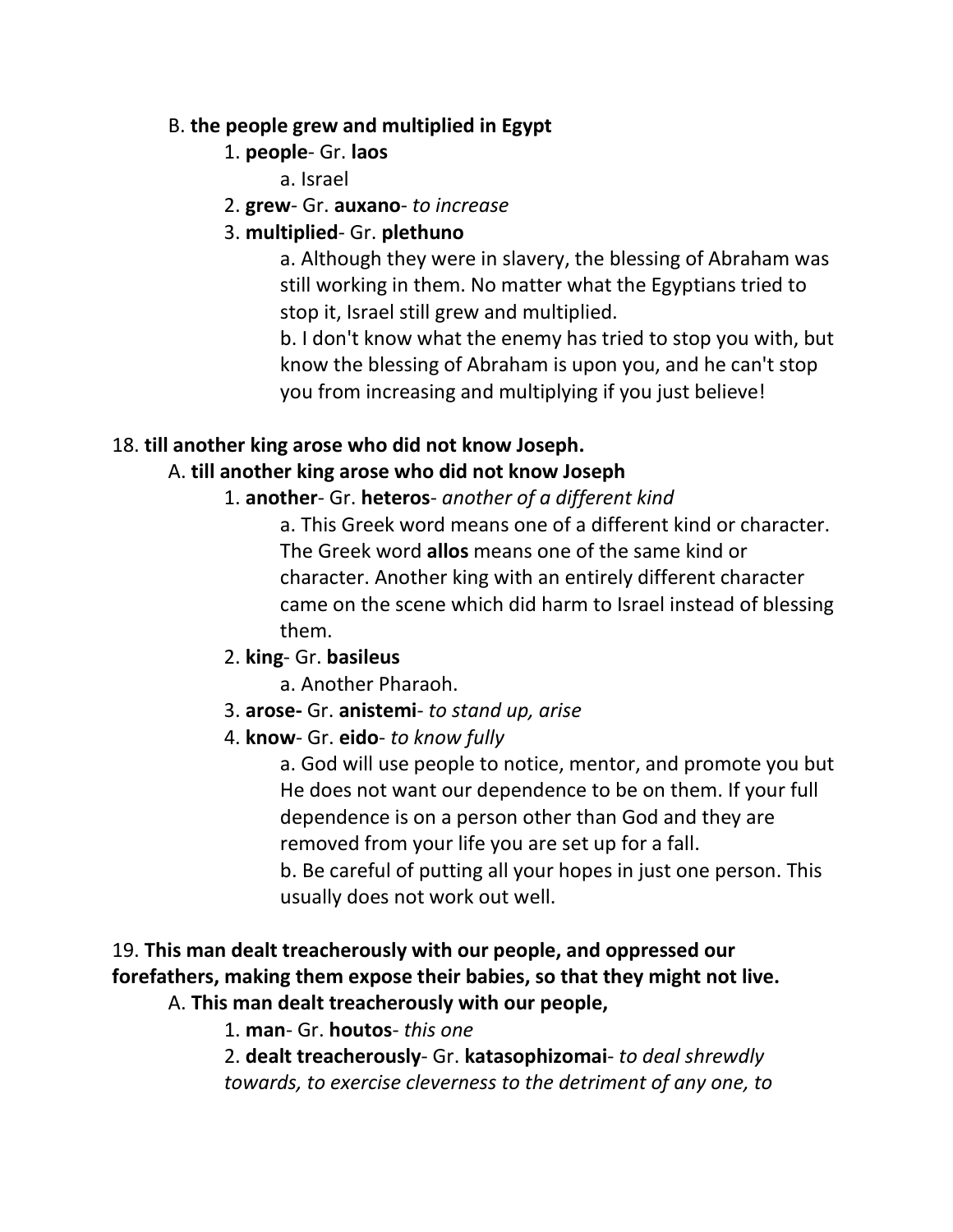#### *outwit; to make a victim of subtlety, to practice on the insidious dealing*

a. As Laban did to Jacob.

b. You can't make it through an entire lifetime without someone treating you treacherously. Don't be surprised by this. Jesus had His Judas, and so will you. You need to resist the bait of offence. Look to God and He will protect, vindicate, and bless you in a greater way than if it did not happen. c. God did this for Joseph when he was treated treacherously by his brethren.

#### 3. **people**- Gr. **genos**

a. The nation of Israel.

### B. **and oppressed our forefathers,**

1. **oppressed**- Gr. **kakoo**- *to treat badly, to harm, mistreat, cause evil to, oppress*

2. **forefathers**- Gr. **pater**

### C. **making them expose their babies,**

1. **making them expose**- Gr. **ekthetos**- *exposed, cast out, abandoned as an infant*

### 2. **babies**- Gr. **brephos**- *a new-born child, an infant*

a. Pharaoh tried to kill all the male children, but God used midwives that feared God to save them. b. Israel prospered even more every time they were persecuted anew.

### D. **so that they might not live**

#### 1. **live**- Gr. **zoogoneo**- *to preserve alive, save*

a. The enemy wants to treat you treacherously, to oppress you, so he can cast out your creativity so that it might not live.

# 20. **At this time Moses was born, and was well pleasing to God; and he was brought up in his father's house for three months.**

### A. **At this time Moses was born,**

- 1. **time** Gr. **kairos** *season*
- 2. **Moses** Gr. *drawing out, delivered*

a. Moses was nursed by his mother for three months before she realized that she could no longer hide him safely. She made an ark of bulrushes, prayed and trusted God with him, and put him in the Nile River to find the destiny God had given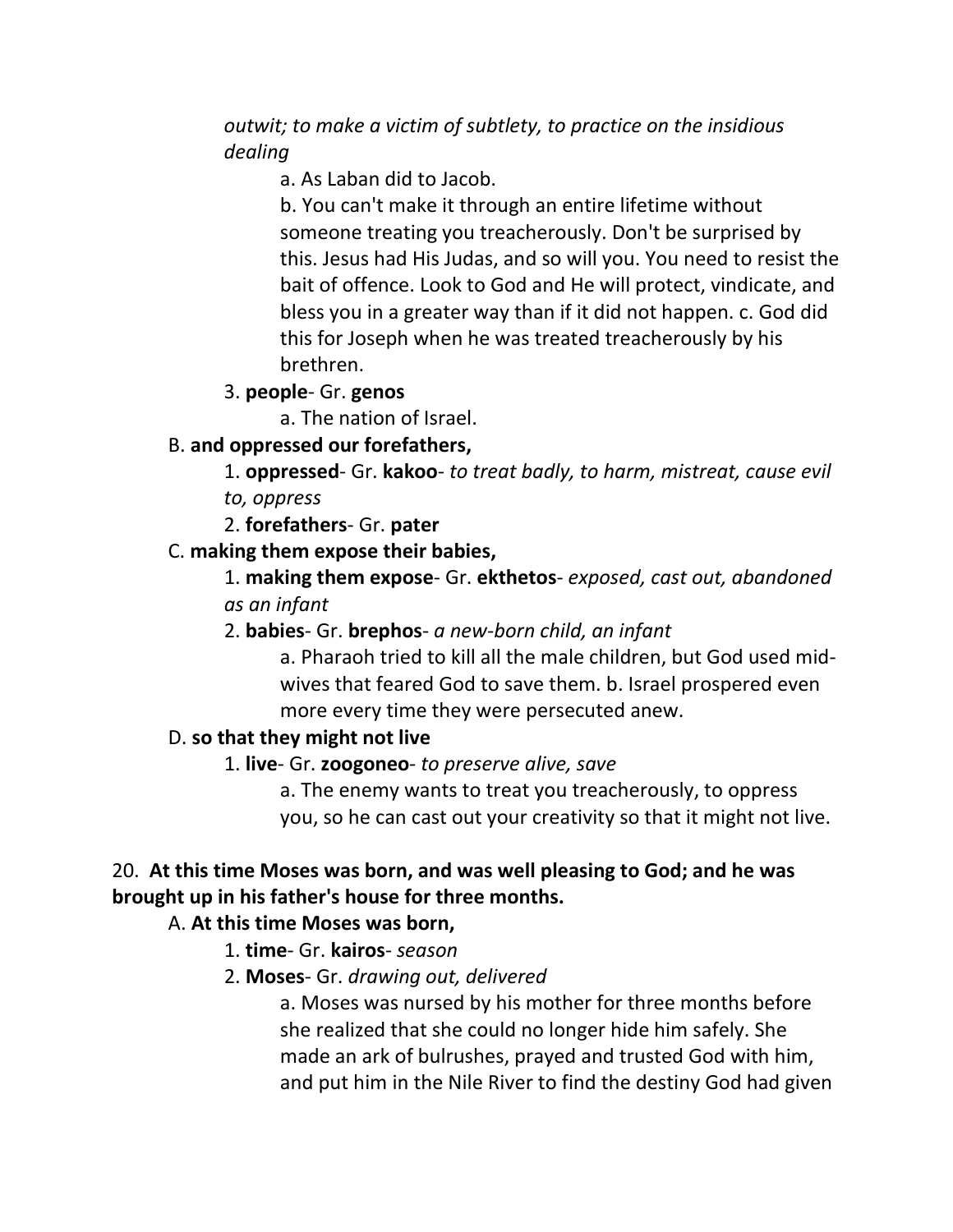to him. He was named Moses- drawn out, delivered, because he was drawn out of the Nile river by one of the Pharaoh's daughter servant girls.

b. Since he was a circumcised Hebrew, Pharaoh's daughter told a servant to find a Hebrew woman to nurse and him. The servant girl just happened to pick Moses' true mother! God is awesome. Moses mother got to raise him until he was weaned from the milk. This is anywhere between 18 months to 2 years old. The first two years are incredibly formative years. Moses mother spoke the Word of God over him in Hebrew.

c. There are some things that are precious to us that God will ask that we let go of. If we obey, he can return it to us at the right time, for the right purpose, and it be sanctified for His use.

d. Moses means to be delivered. To be a deliverer you must be delivered first. Moses was delivered from self those 40 years on the backside of the wilderness after he killed the Egyptian.

#### 3. **born**- Gr. **gennao**

a. Moses was born of Amram and Jochebed, two from the tribe of Levi.

#### B. **and was well pleasing to God,**

1. **well pleasing**- Gr. **theos asteios**- *one who dwells in a city and by consequence is well-bred, polite, eloquent, polished; hence, elegant, fair, comely, beautiful*

a. In Exodus it says Moses was a "goodly" child. This word "goodly" in Hebrew means: *good, well-pleasing, fruitful, morally correct, proper, convenient.* 

#### C. **and he was brought up in his father's house for three months.**

1. **brought up**- Gr. **anatrepho**- *to nurse, as an infant, to bring up, educate*

a. Babies are not just nursed but can be educated at this early age. Speak the Word of God over your baby!

#### 2. **house**- Gr. **oikos**

a. The house of Amram.

#### 3. **three**- Gr. **treis**

#### 4. **months**- Gr. **men**

a. It was important that Moses was raised by his own mother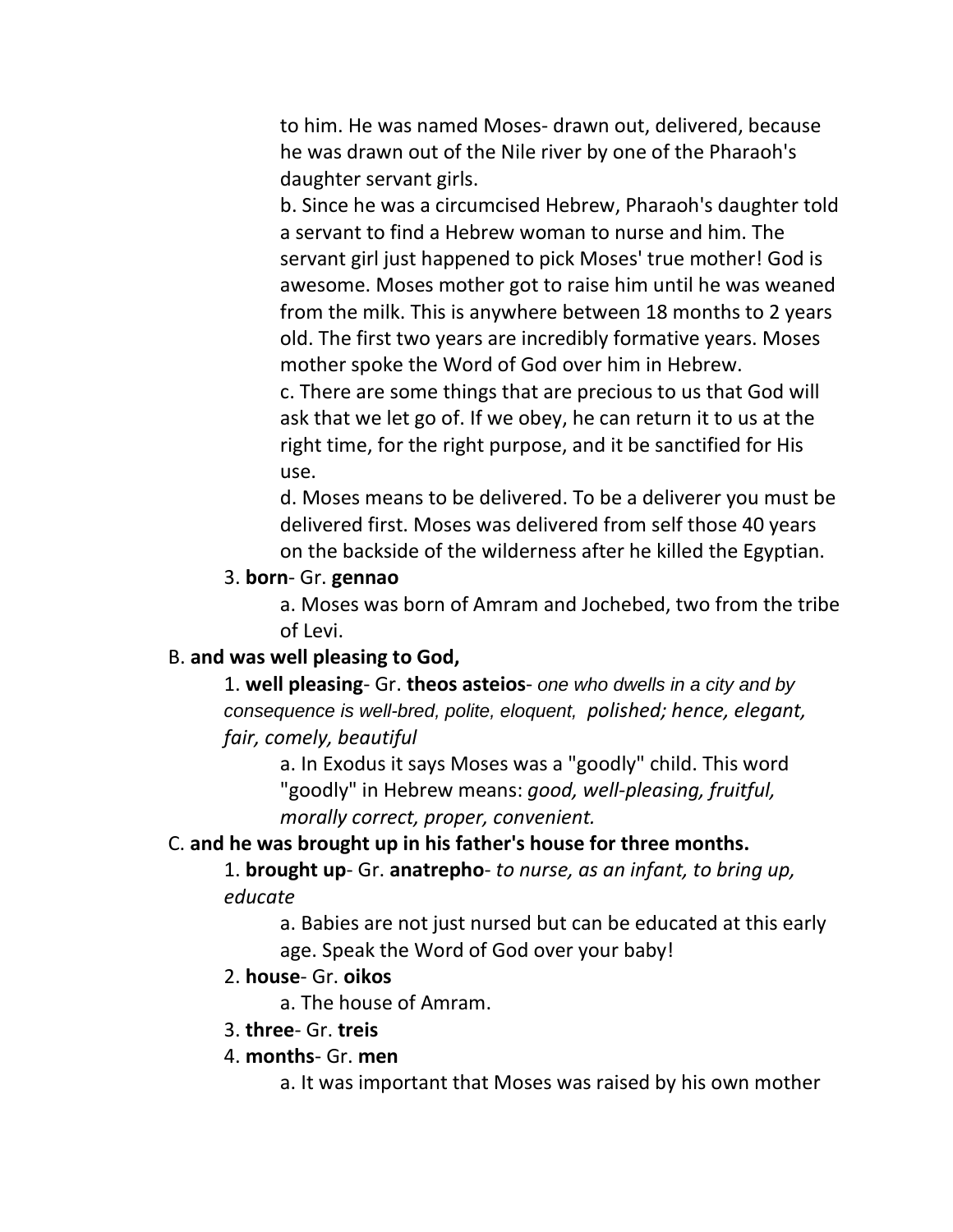the first two years of his life. During the first two years of a baby's life, they develop these four vital skills- motor function, hearing, seeing, and communication. It was vital that the first things Moses heard, and saw was from his own mother- his true origin. She spoke to him in Hebrew and recounted the stories of Israel to him even though he was only a baby. b. We can never discount how much a baby receives from a godly influence speaking over it the Word of God and imparting the love of God.

c. When Moses grew up, there was something primal about his desire to be affiliated with the Hebrews. It could not be contained or denied. It was instilled in him those first two years of life.

#### 21. **But when he was set out, Pharaoh's daughter took him away and brought him up as her own son.**

#### A. **But when he was set out,**

1. **set out**- Gr. **ektithemi**- *to put out, set out*

a. Here in Acts Stephen omits the time where Moses is set out upon the Nile and was sent back to his mother for a time until he finished nursing. Then he was brought back to the Pharaoh's daughter to be raised as her son.

# B. **Pharaoh's daughter took him away and brought him up as her own son.**

#### 1. **daughter**- Gr. **thugater**

a. She may not have had a son of her own at this time and thought Moses could be the heir to the throne one day.

#### 2. **took him away**- Gr. **anaireo-** *to lift up*

- 3. **brought him up** Gr. **anastrepho** *to educate*
- 4. **son** Gr. **huios**

a. Moses was educated and trained in all the ways of Egypt. vs. 22

# 22. **And Moses was learned in all the wisdom of the Egyptians, and was mighty in words and deeds.**

A. **And Moses was learned in all the wisdom of the Egyptians,**

- 1. **learned** Gr. **paideuo** *child trained, disciplined*
	- a. Moses was child trained in the ways of the world. We are to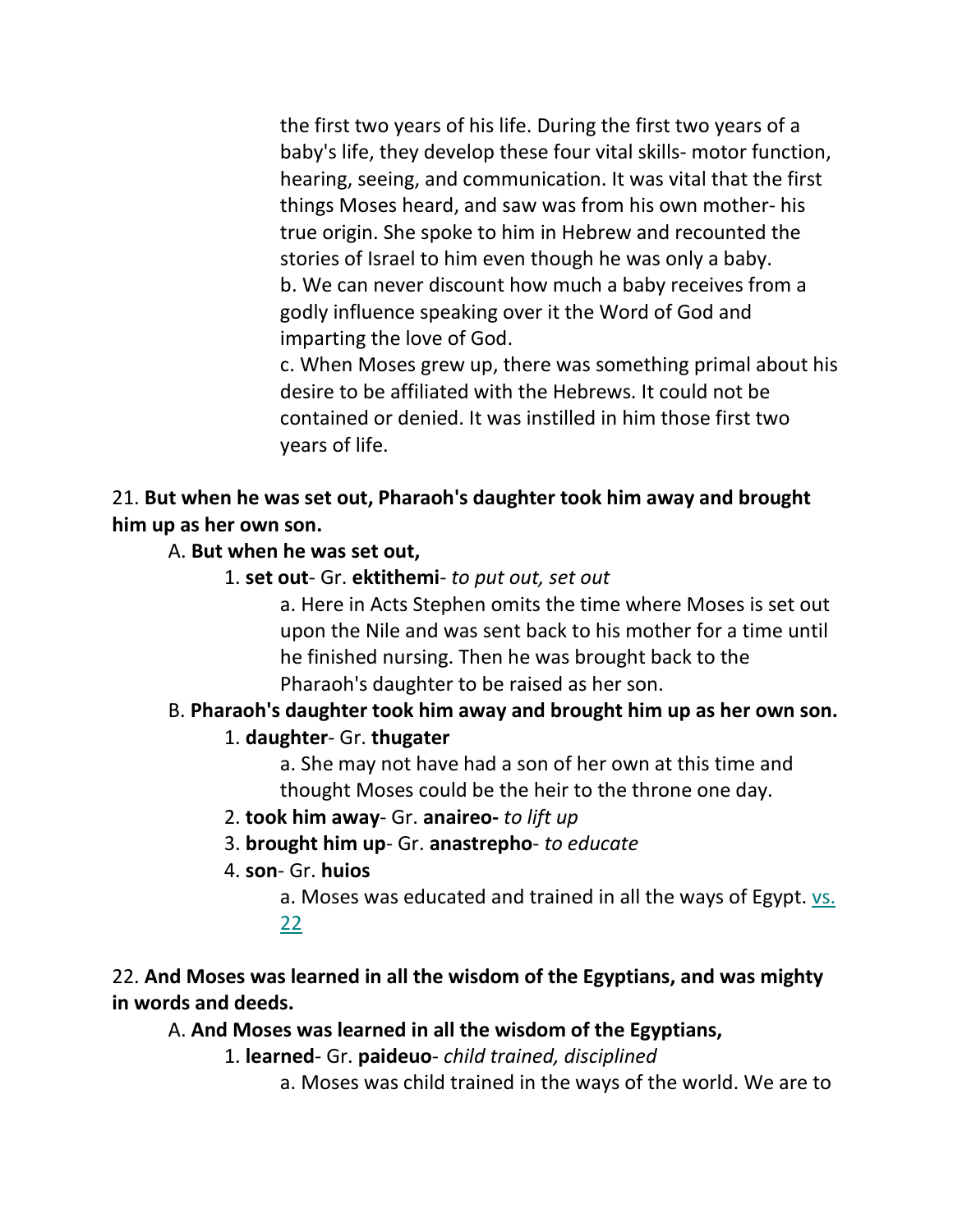be child trained by the Word of God. 2 Tim. 3:16- [the word "instruction" in this verse is **paideia**- child training.]

#### 2. **wisdom**- Gr. **sophia**

a. There is a wisdom of this world but it is devilish! James 3:15

3. **Egyptians**

a. Egypt stands for the world in the Bible.

#### B. **and was mighty in words and deeds**

#### 1. **mighty**- Gr. **dunatos**- *able, capable*

a. It is important to note here that Moses was capable not only in deeds but also WORDS.

#### 2. **words**- Gr. **logos**

a. When God called Moses to deliver Israel out of Egypt, Moses gave an excuse that he was not able to talk well then or at any point before that. Ex. 4:10 This was a lie! We see here that Moses was able in words and deeds.

b. What excuses have you used to disqualify yourself from obeying the Lord?

### 3. **deeds**- Gr. **ergon**- *works*

a. Moses was mighty in battle. This is according to early historians such as- Irenaeus, Josephus, Strabo, and Piny b. It was said about Jesus that He was mighty in word and deed. Luk\_24:19

# 23. **"Now when he was forty years old, it came into his heart to visit his brethren, the children of Israel.**

### A. **Now when he was forty years old,**

### 1. **forty years old**- Gr. **tessarakontaetēs chronos**

a. Moses was forty years in Pharaoh's court, spent forty years in the wilderness of Midian, and then led Israel for forty years. He was 120 when he died.

### B. **it came into his heart to visit his brethren,**

### 1. **came**- Gr. **anabaino**- *to ascend*

a. For something to ascend it must be there below.

### 2. **heart**- Gr. **kardia**

a. The children of Israel had been hidden deeply in Moses' heart, but now it came up to the surface. When was it put deep in his heart? The first two hears of his life with his mother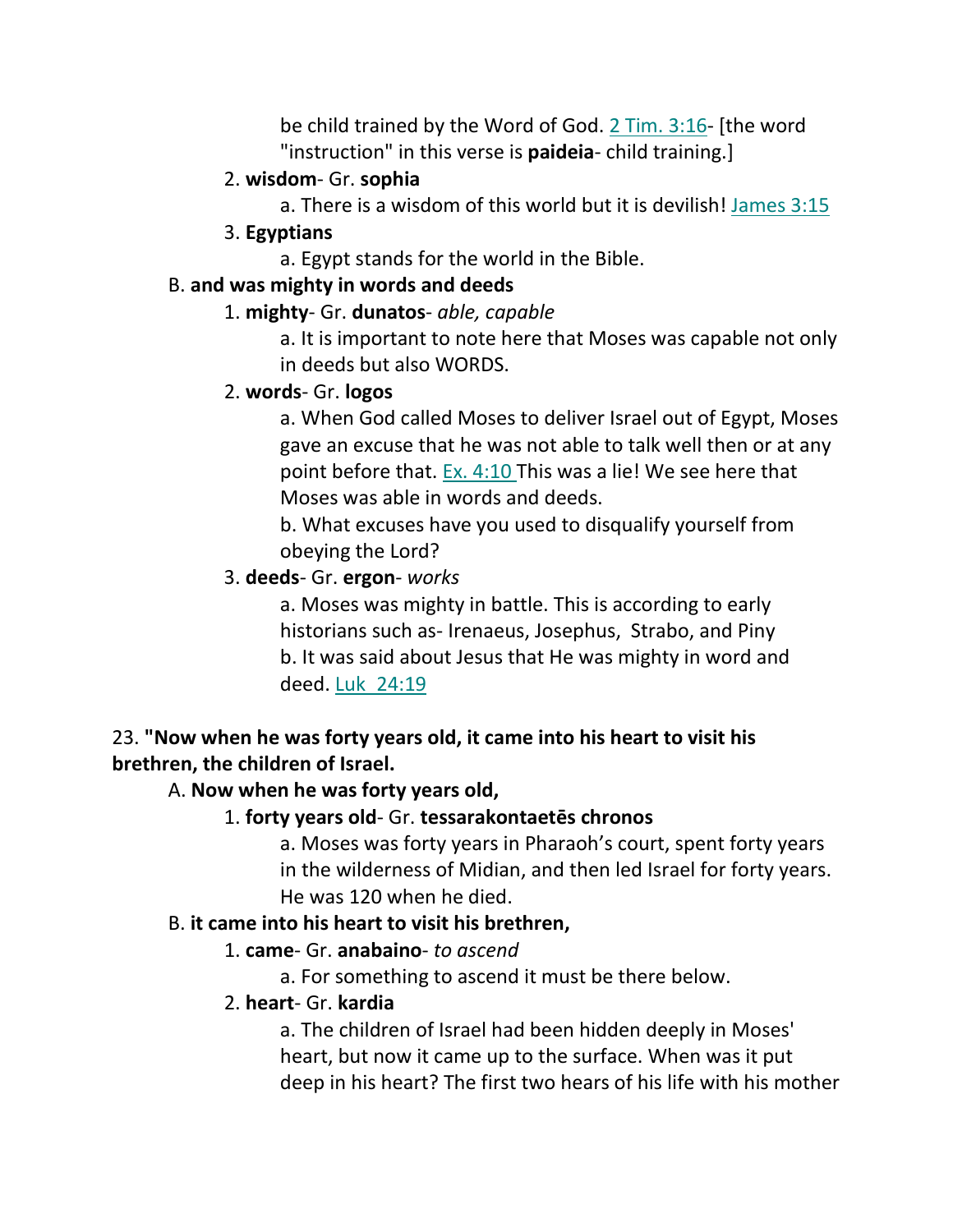before he was given over to the Pharaoh's daughter. Don't discount the importance of the first few years of a baby's life. They are very primal and formative.

b. When this came up in his heart, Moses should have sought the Lord about it. He might not had known the Lord at this point.

3. **visit**- Gr. **episkeptomai**- *to look at observantly, to inspect; to look out, select, to go see, visit, to visit for the purpose of comfort and relief*

a. This word means to visit for the purpose of giving comfort and relief. From the words "came into his heart" tells us that this was not an official visit that he was commissioned with by Pharaoh or anyone else, even God. This was something he decided to do himself.

b. We see here his calling to deliver coming to the surface, however, it is not by the direction of the Lord. Often, we try to move out in our calling before the timing and direction of the Lord and we cause problems.

c. We see this in young Saul [Paul]. After his conversion he is eager to meet church leadership and then ends up arguing with the Grecians [the Greeks] over scripture. He was called to the Gentiles, but he was moving out too early and causing problems. It says the brethren took him, put him on a ship back to his hometown of Tarsus. It then says there was peace and edification as a result in the area. Acts 9:31 That is sad that you have to be taken off the scene before peace and edification can be experienced! Later God would call Paul to minister to the Gentiles. Acts 13:2

d. Moses tried to act on his calling too early. God had told Abraham that the nation of Israel was to be in Egypt for 400 years. However, we find out it was actually 430 years before they came out of Egypt. Subtracting the 40 years Moses was in the wilderness after killing the Egyptian, that means this visit was in the 390th year of Israel's captivity. This means he was 10 years too early. Moses trying to fulfill his calling too early caused an additional 30 years to the original plan God had. Israel had 30 years of needless bondage before they were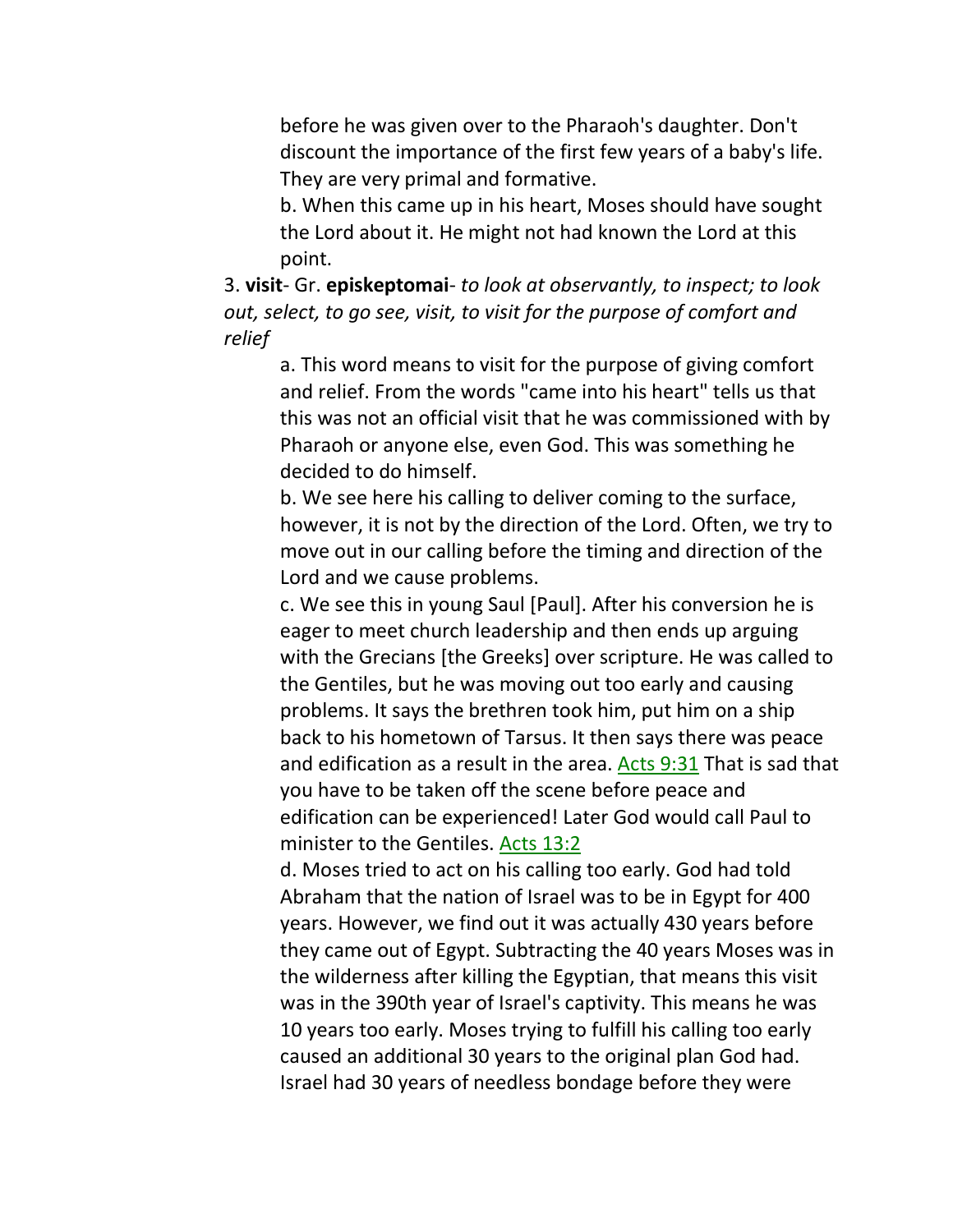delivered.

e. Timing is very important. We need to be in sync with the Lord and hear from him before we start acting upon our calling. If we move out too early we can delay what God had planned. However, God can and does make this up, if we will repent, trust, and follow his direction.

#### 4. **brethren**

a. This implies that Moses was well aware he was not Egyptian, but that he was a fellow Hebrew.

# C. **the children of Israel.**

1. **children**- Gr. **huios**

24. **And seeing one of** *them* **suffer wrong, he defended and avenged him who was oppressed, and struck down the Egyptian.** 

# A. **And seeing one of them suffer wrong,**

- 1. **seeing** Gr. **eido**
- 2. **suffer wrong** Gr. **adikeo** *what is unjust, wrong, harm* a. We all can see others who are suffering unjustly. This naturally causes us to be moved to do something. However, you need to pray about this to see if God wants you involved in it.

# B. **he defended and avenged him who was oppressed,**

1. **defended**- Gr. **amunomai**- *to ward off; to help, assist; to repel from oneself, resist, make a defence; to assume the office of protector and avenger*

a. Moses **ASSUMED** the office of protector and avenger here. God had not put him in this office yet.

b. Since this was not done at the Lord's direction, Moses used his own natural method of dealing with the situation, which must made things worse. This will be the case for us if we try to defend someone else without having God's direction in it.

2. **avenged**- Gr. **ekdesis poieo**- *to make a revenging, vengeance, punishment*

a. Moses dealt out his own vengeance and punishment. God says, Vengeance is mine says the Lord, I will repay. Rom\_12:19, Heb 10:30 God will repay in His own timing and in His own way. Moses did what he did without either one these.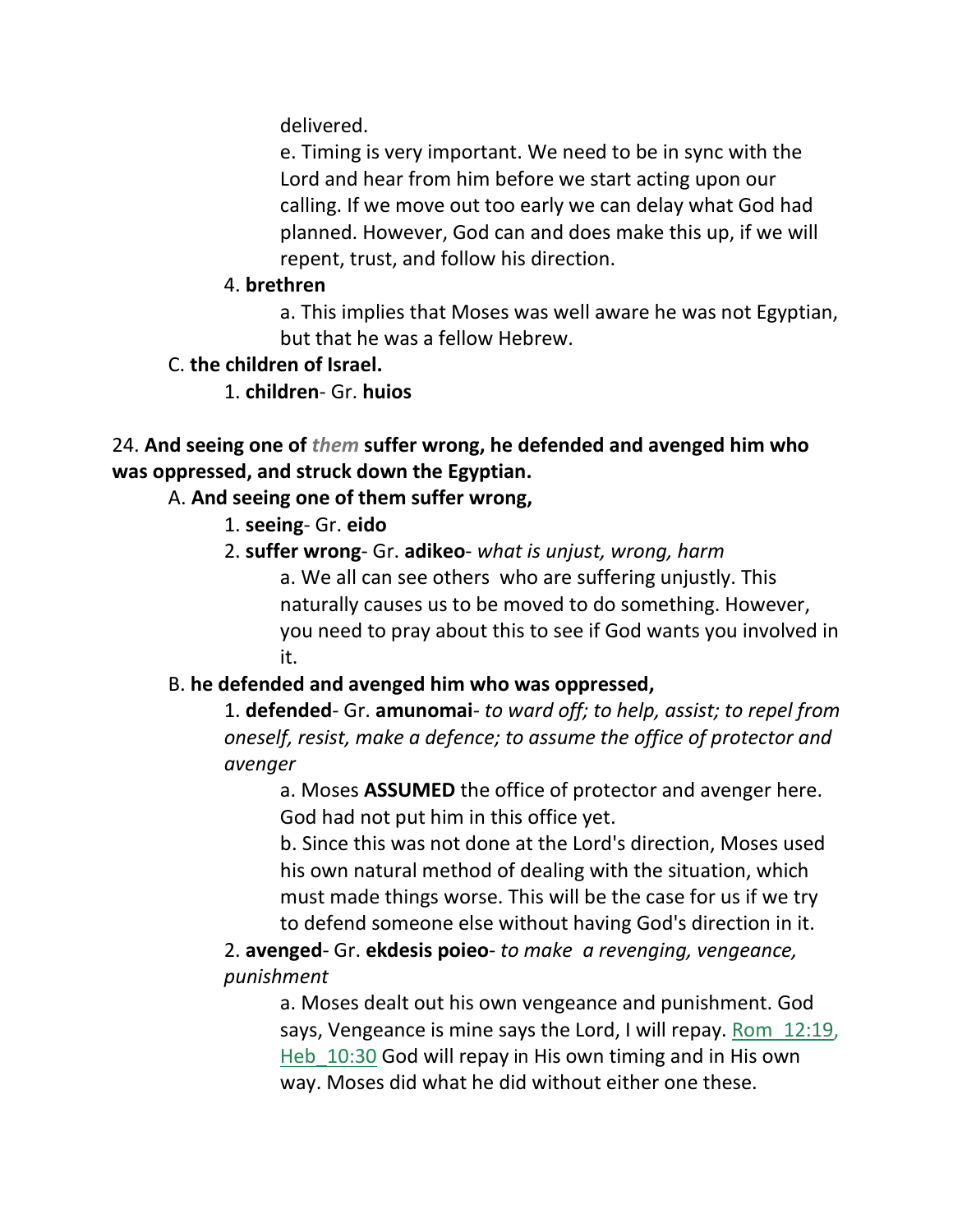### 3. **oppressed**- Gr. **kataponeo**- *to tire down with toil, exhaust with labour*

a. From this word we can safely infer that the Egyptian was a taskmaster that was pushing a Hebrew slave past their physical breaking point in their forced labor. No doubt the sufferer was being beaten to continue his work when he had stopped for rest.

b. God heard the cries of His oppressed people and moved to deliver them. It was to be done in His timing and way. Ex. 2:23- 25

# C. **and struck down the Egyptian**

# 1. **struck down**- Gr. **patasso**- *to strike*

a. In Exodus it says that Moses looked around and saw no Egyptians around so he killed the Egyptian task master and then hid him in the sand. The Hebrew he defended saw it and told others.

### 25. **For he supposed that his brethren would have understood that God would deliver them by his hand, but they did not understand.**

#### A. **For he supposed that his brethren would have understood that God would deliver them by his hand,**

#### 1. **supposed**- Gr. **nomizo**- *to suppose, presume*

a. Moses assumed, presumed, and supposed. How easy is it for us to do the same in our own life!

#### 2. **brethren**- Gr. **adelphos**

a. Fellow Israelites.

### 3. **understood**- Gr. **suneimi**

a. The problem here was not with the people of Israel. The problem was with Moses. Moses had a misunderstanding that the people of Israel would be saved by HIS HAND. Oh no! They would be delivered by God's own hand. Ex. 3:20

b. At some point Moses knew in his heart that he was to be instrumental in delivering Israel out of bondage. Had God shown this to him? The scripture is silent on this. Often, we can sense what our calling is in our heart, but try to carry it out too early and in our own way.

#### 4. **deliver**- Gr. **didomi soteria**- *give salvation*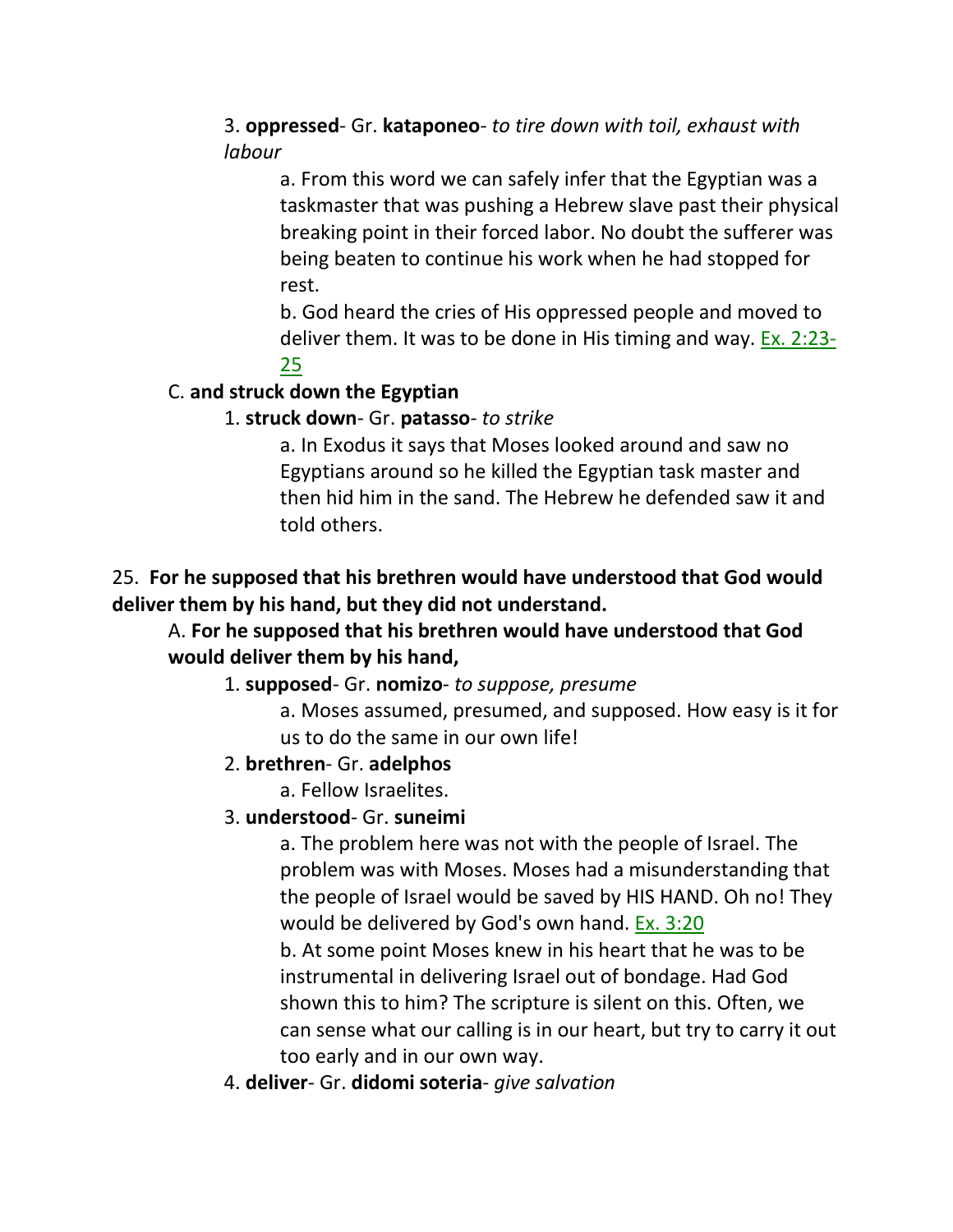a. We don't give salvation to anyone. God gives salvation. Now, he will use us in the process, but we don't need to have some lofty view of ourselves as if we are the Savior of anyone. b. There are some people we see struggling that we are not called to deliver. Sometimes, someone needs to experience the consequences of their actions and to deliver them is to rob them of the opportunity to grow and accept responsibility. You become an enabler for them to continue in their destructive habit. This happens a lot with parents with their kids. c. Who to help comes by knowledge and discernment. Paul prayed a prayer in *Philippians 1:9-11* over the saints that their love would abound in all knowledge and discernment. Love is seen there as a river. If a river has no banks it causes damage. So, the river of love should have two banks to contain it. The first is the knowledge of the Word of God. We know the Word says that if a brother refuses to work he should not eat. 2 Thess. 3:10 To give such a one food, would not help them, but enable them. The other bank is the discernment of the Holy Spirit. If you go to give a homeless person money the Spirit might check you and show you that they would use it to buy alcohol which is destroying them. So our helping others should be governed by the knowledge of the Word of God and the discernment of the Holy Spirit.

#### 5. **hand-** Gr. **cheir**

a. Often we use our own hand to save us or someone else, instead of letting the Lord's hand save.

#### B. **but they did not understand**

#### 1. **understand**- Gr. **suniemi**

a. When we act presumptuously we tend to think everyone around us understands that we are the one with the right plan and will see that we should obviously be followed. This is often not the case!

b. Pride is a disease that someone has that makes everyone else sick around them instead of the person who has it!

26. **And the next day he appeared to two of them as they were fighting, and**  *tried to* **reconcile them, saying, 'Men, you are brethren; why do you wrong one**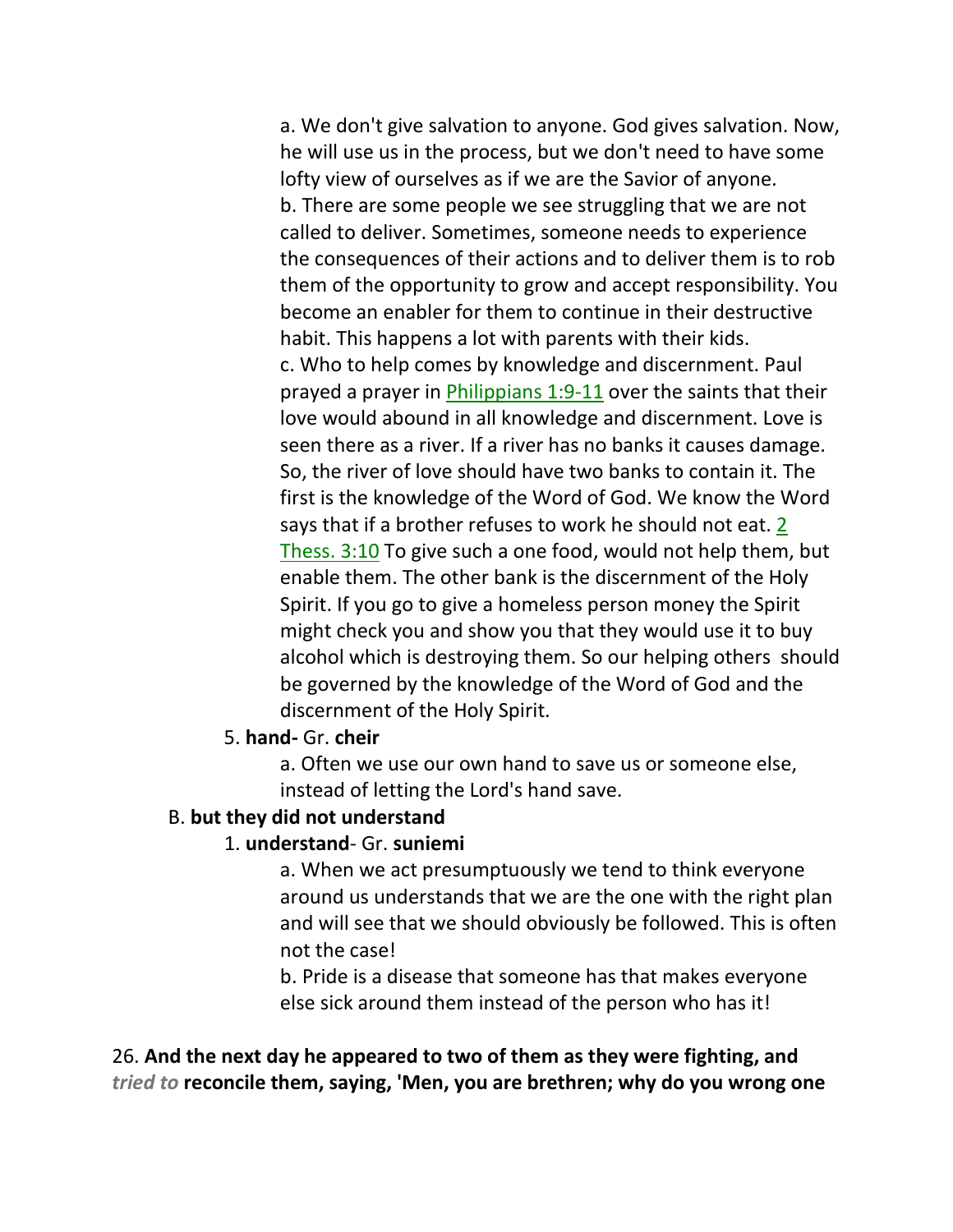#### **another?'**

### A. **And the next day he appeared to two of them as they were fighting,**

- 1. **next day** Gr. **epiousa hemara**
- 2. **appeared** Gr. **optanomai** *to allow one's self to be seen, to appear* a. Moses made another Savior appearance!
- 3. **two** Gr. **autos** *to them*

a. The Greek here does not say there was two of them. However, in Exodus 2 we do see there that two were fighing with each other.

# 4. **fighting**- Gr. **machomai**

a. This word implies this had gotten physical and was beyond just words.

# B. **and tried to reconcile them,**

1. **tried to reconcile**- Gr. **sunlauno eis eirene**- *to hammer or force together unto peace*

a. Here we see Moses trying to force people into peace. That does not work! Moses leaned on his own strength to fulfill God's call on his life. It failed miserably!

b. Today there are those who are trying to force social justice to take place. Trying to right social justice wrongs without the help and aid of God just makes things worse. Man has tried to bring in social justice for millennia, but it has not worked and it will not work unless God is involved.

c. You can legislate morality and social justice but until the human heart is changed all our laws are just words on paper. No lasting change will occur.

### C. **saying**- Gr. **epo**

D. **Men**- Gr. **aner-** *term of male distinction*

1. This term for man would never be used from a master to a slave. Here, Moses is treating them as equals.

### E. **you are brethren,**

### 1. **brethren**- Gr. **adelpos**

### F. **why do you wrong one another**

#### 1. **wrong**- Gr. **adikeo**- *to act unjustly*

a. Usually those who have a Savior complex have a high sense of justice. They feel injustice very deeply and it moves them greatly in the emotional realm. They however suppose it is up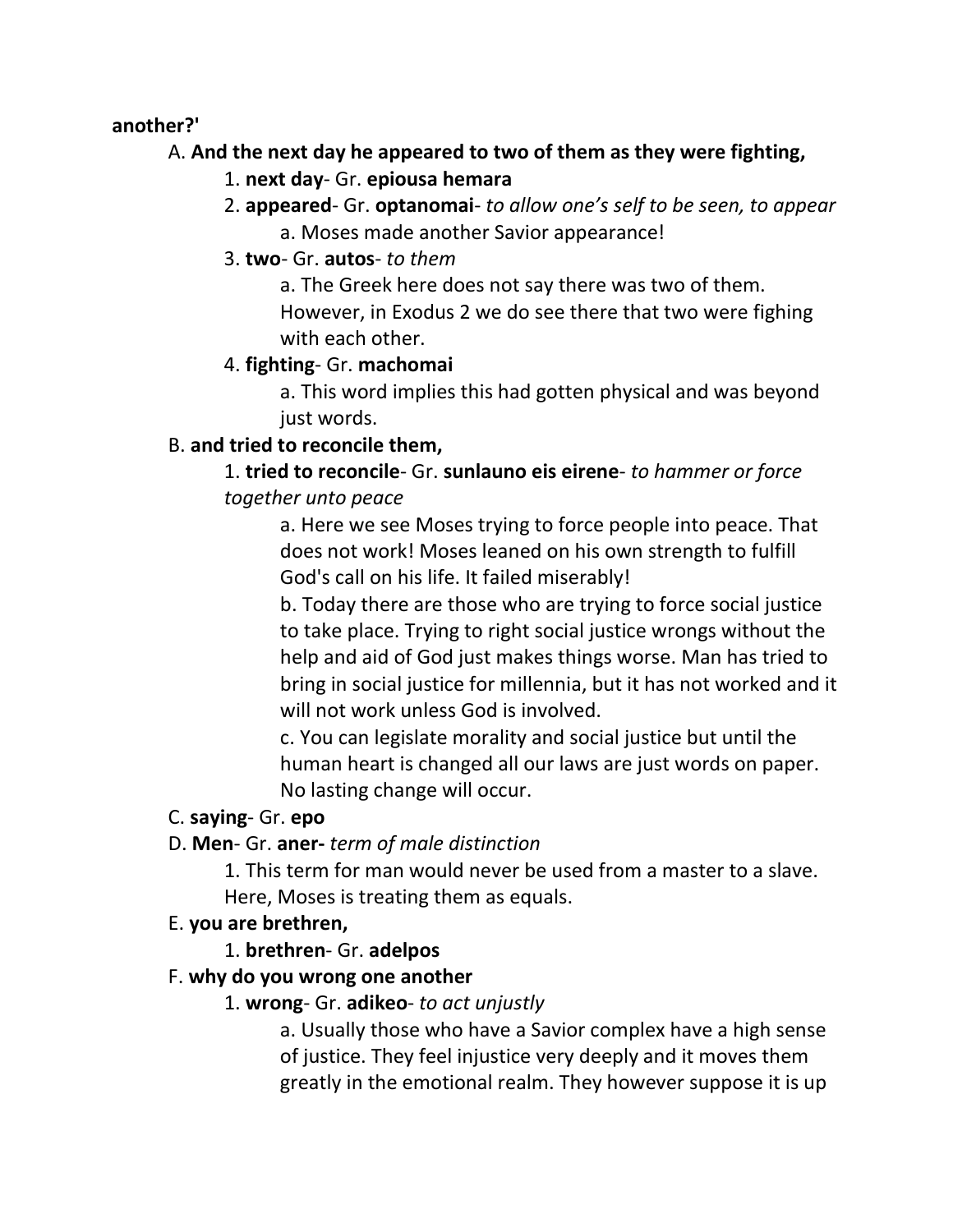to them to make things right. Only God can right injustice if we involve him or more accurately if He involves us! He will use us in this in His timing and way. If not, we will only muddy the waters more and act unjustly ourselves.

### 27. **But he who did his neighbor wrong pushed him away, saying, 'WHO MADE YOU A RULER AND A JUDGE OVER US?**

### A. **But he who did his neighbor wrong pushed him away,**

- 1. **neighbor** Gr. **plesion**
- 2. **wrong** Gr. **adikeo** *to act unjustly*
	- a. Seeing injustice moved Moses to act.
- 3. **pushed away** Gr. **apotheomai** *to shove; to push off, figuratively to reject*

#### B. **saying**

### C. **who made you a ruler and a judge over us?**

- 1. **made** Gr. **kathistemi** *to set in place*
	- a. This was the problem, no one had set Moses into the place of a judge over them other than Moses himself.

b. When God sent Moses to the Israel to deliver them, He revealed to them by infallible signs it was He who had sent him and made him their leader and judge.

### 2. **ruler-** Gr. **archon**- *leader*

a. Moses was to be the leader of Israel, but it would be later by God's call. Moses tried to take that place himself and too early.

#### 3. **judge**- Gr. **dikastes**- *a judge, arbitrator, umpire*

a. Those with a strong sense of justice move over into being a judge. God is the Judge. He is the one who has all knowledge and all wisdom. If we try to be a judge without the calling and aid of God, then we will actually pervert His justice! b. The religious leaders of Jesus' day said the same thing to Him. Luk\_20:2

#### 28. **DO YOU WANT TO KILL ME AS YOU DID THE EGYPTIAN YESTERDAY?'**

A. **want**- Gr. **thelo**- *will*

#### B. **kill**- Gr. **anaireo**- *to lift up and away*

1. No one saw Moses do this but the Hebrew slave he protected or possibly other Hebrew slaves. No Egyptian saw it.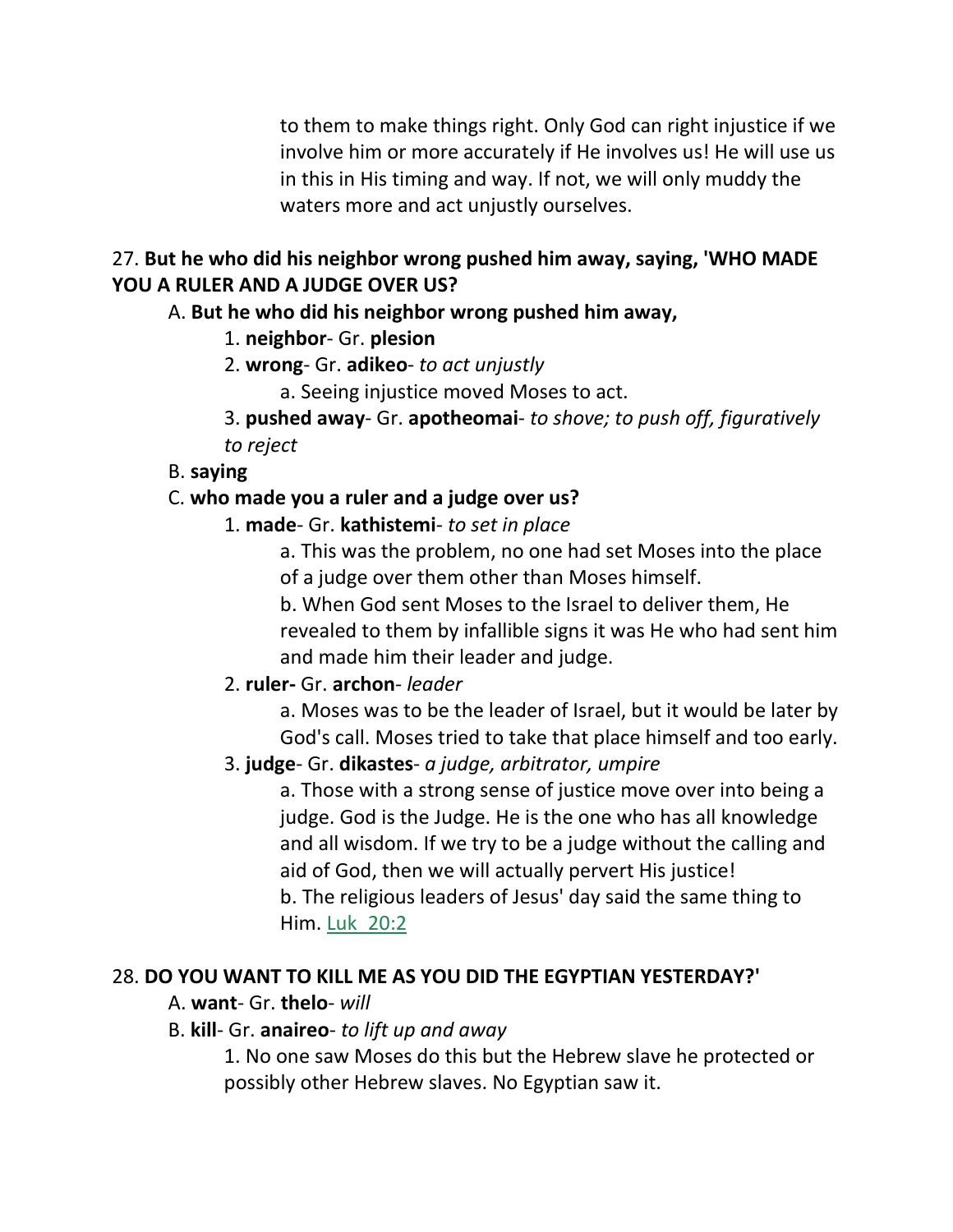C. **yesterday**- Gr. **chthes**

29. **Then, at this saying, Moses fled and became a dweller in the land of Midian, where he had two sons.** 

A. **Then,**

B. **at this saying,**

1. **saying**- Gr. **logos**

# C. **Moses fled and became a dweller in the land of Midian,**

# 1. **fled**- Gr. **pheugo**

a. Moses fled from Egypt because Pharaoh got wind of what had happened and tried to kill him.

b. When we think we are quickly solving a problem ourselves we don't see the unseen consequences and ramifications that comes from it that makes the situation worse. Moses thought that no one will know and I will just kill the Egyptian and that will be that. But no, because of this, God's plan for Moses and the deliverance of Israel was delayed for 30 years! That would be 30 more years of suffering of a whole multitude, not just the one who was suffering that he thought he was helping.

2. **became**- Gr. **ginomai**

3. **dweller**- Gr. **paroikos**- *dwelling near, neighbouring, a stranger, a foreigner, one who lives in a place without the right of citizenship*

a. When we act in the flesh we become a dweller in a land we we were never supposed to be in.

- 4. **land** Gr. **ge**
- 5. **Midian** means *contention and strife*

a. *Midian was a son of Abraham and Keturah, Gen\_25:2; 1Ch\_1:32, progenitor of the Midianites, or Arabians, dwelling principally in the desert, north of the peninsula of Arabia. Southward, they extended along the eastern shore of the Gulf of Eyleh; and northward, they stretched along the eastern frontier of Palestine*. -Smith's Bible Dictionary

b. Moses ran from Egypt, the land of pressure, to Midian, the land of strife.

c. When we run from pressure we usually end up in strife and contention.

D. **where he had two sons**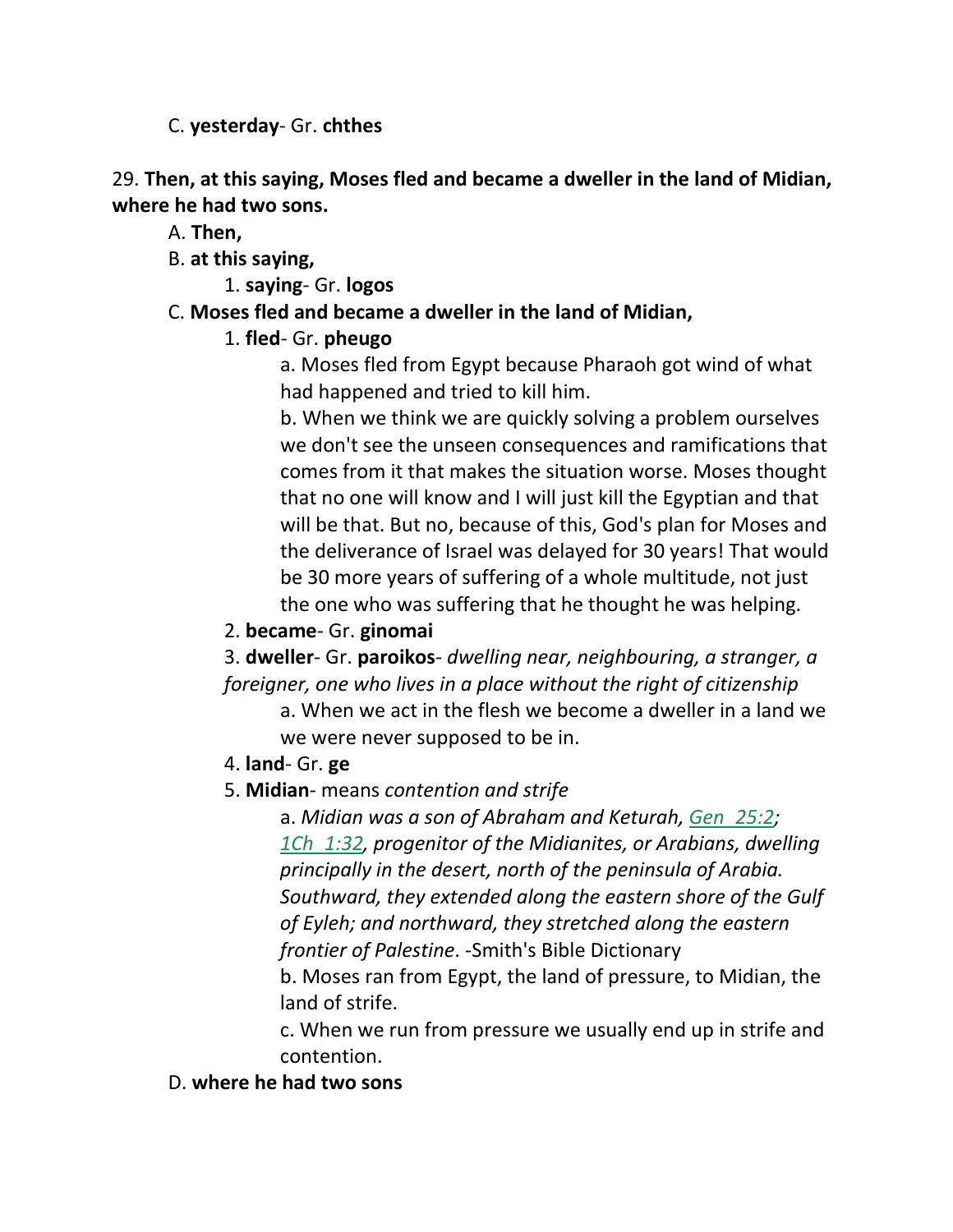1. **two**- Gr. **duo**

2. **sons**- Gr. **huios**

a. These were Gershom and Eliezer.

30. **"And when forty years had passed, an Angel of the Lord appeared to him in a flame of fire in a bush, in the wilderness of Mount Sinai.** 

A. **And when forty years had passed,**

1. **forty years**- Gr. **tessarakonta etos**

2. **passed**- Gr. **pleroo**- *completed, filled*

a. I don't believe those forty years were God's original plan. We have seen that God told Abraham that Israel would be in bondage for only 400 years but they were in bondage for 430 years.

b. This word **pleroo,** which means to fill up or fulfill, implies that there was a set time given by the Lord due to Moses error that had to be completed before Moses was ready to deliver the children of Israel out of Egypt.

c. This same amount of time was given to the Israelites because they failed to believe the Lord and go into the Promised Land. Those forty years of wandering in the wilderness by Israel I don't believe was God's original plan. d. Moses had no business judging Israel for having to be 40 years in the wilderness for their error since he had done the same thing earlier!

e. Moses had to spend 80 years of his life living in the desert because of his and Israel's errors. That is a tough time of ministry! If Moses could endure this, you can endure what you are facing now, even if it is due to your own mistakes.

#### B. **and Angel of the Lord appeared to him in a flame of fire in a bush,**

#### 1. **Angel**- Gr. **aggelos**

a. This word can mean a literal angel or a messenger. Here it should be translated messenger. Jesus is not an angel, but He is the messenger for His father!

#### 2. **Lord**- Gr. **kurios**

a. This was a pre-incarnate appearance of the Lord Jesus. When you see **THE ANGEL OF THE LORD** in the OT it is a preincarnate appearance of the Lord Jesus. Jesus is the visible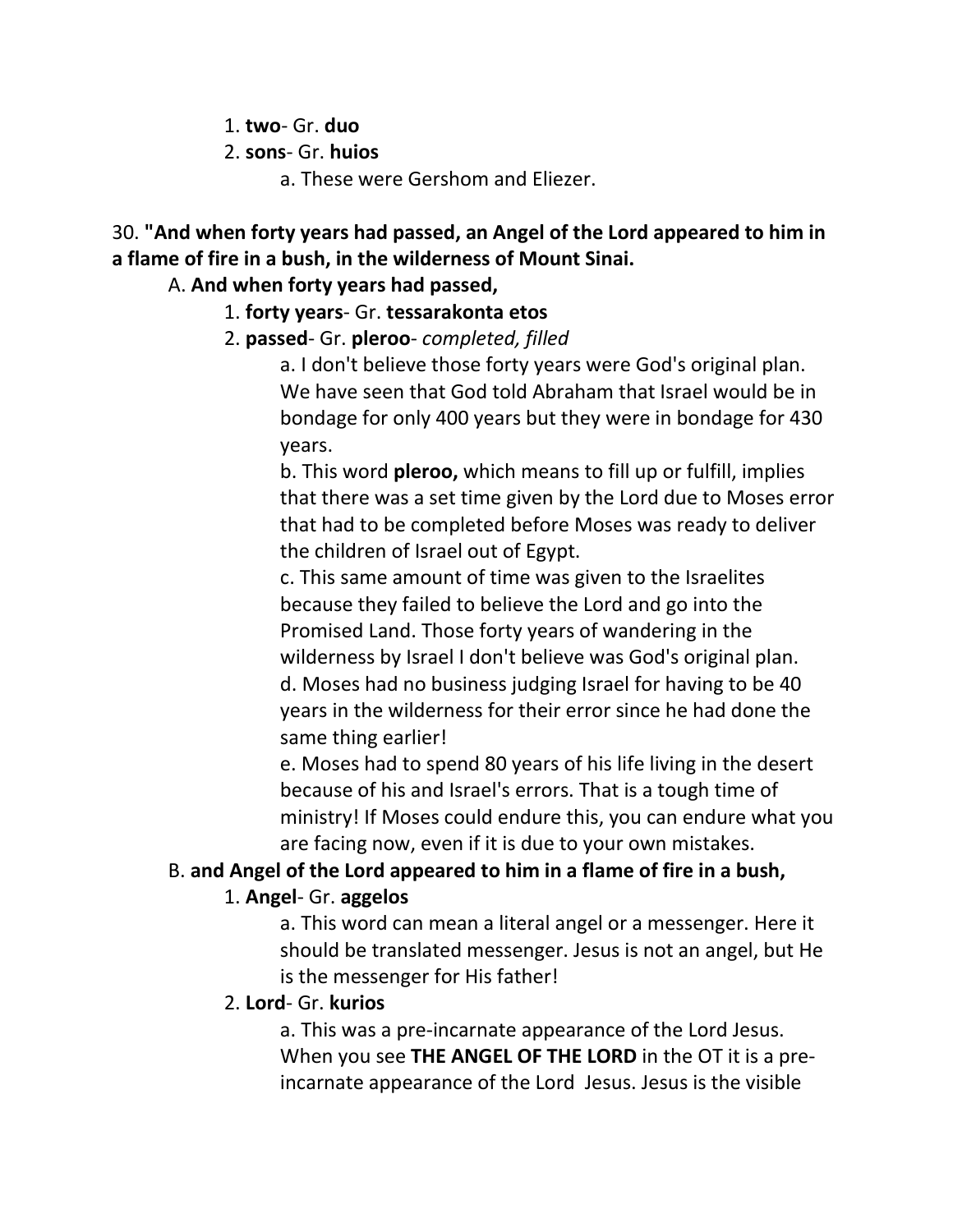member of the Godhead. When the Lord appears in the OT it is the pre-incarnate appearance of Jesus.

b. Gen\_16:7-13; Gen\_22:15-18; Gen\_32:24-30; Gen\_48:15-16, Exo\_3:2; Exo\_3:6, Jdg\_2:1, Jdg 13:2-22

3. **appeared**- Gr. **optanomai**- *to allow one's self to be seen with the natural eyes, to appear*

#### 4. **flame**- Gr. **phlox**

### 5. **fire**- Gr. **pur**

a. Later the Lord will reveal himself in the fire that is upon Mt. Sinai. This lead to death.

b. In the NT, the Lord visited His people in flames of fire on the day of Pentecost and it brought life and blessing!

### 6. **bush**- Gr. **batos**- *a thorn or bramble bush*

a. God first speaks to Moses out of a thorn bush. Thorns are a curse. This is the beginning of God revealing Himself through the Law, which is becomes a curse to all who are under it.

### C. **in the wilderness of Mount Sinai**

#### 1. **wilderness**- Gr. **eremos**

#### 2. **Mount Sinai-** Gr. **oros Sina**- means *thorny*

a. *The peninsula of Sinai is a triangular tract, bounded on the west by the gulf of Suez, on the east by the gulf of Akabah, and on the north by a line drawn from Gaza through Beersheba to the south of the Dead Sea. Mt. Sinai is in the center of this peninsula.* - Fausett Bible Dictionary

b. Thorns are a curse in the OT. Gen. 3:18

c. Being under the law is to be under a curse. Gal. 3:10

d. It is interesting that Moses spends 40 years in the wilderness around Mt. Sinai, and this is where He will lead Israel after they leave Egypt. Moses knew this land like the back of his hand. It was not God's plan A that Moses spend 40 years in this place, but God uses even our own mistakes and causes them to work for us! God prepared Moses for His calling during the 40 years of the exile of his own making. God is good, even when we are not!

31. **When Moses saw** *it,* **he marveled at the sight; and as he drew near to observe, the voice of the Lord came to him,**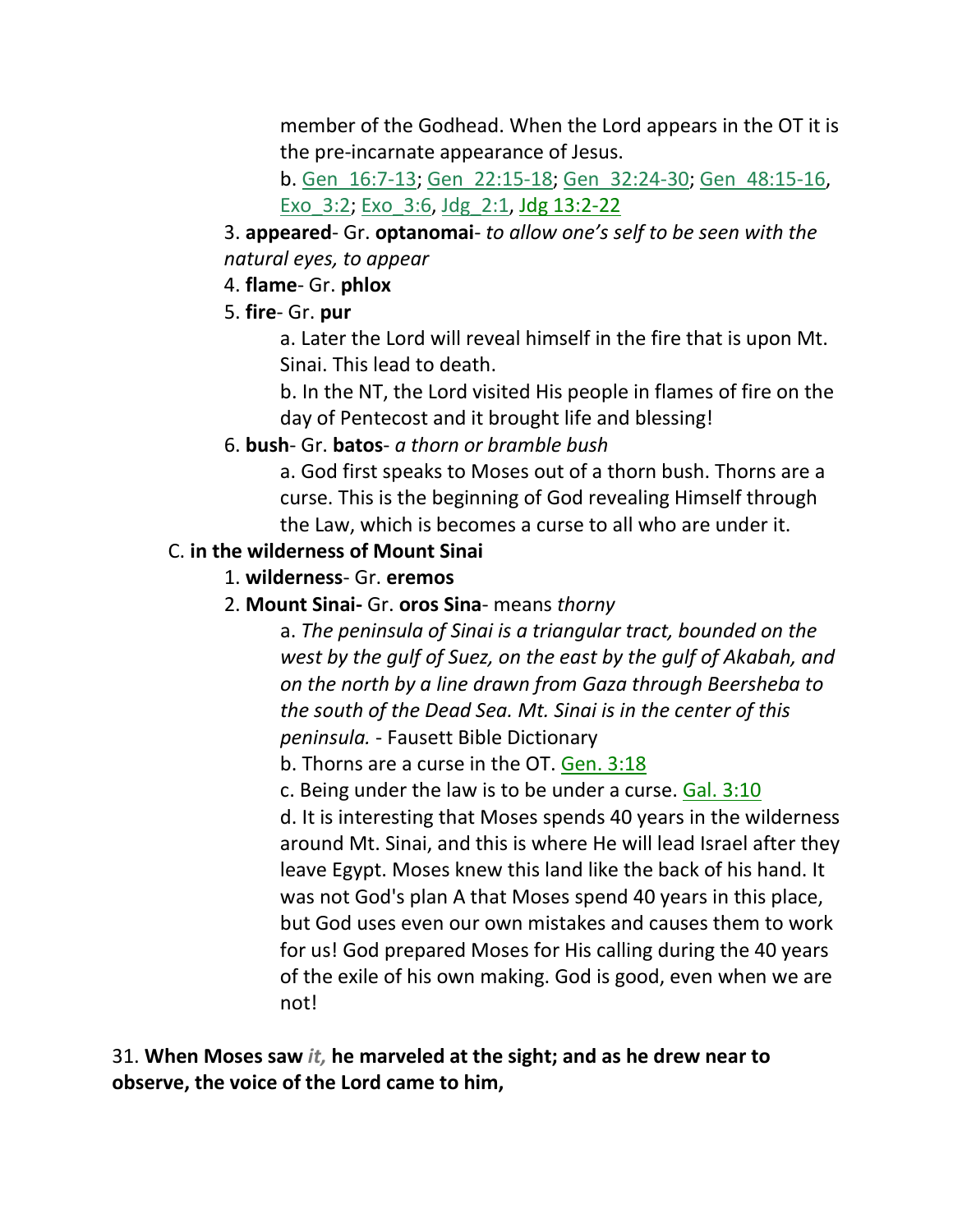#### A. **When Moses saw it,**

#### 1. **saw**- Gr. **eido**

a. Moses saw a thorn bush burning in the distance.

#### B. **he marveled at the sight,**

#### 1. **marveled**- Gr. **thaumazo**

a. Fires in the hot desert was common, but this was different!

#### 2. **sight**- Gr. **horama**

a. What made Moses marvel was not that a bush was on fire, which was a common thing, but that the bush was on fire and it was not being consumed.

b. Sometimes the Lord will use things to catch our attention so we will pay attention.

### C. **and as he drew near to observe,**

### 1. **drew near**- Gr. **proserchomai**

a. If Moses had not draw near to inspect this thing, he would not have heard the voice of God.

b. Never lose your sense of inquiry and inquisitiveness. In the questions you find answers.

2. **observe-** Gr. **katanoeo**- *to consider attentively, fix one's eyes or mind upon*

### D. **the voice of the Lord came to him**

### 1. **voice**- Gr. **phone**

a. This was an external voice. In the NT the voice of the Lord is primarily an internal voice because God lives within us. Often we don't pick up on the voice of God inside of us because we think it is our own thinking. God's thoughts will register in your thoughts. It is supernatural but not spectacular. Often we miss the supernatural because we are looking for the spectacular.

2. **came**- Gr. **ginomai**- *to happen, occur, come into being* a. This Greek word ginomai implies that Moses was not expecting to hear from God right then. It came out of nowhere.

b. God has an out of nowhere experience for you!

### 32. **saying, 'I AM THE GOD OF YOUR FATHERS—THE GOD OF ABRAHAM, THE GOD OF ISAAC, AND THE GOD OF JACOB.' And Moses trembled and dared not look.**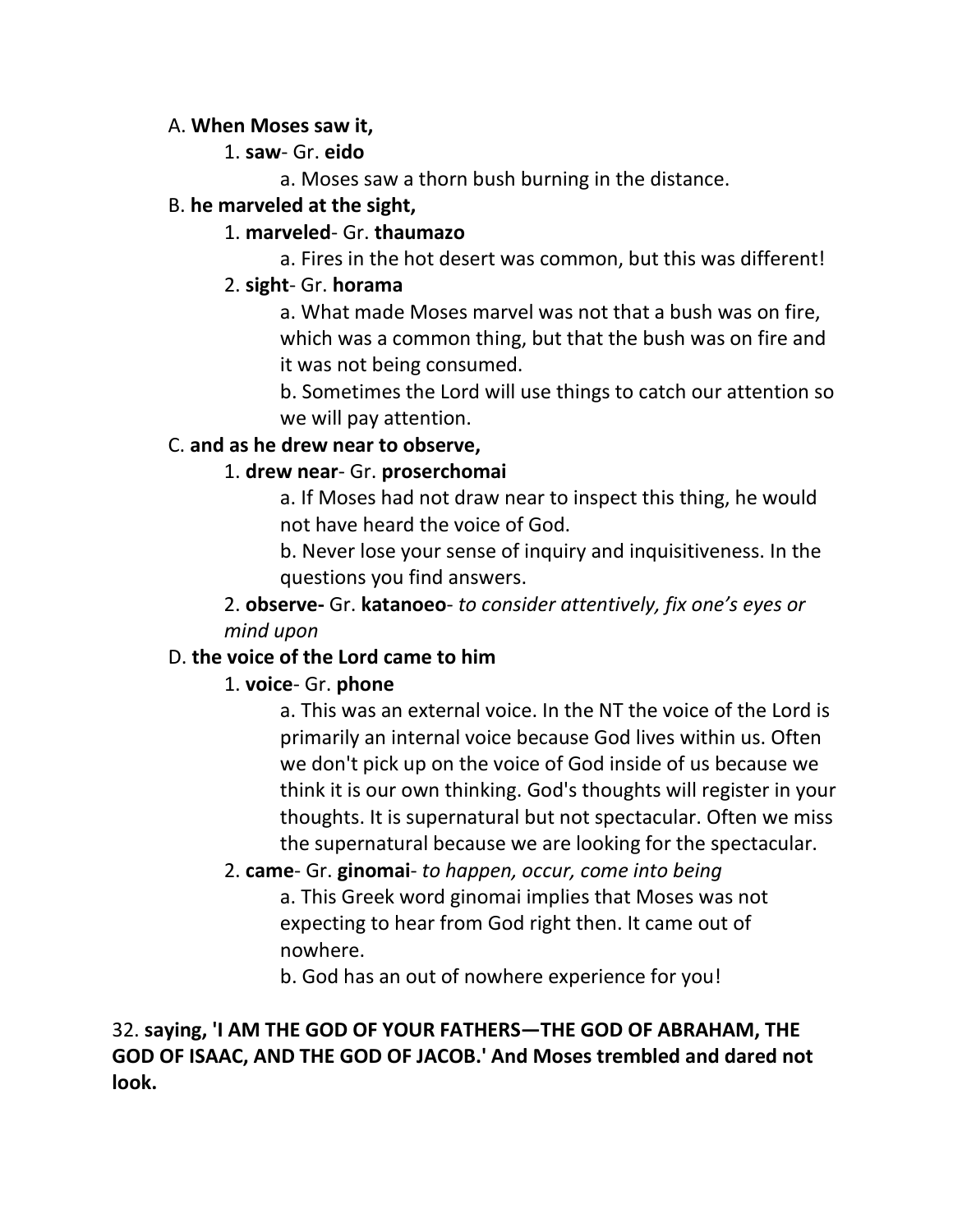#### A. **saying I am**- Gr. **ego**

1. God is the great I AM!

### B. **the God of your fathers,**

1. **God**- Gr. **theos**

# 2. **fathers**- Gr. **pater**

a. Jesus would use this statement for the proof of the resurrection and that people still exist after they die. Jesus quoted this which says **I AM** the God of your fathers, not **I WAS** the God of your fathers! Mat\_22:32

### C. **the God of Abraham,**

# 1. **Abraham**- means *father of a multitude*

a. Abraham was the father of our faith and example how a Gentile is saved by faith.

#### D. **the God of Isaac,**

1. **Isaac**- means *laughter*

a. Isaac was the promised seed of grace.

### E. **and the God of Jacob,**

- 1. **Jacob** means *supplanter*
	- a. The father of the twelve tribes of Israel.

### F. **and Moses trembled and dared not look**

- 1. **trembled** Gr. **ginomai entromos** *to begin tremble in fear*
	- a. The whole nation of Israel would tremble at the base of Mt. Sinai when it was on fire and God spoke from the mountain.
- 2. **dared** Gr. **tolmao** *bear one's self boldly, deal boldly*

# 3. **look**- Gr. **katanoeo**- *to consider attentively, fix one's eyes or mind upon*

a. It says when Moses saw the burning bush that he came and looked -**katanoeo**, but when God started speaking, he stopped looking- **katanoeo**.

b. The goal of the burning bush was for Moses to fix his attention on the Lord, but Moses recoiled from God. This is the product of a sin conscience. This is also the result of the Law- it causes you to move away from God in fear, not closer to God in faith. Grace brings you closer to God in confidence and faith.

# 33. **'Then the LORD said to him, "TAKE YOUR SANDALS OFF YOUR FEET, FOR THE PLACE WHERE YOU STAND IS HOLY GROUND.**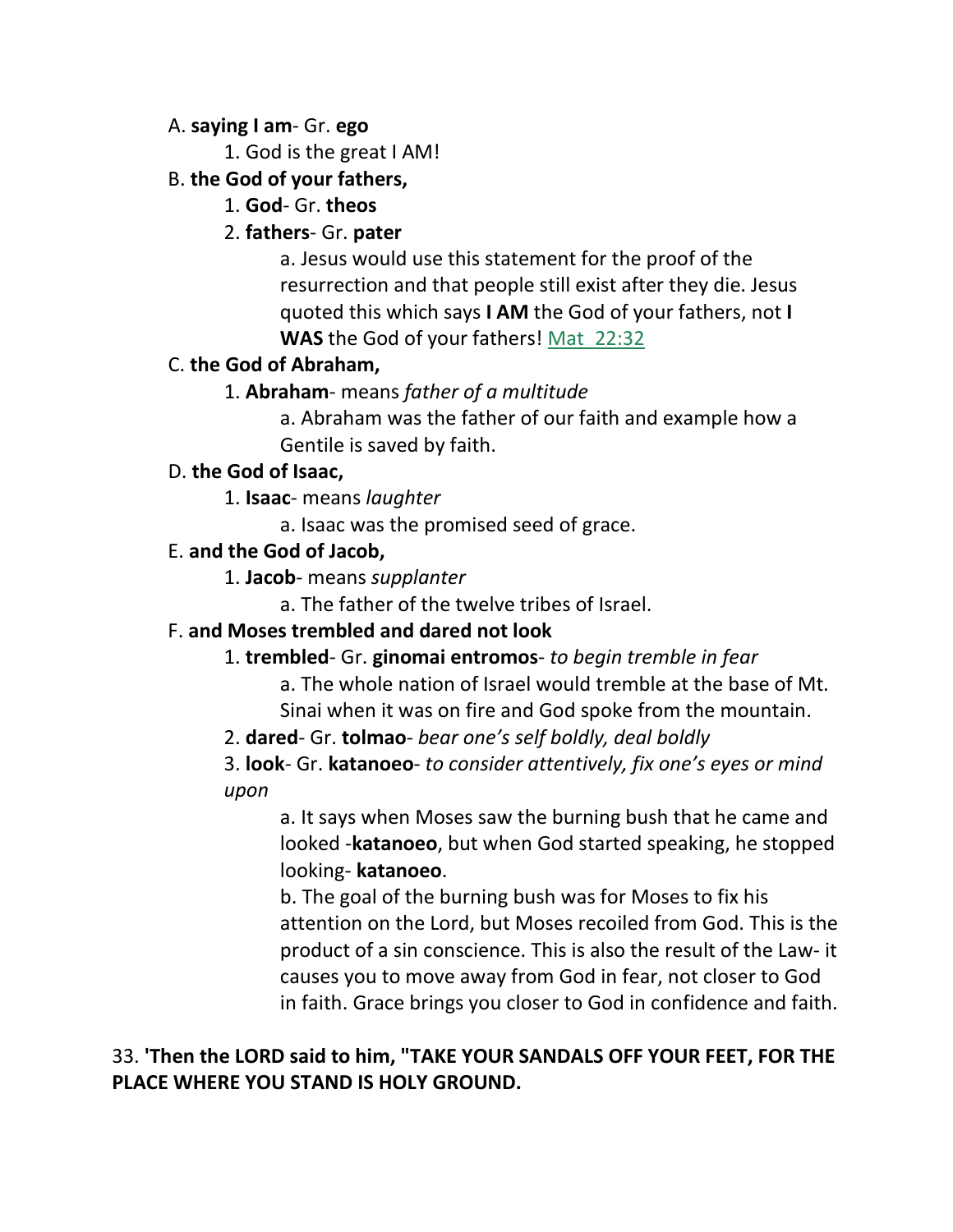#### A. **Then the Lord said to him,**

#### 1. **Lord**- Gr. **kurios**

a. This Greek word kurios [Lord] is used about 700 times in the NT and most of them refers to Jesus! This shows the divinity of Jesus.

b. Here we see "the Lord [kurios] said" to Moses. This is a preincarnate appearance of Jesus. Again, Jesus is the visible member of the Godhead.

#### 2. **said**- Gr. **epo**

### B. **take your sandals off your feet,**

### 1. **take off**- Gr. **luo**- *loosen in order to remove*

a. Notice, God told Moses to take off his own sandals. He had to choose to do this or not do this. God did not remove his sandals for him. Each person must of their free will reverence God or not. God does not force worship.

2. **sandals**- Gr. **hupodema**- *what is bound under, sandal*

# 3. **feet**- Gr. **pous**

a. *To put off the shoes; or sandals, was an act of reverence. The ancients were especially not permitted to enter a temple or holy place with their shoes on. Indeed, it was customary for the Jews to remove their shoes whenever they entered any house as a mere matter of civility. Compare the notes on* Joh\_13:5. See Jos\_5:15. *"The same custom, growing out of the same feeling," says Prof. Hackett (Illustrations of Scripture, pp. 74, 75), "is observed among the Eastern nations at the present day.* -Barnes Commentary

### C. **for the place where you stand is holy ground**

### 1. **place-** Gr. **topos**

a. God said the same thing to Joshua when He met him before going into the Promised Land. Josh. 5:15

# 2. **stand**- Gr. **histemi**

3. **holy**- Gr. **hagios**- *set apart, sanctify*

a. Believers are called holy or saints [the same Greek word **hagios** is used for both] 60 times in the NT.

### 4. **ground**- Gr. **ge**

a. What made this place holy? Was it a very special bush? No, what made the place Holy was that the Presence of God was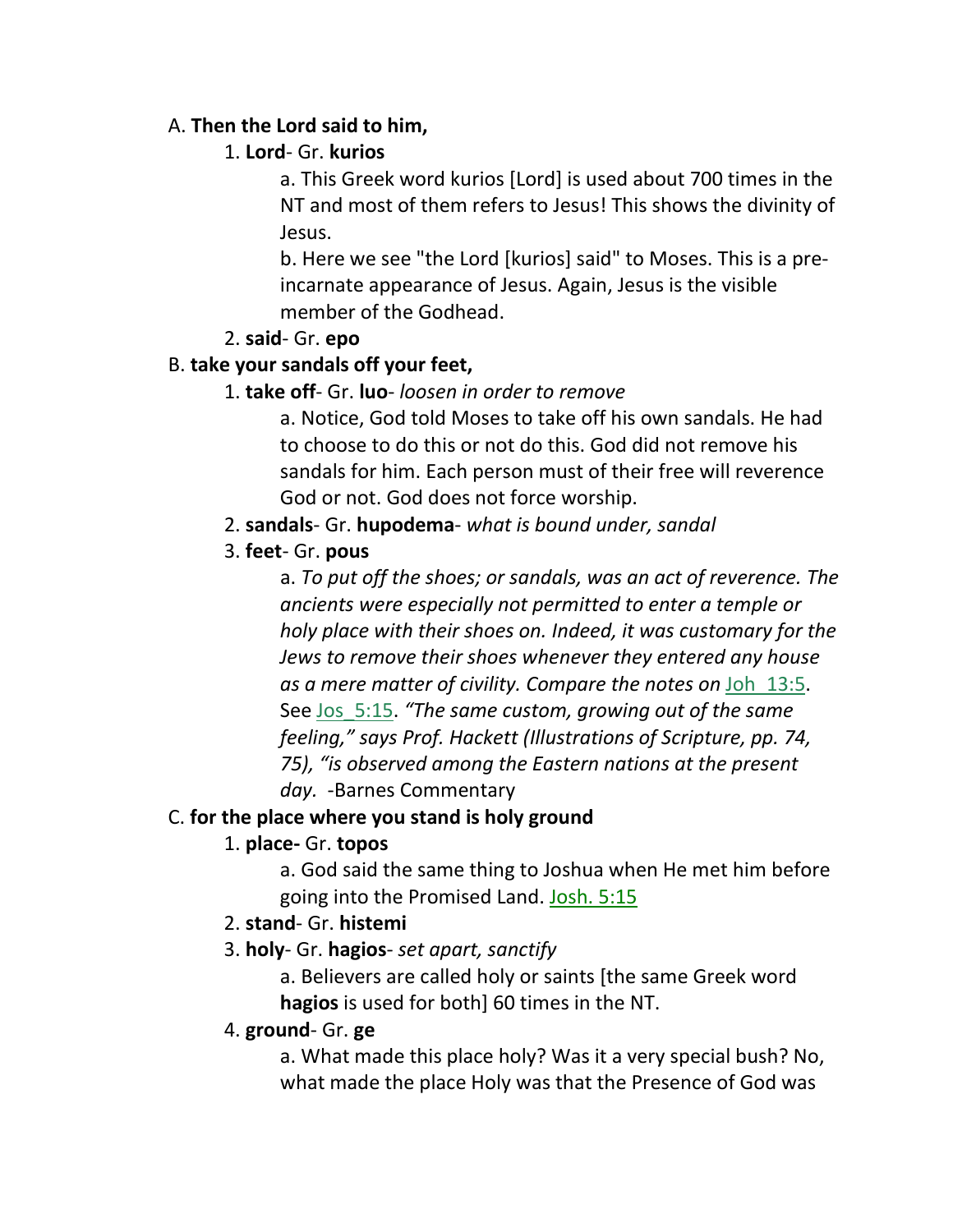there. There is no place that is holy in and of itself. The temple mountain in Jerusalem was not holy or special in itself. It was called the holy mount because God's Presence was there and that is what made it holy.

b. Well, it is true that God's Presence has come to live in you as a believer. That makes you holy! It is not because you are so special but because God is dwelling in you!

# 34. **I HAVE SURELY SEEN THE OPPRESSION OF MY PEOPLE WHO ARE IN EGYPT; I HAVE HEARD THEIR GROANING AND HAVE COME DOWN TO DELIVER THEM. AND NOW COME, I WILL SEND YOU TO EGYPT." '**

### A. **I have surely seen the oppression of my people who are in Egypt**

#### 1. **surely seen**- Gr. **eido eido**- *having seen I saw*

a. The Greek word eido is used twice here. This speaks of magnified and concentrated vision.

b. This is true of you my friend. God has His concentrated vision on you and is present to deliver you.

2. **oppression**- Gr. **kakosis**- *ill treatment, affliction, oppression, misery*

### 3. **my people**- Gr. **mou laos**

a. God calls Israel "my people" because of His covenant with Abraham.

b. God calls us "my people" because of the new covenant in Christ.

c. Because the Lord tied himself to these people, He became afflicted by their affliction. Is. 63:9

d. Jesus is moved with the feeling of our infirmities. Heb. 4:15 We are one with Him.

### B. **I have heard their groaning and have come down to deliver them**

### 1. **heard**- Gr. **akouo**

- a. God both sees and hears what is going on with us.
- 2. **groaning-** Gr. **stenagmos** *groaning, sigh*

a. The only other useage of this Greek word **stenagmos** in is Romans 8:26 where God hears and answers the groaning of the Spirit.

b. It says here that God responded to their groaning. It was not in response to articulate prayers, but to their groaning. God is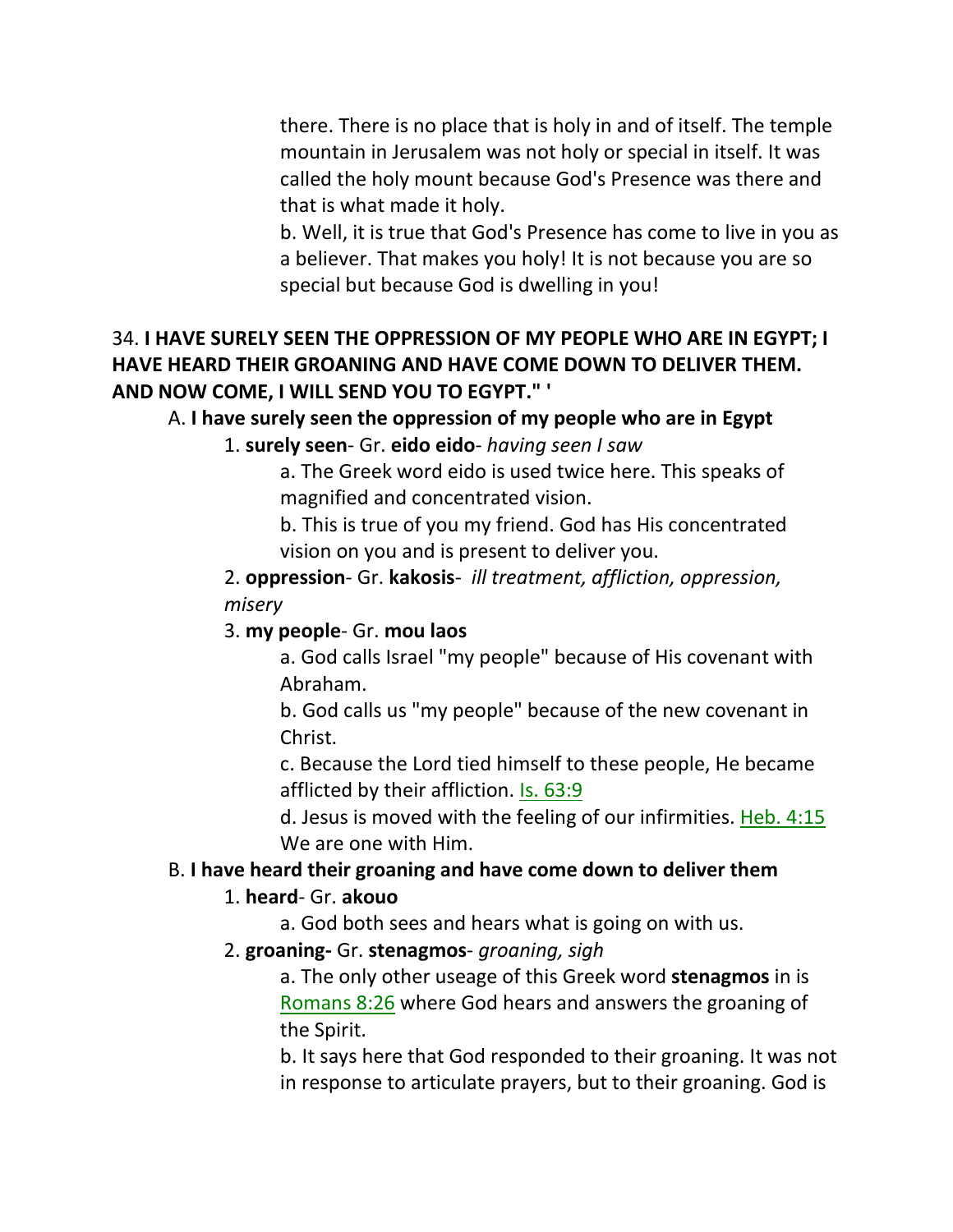moved towards us when we pray in the Spirit as seen in Romans 8:26.

c. In Exodus it says, I have heard the groaning and the cry of the children of Israel. Ex. 2:24, Ex. 3:9

3. **come down**- Gr. **katabaino**

#### 4. **deliver**- Gr. **exaireo**- *to lift up and out*

a. God will lift you out of the pit you are in and take you out. Look to Him!

#### C. **and now come,**

- 1. **now** Gr. **nun**
	- a. This was God's timing, not Moses timing.
- 2. **come** Gr. **deuro** *to come by way of invitation or calling*

a. God was invited into the situation that Israel faced, even if it was the groaning that they directed to Him. God is waiting for us to call upon Him. He will not intrude where He is not invited.

#### D. **I will send you to Egypt**

1. **send**- Gr. **apostello**- *to send on a mission with authority*

a. When Moses was not sent earlier but he went, now that he is being sent, he will was unwilling to go. That is a problem. Those whom He sends don't go and those who He has not sent does.

b. We need to be sent ones, not went ones!

c. Now Moses would be used to deliver Israel not by his own strength and way, but by God's.

# 35. **"This Moses whom they rejected, saying, 'WHO MADE YOU A RULER AND A JUDGE?' is the one God sent** *to be* **a ruler and a deliverer by the hand of the Angel who appeared to him in the bush.**

### A. **This Moses whom they rejected,**

1. **rejected**- Gr. **arneomai**- *to say no to, disavow*, *reject*, *abnegate* a. Israel rejected their deliver the first time but would accept him the second time. This is the case with Israel with Jesus. They rejected Him the first time but will accept Him at His second coming.

- B. **saying** Gr. **epo**
- C. **Who made you a ruler and a judge**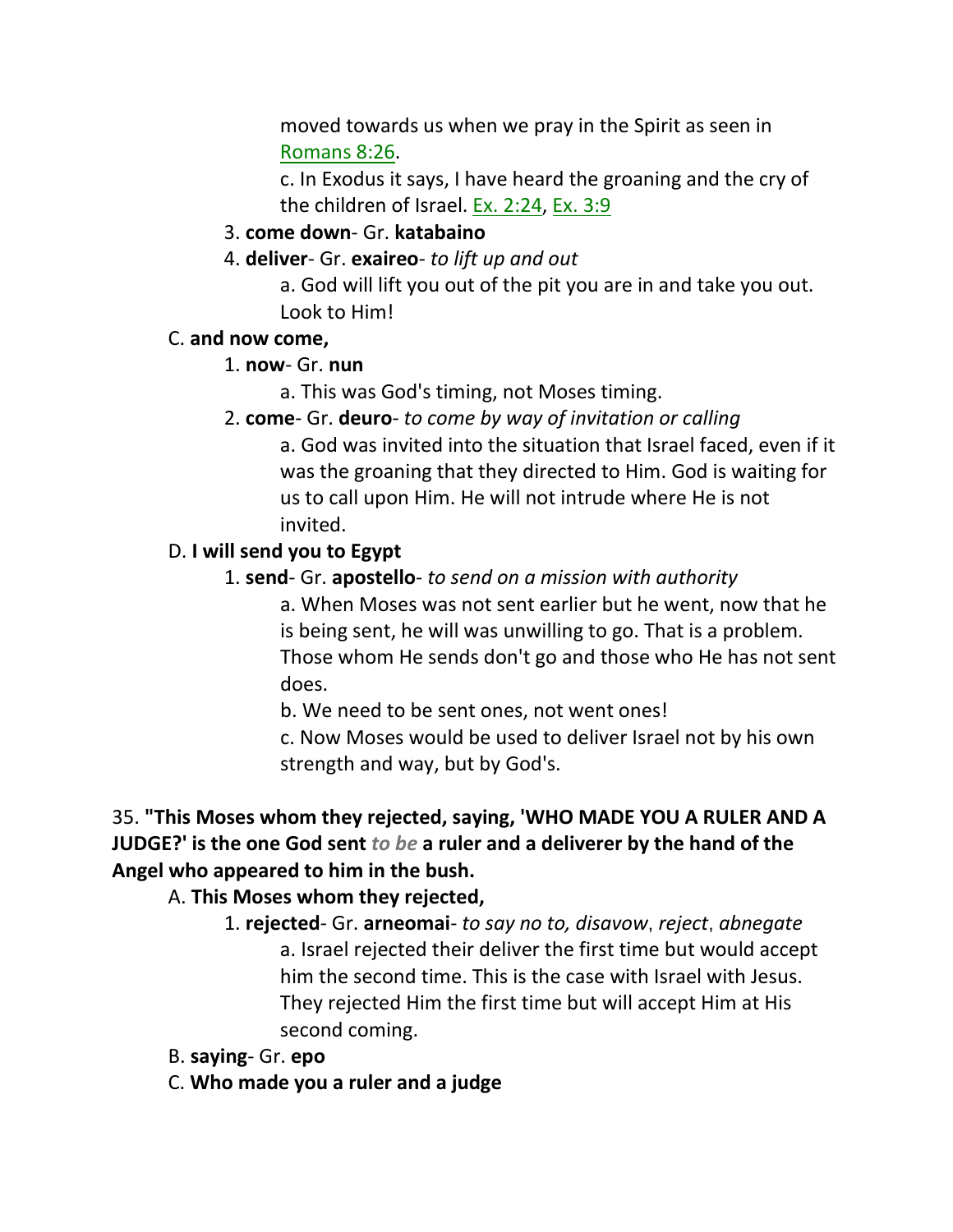1. **made**- Gr. **kathistemi**- *to place, set, to set, constitute, appoint, to set down in a place, conduct, to make, render*

2. **ruler**- Gr. **archon**- *chief, leader*

3. **judge**- Gr. **dikastes**- *a judge, arbitrator, umpire*

D. **is the one God sent to be a ruler and a deliverer by the hand of the Angel who appeared to him in the bush**

1. **sent**- Gr. **apostello**- *to send with authority*

- 2. **ruler** Gr. **archon**
	- a. Jesus is called the Ruler of Israel. Mic\_5:2
- 3. **deliverer** Gr. **lutrotes** *redeemer, liberator*

a. Notice at first Moses tried to be the ruler and judge of Israel. Here we see he was being sent to be the ruler and delivererone who liberates. God is the Judge, not man.

b. Jesus will be manifested the second time as Israel's

redeemer. They had rejected His redemption at the first.

c. Jesus is called a Deliverer. Rom\_11:26

#### 4. **hand**- Gr. **cheir**

a. Moses tried to deliver Israel by his own hand at first. Here we see that they would be delivered by the hand of God's messenger, which is the pre-incarnate appearance of the Lord.

### 5. **Angel**- Gr. **aggelos**- *messenger*

a. This is the pre-incarnate appearance of the Lord. Jesus is not an angel, but He is the Messenger of God the Father.

### 6. **appeared**- Gr. **optanomai**- *to be seen by natural sight*

a. It is clear the God the Son was the one who appeared to Moses in the bush.

7. **bush**- Gr. **batos**- *thorn bush*

### 36. **He brought them out, after he had shown wonders and signs in the land of Egypt, and in the Red Sea, and in the wilderness forty years.**

A. **He brought them out,**

- 1. **brought out** Gr. **exago**
- B. **after he had shown wonders and signs in the land of Egypt,**
	- 1. **shown** Gr. **poieo** *to make*

a. God made wonders and signs. God can make anything! If you need it and it is not in existence, God can make it!

2. **wonders**- Gr. **teras**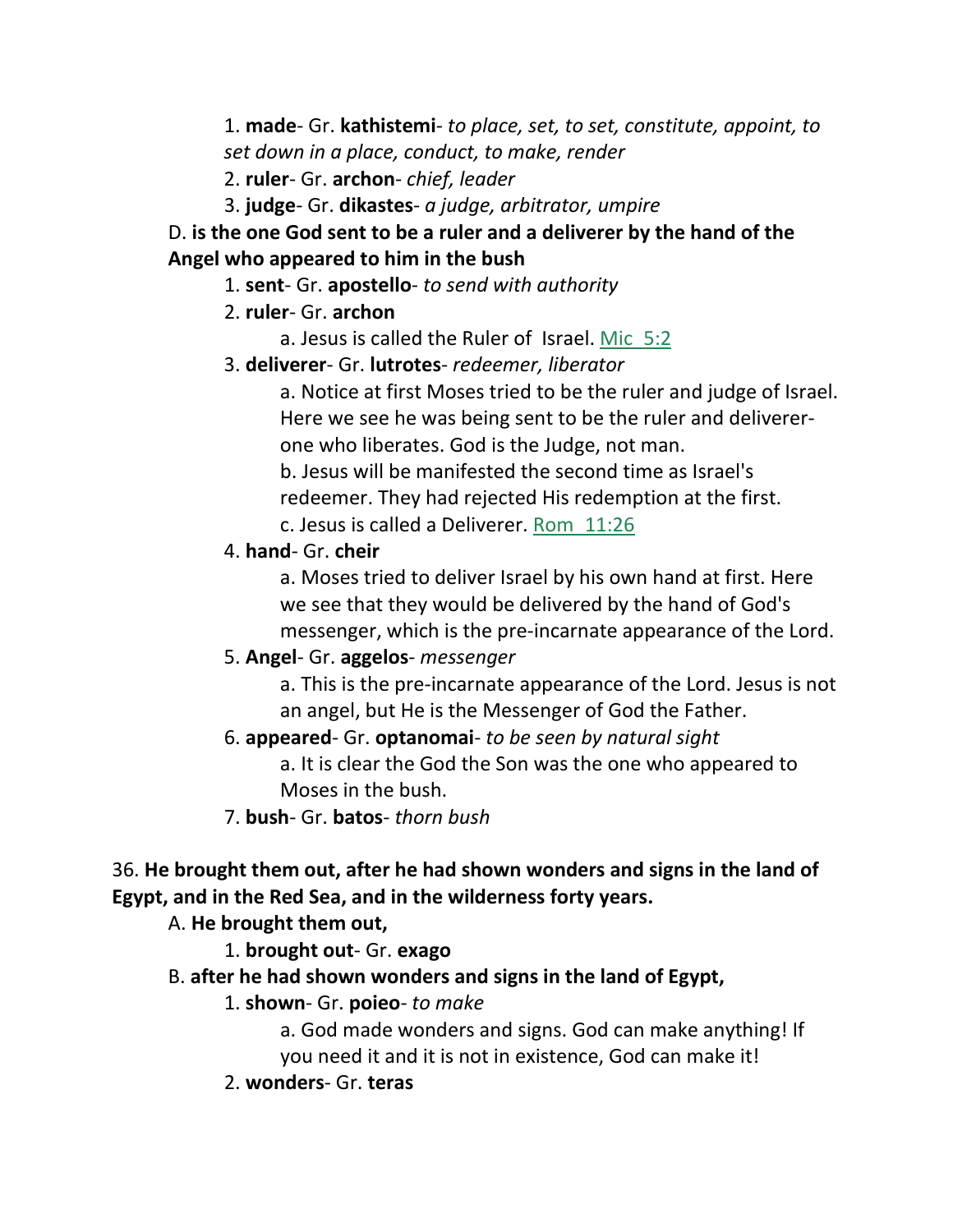#### 3. **signs**- Gr. **semeion**

a. These wonders and signs were to get Pharoah and Egypt's attention but alas they were too hard-hearted to repent of their ways.

#### 4. **land**- Gr. **ge**

#### C. **and in the Red Sea,**

#### 1. **Red Sea**

a. *The average depth of the Red Sea is from 2500 to 3500 feet, though in places, it is 6000 feet deep.* -Smith Bible Dictionary b. Some unbelieving scholars would have us believe that Israel did not go through the Red Sea, but the Reed Sea and the water was about ankle deep. That is amazing that the Egyptians were drowned in ankle deep water! c. In Exodus we see that Pharaoh and the Egyptians followed Israel into the Red Sea in pursuit. That takes a special kind of stupid after all the miracles they saw in Egypt and now a whole sea is parted for Israel! You kind of deserve to get swallowed up in the sea if you are that obstinate and stupid!

#### D. **and in the wilderness forty years**

#### 1. **wilderness**- Gr. **eremos**- *desert*

### 2. **forty years**- Gr. **tessarakonta etos**

a. Various signs and wonders were done in the wilderness during their forty days which chief of them is the daily provision of Manna, except on the Sabbath days. There was also the water out of the rock, the provision of quail for meat, and that their clothes and sandals did not grow old or worn out the entire time. Deu\_29:5

37. **"This is that Moses who said to the children of Israel, 'THE LORD YOUR GOD WILL RAISE UP FOR YOU A PROPHET LIKE ME FROM YOUR BRETHREN. HIM YOU SHALL HEAR.'** 

A. **This is that Moses who said to the children of Israel,**

1. **said**- Gr. **epo**

2. **children**- Gr. **uios**

### B. **the Lord your God will raise up for you a prophet like me from your brethren**

1. **Lord**- Gr. **kurios**

a. This word is used hundreds of times in reference to Jesus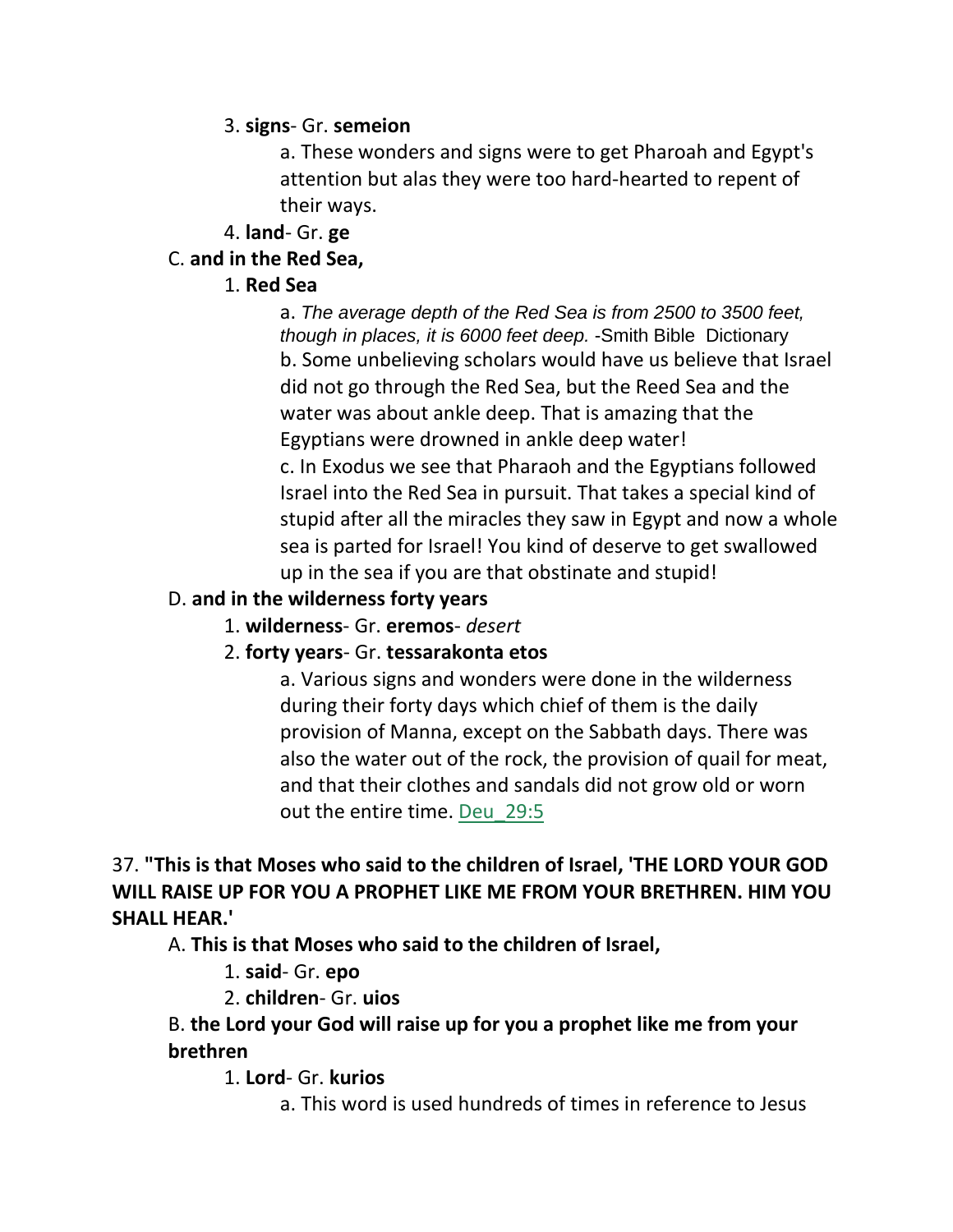Christ. He is equally God with God the Father.

# 2. **God-** Gr. **theos**

a. This is speaking of God the Father. He raised up His Son Jesus as a prophet to the people of God.

### 3. **raise up**- Gr. **anistemi**

# 4. **prophet**- Gr. **prophetes**- *one who speaks forth*

a. This refers to the Lord Jesus.

b. Jesus stood in the office of a prophet. He actually stood in all five equipping offices seen in Eph. 4:11.

c. Jesus was an apostle. Heb.  $3:1$  He was a prophet as seen in this verse. He was an evangelist. Luke  $4:18$  He was a pastor [shepherd] John 10:11,14 He was also a teacher. John 3:2 d. Not only did Jesus stand in all five equipping offices at the same time, but He also had the Spirit without measure. John 3:34

e. No one in the body of Christ stands in all five equipping offices at the same time and has an infinite anointing. Jesus was the only one that could stand such authority and power without it corrupting him.

# 5. **like me**- Gr. **hos eme**

a. Moses was a prophet that would lead the people of God into a Promised Land. Jesus is a prophet like Moses in that he leads us into the Promised Land of the Kingdom of God.

# 6. **brethren**- Gr. **adelphos**

a. Jesus was of the nation of Israel according to Him humanity.

# C. **Him you shall hear**

# 1. **hear**- Gr. **akouo**

a. Israel heard Jesus, but not all obeyed and followed Him. Since Israel by in large rejected Jesus, He turned to the Gentiles and we are hearing Him!

38. **"This is he who was in the congregation in the wilderness with the Angel who spoke to him on Mount Sinai, and** *with* **our fathers, the one who received the living oracles to give to us,** 

A. **This is he who was in the congregation in the wilderness with the Angel who spoke to him on Mount Sinai,**

1. **congregation**- Gr. **ekklesia**- *called out ones, congregation, church*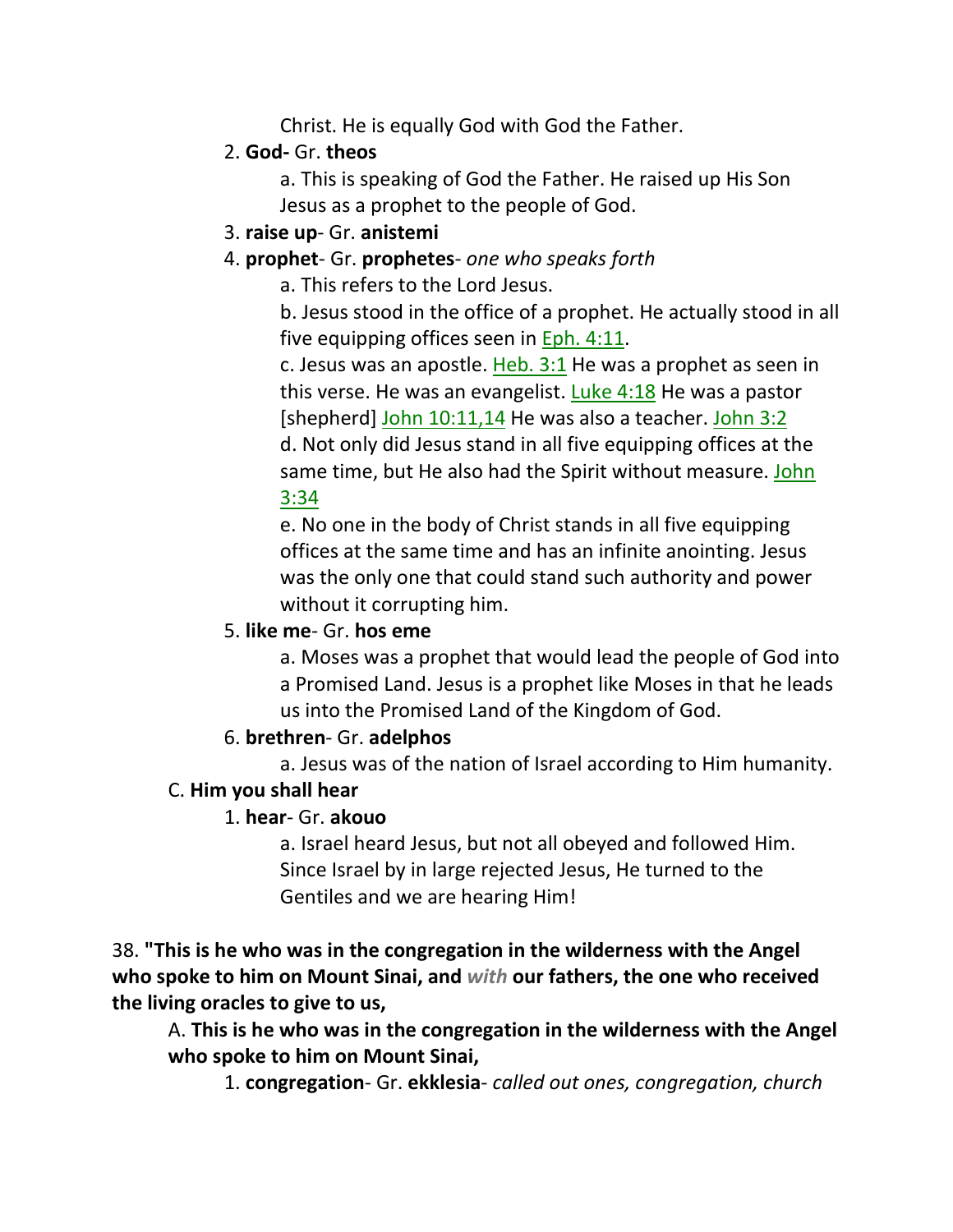a. Moses pastored a congregation of several million people! Ex. 12:37- [There were 600,000 men not counting the women and children]

### 2. **wilderness**- Gr. **eremos**

3. **Angel**- Gr. **aggelos**- *messenger*

a. This is the pre-incarnate appearance of the Lord.

b. Their were mediators between the Lord and the people of Israel. On the Lord's side were angels and on Israel's side was Moses. Gal. 3:19

c. However, there is only one mediator between God and manthe man Christ Jesus- because He was fully God and fully man and could put his hand on both and bring them together. 1

### Tim. 2:5

- 4. **spoke** Gr. **epo**
- 5. **Mount Sinai**
- B. **with our fathers,**
	- 1. **fathers** Gr. **pater**

a. The Lord had spoken out loud to all of Israel and they then begged Moses that He only speak to him and not them.

# C. **the one who received the living oracles to give to us**

- 1. **the one**
- 2. **received** Gr. **dechomai**
- 3. **living** Gr. **zao**
- 4. **oracles** Gr. **logion**

a. Here we see the commandments of the Law were living oracles. The Torah, or the Law, is part of the Word of God. It is part of the Logos- the written Word of God. We know that all the Word of God is alive and active. Heb. 4:12

b. However, not all of the Logos that is living imparts life to others. Gal. 3:21 The Law did not impart life but actually was a ministry of death. 2 Cor. 3:7

5. **give**- Gr. **didomi**

# 39. **whom our fathers would not obey, but rejected. And in their hearts they turned back to Egypt,**

A. **whom our fathers would not obey,**

1. **whom**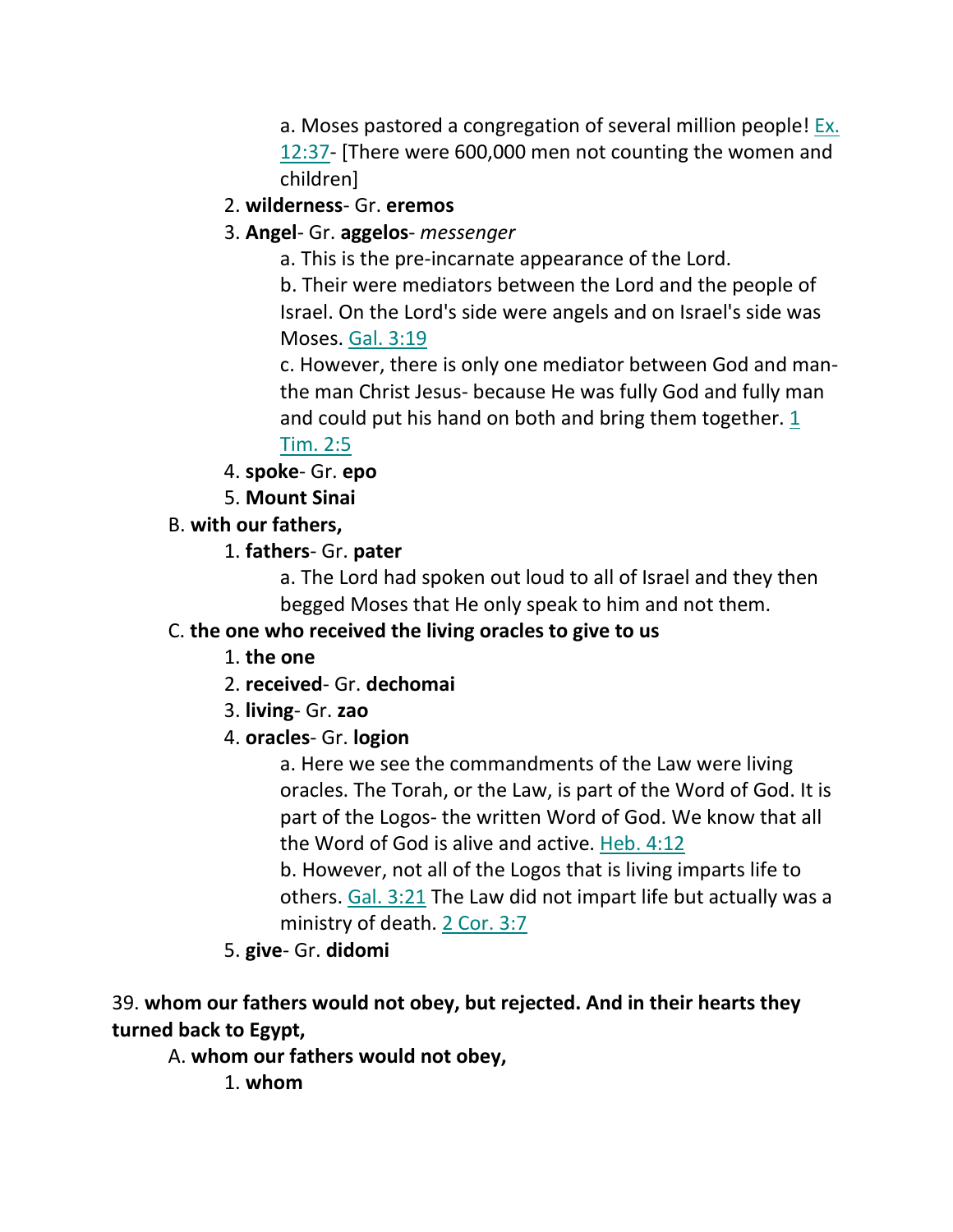a. This could be Moses and the Angel or the living oracles. They rejected all of them.

#### 2. **fathers**- Gr. **pater**

a. The generation of Israelites that came out of Egypt under Moses.

#### 3. **obey**- Gr. **akouo**- *to hearken*

#### B. **but rejected**

#### 1. **rejected**- Gr. **apotheomai**- *to thrust away, push away, repel*

a. This word is a forceful word. They forcefully pushed away Moses, the Angel, and the living oracles. God let them have their way and the results of their decision which was death. b. When Moses tried to settle an argument between two Israelites early on, it says that the one who did the wrong thrust Moses away saying who made you a ruler over us. Israel did this to Moses in the wilderness. Because of this they did not make it into the promised land, but died wandering in the desert.

c. It is not wise to reject God's leadership that He has asked you to submit to.

#### C. **And in their hearts they turned back to Egypt**

### 1. **hearts**- Gr. **kardia**

a. Guard your heart with all diligence because out of it flows the issues [lit. boundaries] of your life. Prov. 4:23

#### 2. **turned back**- Gr. **strepho**

a. Their hearts turned back to Egypt so they could not move forward.

b. This can happen to Christians. Their heart turns back to the world and their past and they can't move forward.

c. The past can be good or bad. No matter which, one can't move forward looking back.

d. Lot's wife turned back to Sodom and became a pillar. She was stopped in her tracks and could not move forward. The same can be done to us.

#### 3. **Egypt**

a. The people remembered the food they had in Egypt. When they complained and wanted to go back to Egypt they mentioned the food they used to eat. Num. 11:5 They forgot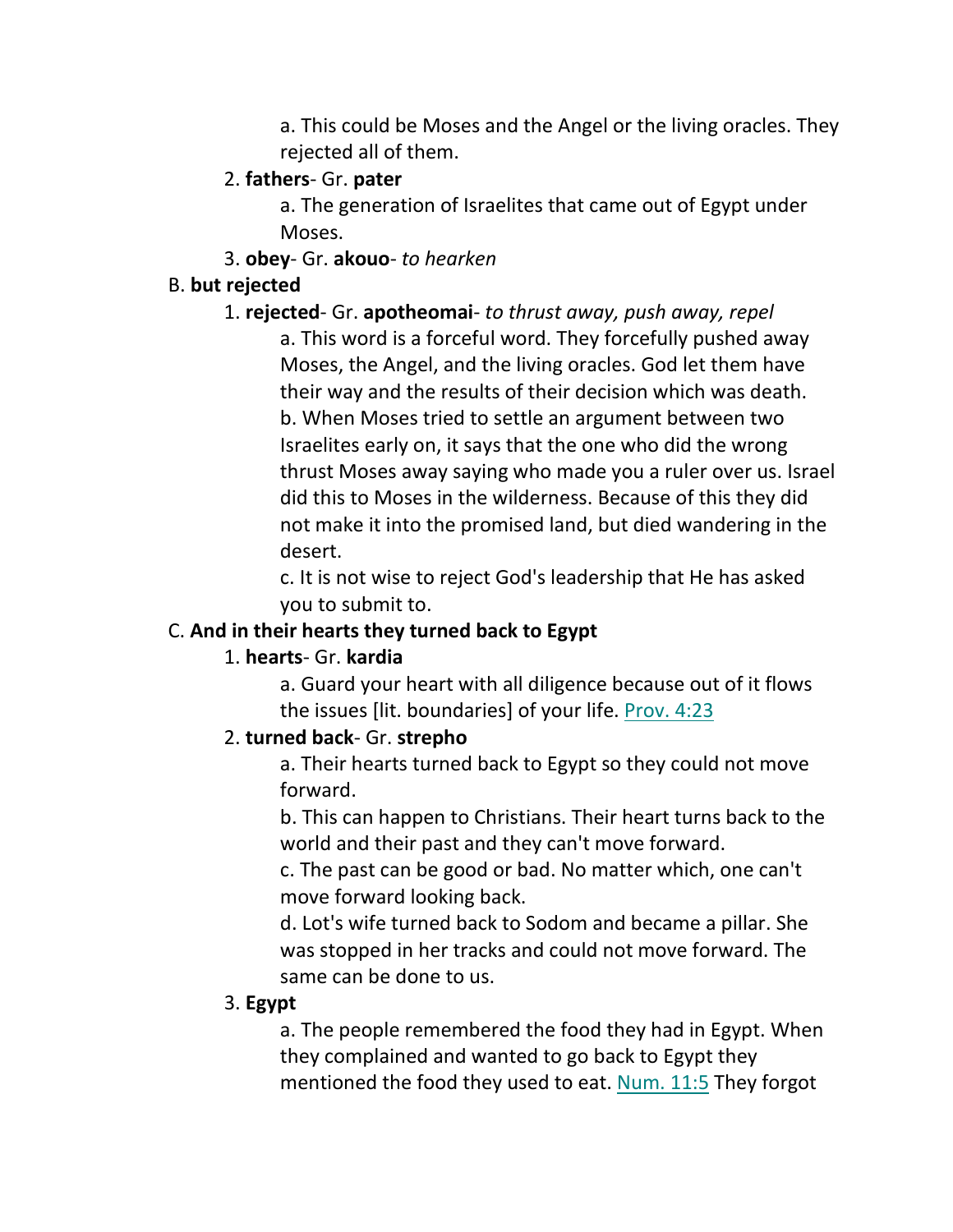#### to mention the slave masters whip on their back!

# 40. **saying to Aaron, 'MAKE US GODS TO GO BEFORE US; AS FOR THIS MOSES WHO BROUGHT US OUT OF THE LAND OF EGYPT, WE DO NOT KNOW WHAT HAS BECOME OF HIM.'**

#### A. **saying to Aaron,**

1. **Aaron**- means *a teacher, light bringer*

a. Aaron was Moses brother. His name means a teacher or light bringer. A teacher is a light bringer!

b. Aaron knew where Moses was and should have instructed the people and settled them down, but he did not. He went with the crowd.

c. Woe to the church whose pastor just goes with the crowd instead of leading them in God's Word.

#### B. **make us gods to go before us,**

#### 1. **make**- Gr. **poieo**

a. Aaron told the people to bring to him their gold jewelry and it says he melted them down and crafted a golden calf out of it with a tool. Ex. 32:4

b. When Moses asked Aaron what happened, he told Moses that the people brought him all the gold and he threw it in the fire and out came the calf! Ex  $32:24$  This is one of the funny spots in the Bible!

c. If though Aaron blew it so bad, God still used him to be the first High Priest under the Law. Just because you blow it big time does not mean God can't use you in the future. God used Moses who was a murderer!

#### 2. **gods**- Gr. **theos**

a. All of the cultures of that day were polytheistic, which means they worshipped multiple gods. The truth is that there is only one God in three persons- The Father, the Son, and the Holy Spirit. Judaism and Christianity are monotheistic.

#### 3. **go before**- Gr. **proporeuomai**

a. The people minds had been conformed to the ways of Egypt where many gods were worshipped.

b. If Moses and his god would not lead them then they asked Aaron to make some that would.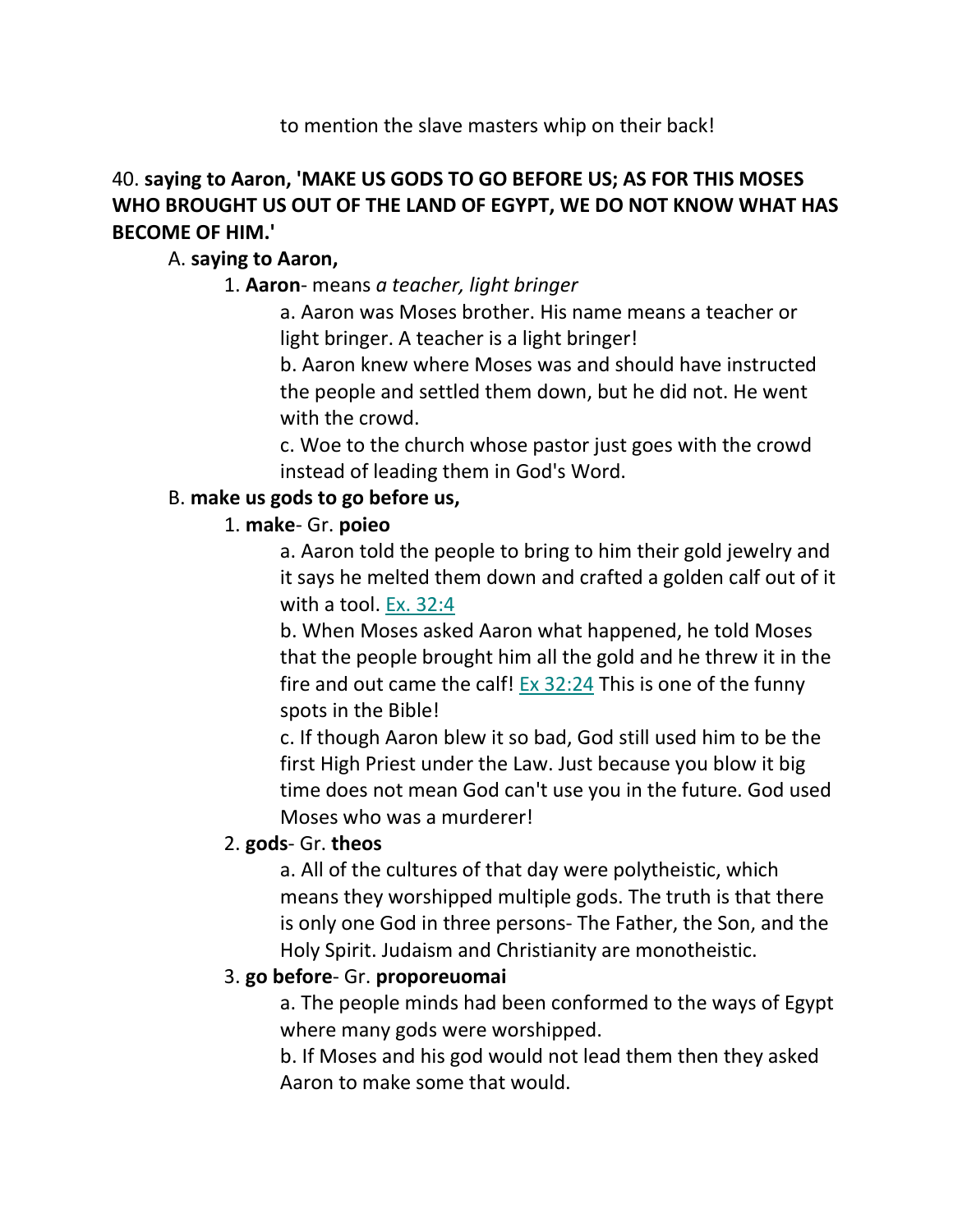c. It is a special kind of dumb to make a god yourself and expect it to lead and provide for you.

# C. **as for this Moses who brought us out of the land of Egypt,**

### 1. **this Moses**

- a. This conveys a tinge of contempt and disregard.
- b. It is important how we view spiritual leadership because that is how we will view God who gave them to be over us.

# 2. **brought out**- Gr. **exago**

3. **land-** Gr. **ge**

# D. **we do not know what has become of him**

1. **know**- Gr. **eido**

# 2. **become**- Gr. **ginomai**- happened

a. Moses had been gone only 40 days and the people were ready to move on from him because they did not know what happened to him.

b. Moses probably should have prepared Aaron better to lead in his absence knowing the people would get restless. When you get a crowd unsettled it will react quickly and badly. It is called the heard mentality. If many are saying and doing something you are more easily swept along by peer pressure into doing the same.

# 41. **And they made a calf in those days, offered sacrifices to the idol, and rejoiced in the works of their own hands.**

# A. **And they made a calf in those days,**

- 1. **made a calf** Gr. *to fabricate the image of a bullock*
	- a. Although Aaron made the calf, the people of Israel were complicit in it and gave towards it.

# 2. **days**- Gr. **hemera**

a. The days Moses was up on Mt. Sinai.

# B. **offered sacrifices to the idol,**

1. **offered**- Gr. **anago**- *to bring up*

# 2. **sacrifices**- Gr. **thusia**

a. Offering sacrifices to deity is something that all men know needs to take place. However, the only sacrifice that satisfied God was His own Son.

3. **idol**- Gr. **eidolon**- *image*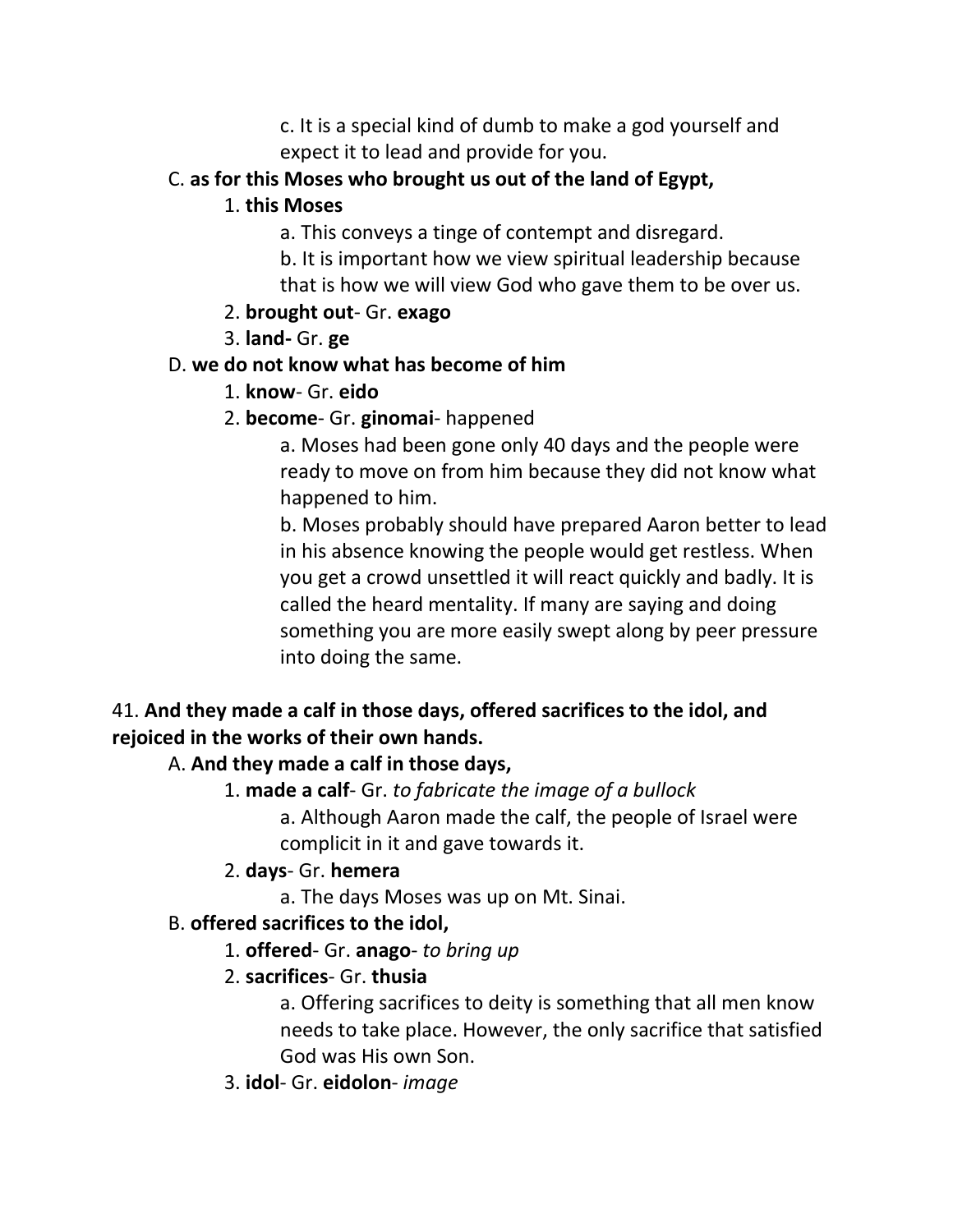a. An idol is a teacher of lies. Hab. 2:18

# C. **and rejoiced in the works of their own hands**

- 1. **rejoiced** Gr. **euphraino** *to feast in token of joy*
- 2. **works** Gr. **ergon**
- 3. **hands** Gr. **cheir**

a. It is good to rejoice in the works of our hands if it is to glorify God. Ecc. 3:22 It is bad if our works replace God and then we rejoice in it.

# 42. **Then God turned and gave them up to worship the host of heaven, as it is written in the book of the Prophets: 'DID YOU OFFER ME SLAUGHTERED ANIMALS AND SACRIFICES DURING FORTY YEARS IN THE WILDERNESS, O HOUSE OF ISRAEL?**

# A. **Then God turned and gave them up to worship the host of heaven,**

# 1. **turned**- Gr. **strepho**

- a. God turned from them because they turned from Him.
- 2. **gave** Gr. **paradidomi** *to give over*
	- a. God will turn you over to whatever you turn to. Rom. 1:24- 28

b. God will not violate our will but let us go in the direction we wish.

c. If we will turn to the Lord he will keep us in His holiness.

3. **worship**- Gr. **latreuo**- *to render religious service and homage, worship*

a. Whatever you worship you will serve. Deut 4:19 If you worship anything other than God, then your service will turn to slavery.

4. **host**- Gr. **stratia**- *the heavenly bodies, stars of heaven (so called on account of their number and their order)*

### 5. **heaven**- Gr. **ouranos**

# B. **as it is written in the book of the Prophets**

- 1. **written** Gr. **grapho**
- 2. **book** Gr. **biblos**
- 3. **Prophets** Gr. **prophetes**

# a. Amos 5:25

C. **Did you offer me slaughtered animals and sacrifices during forty years in the wilderness,**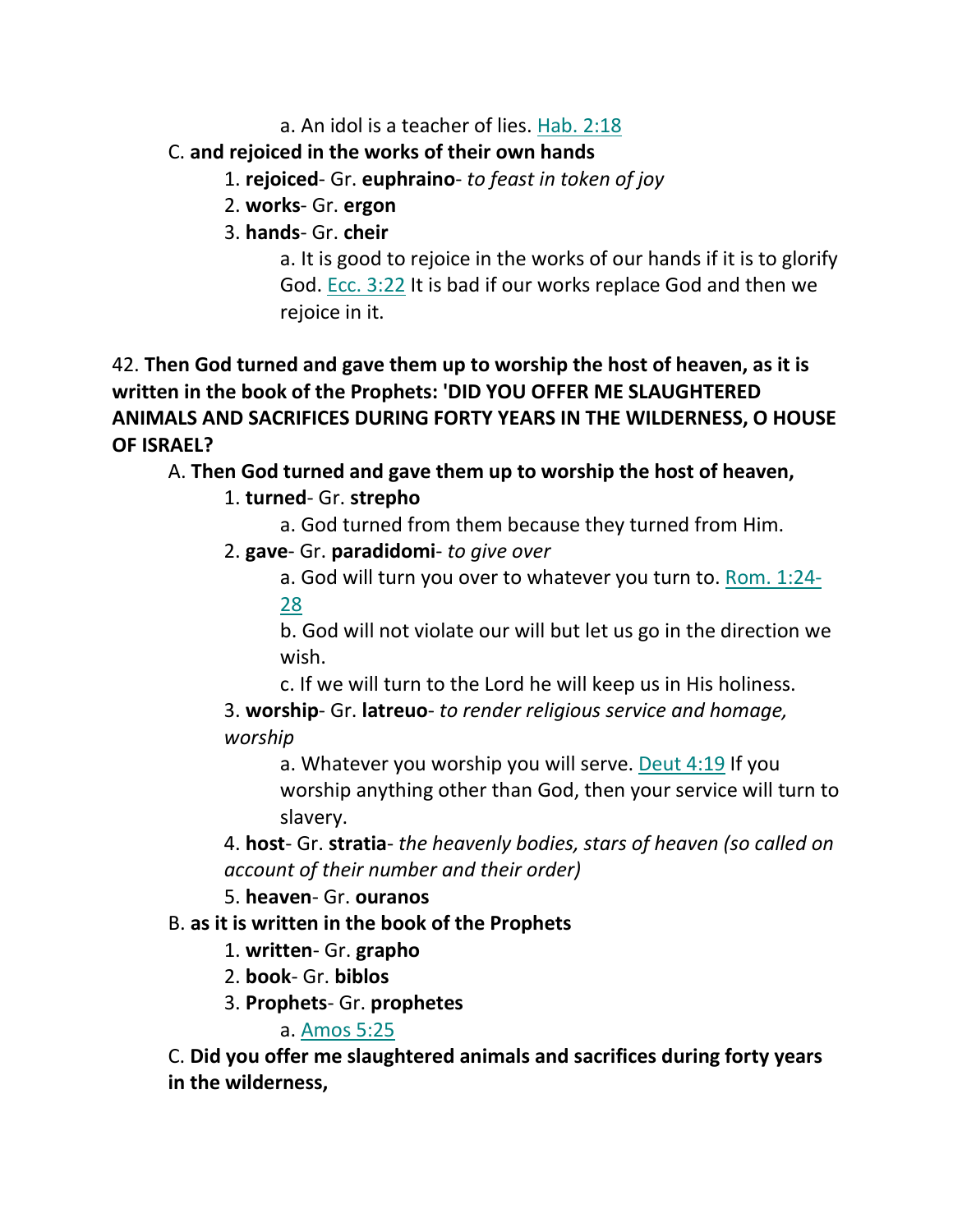1. **offer**- Gr. **prosphero**

2. **slaughtered animals**- Gr. **sphagion**- *that which is destined for slaughter, a victim*

3. **sacrifices**- Gr. **thusia**

- 4. **forty years** Gr. **tessarakonta etos**
- 5. **wilderness** Gr. **eremos**

a. They did offer many sacrifices as prescribed under the Law but did not do it with a pure heart.

#### D. **O house of Israel**

- 1. **house** Gr. **oikos**
- 2. **Israel** means *a prince with God*

# 43. **YOU ALSO TOOK UP THE TABERNACLE OF MOLOCH, AND THE STAR OF YOUR GOD REMPHAN, IMAGES WHICH YOU MADE TO WORSHIP; AND I WILL CARRY YOU AWAY BEYOND BABYLON.'**

# A. **You also took up the tabernacle of Moloch,**

- 1. **took up** Gr. **analambano** *to take up in order to carry*
- 2. **tabernacle** Gr. skene- *tent, tabernacle*

a. The people of God were to carry the tabernacle of the Lord their King in their travels. They exchanged the true tabernacle of the true King for a tabernacle of a false king.

### 3. **Moloch**- means *king*

a. *It was the god of the Ammonites, and the same with Baal: the one signifies king, and the other lord; and was, no doubt, the same with the Apis or Serapis of the Egyptians, and the calf of the Israelites. Frequent mention is made of giving seed to Molech, and causing the children to pass through fire to him. The account the Jews give of this image, and of the barbarous worship of it, is this - "though all idolatrous places were in Jerusalem, Molech was without Jerusalem; and it was made an hollow image, placed within seven chancels or chapels; and whoever offered fine flour, they opened to him the first; if turtle doves or two young pigeons, they opened the second; if a lamb, they opened the third; if a ram, they opened the fourth; if a calf, they opened the fifth; if an ox, they opened the sixth; but whoever offered his son, they opened the seventh: his face was a calf's, and his hands were stretched out, as a man opens his*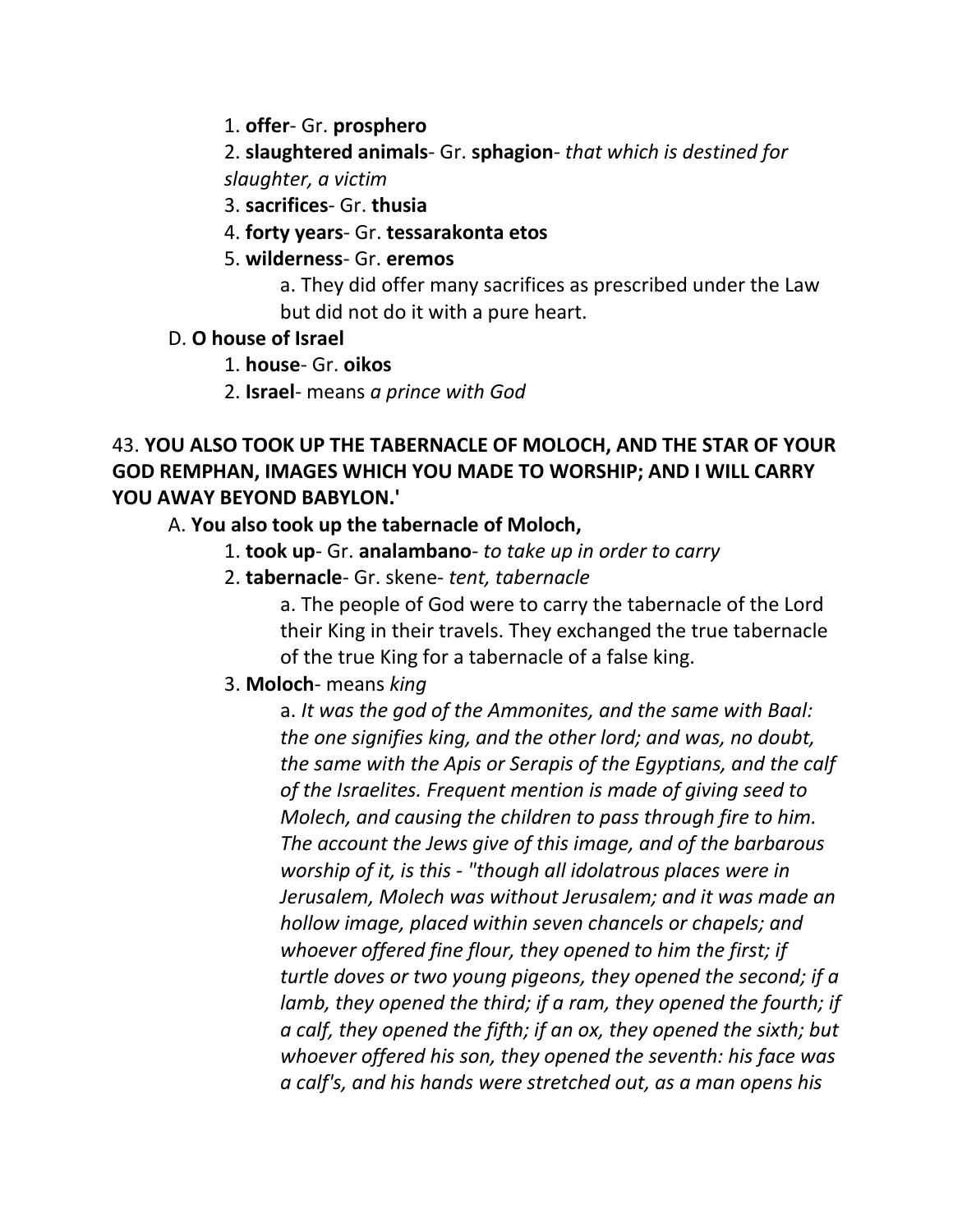*hands to receive any thing from his friend; and they make him hot with fire, and the priests take the infant and put it into the hands of Molech, and the infant expires: and wherefore is it called Topher and Hinnom? Tophet, because they make a noise with drums, that its father may not hear the voice of the child, and have compassion on it, and return to it; and Hinnom, because the child roars, and the voice of its roaring ascends.'' -* Barnes Commentary

b. *Who was Moloch? He was the god of prosperity and success. He was the god to whom parents would offer their first-born children and watch them die, believing their families would be more prosperous and their businesses more successful as a result. Moloch is still worshiped by many today even in America. "We'll abort the baby," they say, "so we can have more success and prosperity. We don't have time for children because we're climbing the corporate ladder."* -Courson **Commentary** 

### B. **and the star of your god Remphan,**

1. **star**- Gr. **astron**

a. Many heathen worshipped the stars and planets which appeared to be stars.

- 2. **god** Gr. **theos**
- 3. **Remphan** means *the shrunken*

a. *A Coptic name of Saturn, called Chiun in* Amo\_5:26, *the star god of Babylon. It was customary for idolaters of all nations to carry small images of their gods on their journeys and in war. They were enclosed in miniature temples called tabernacles or shrines* (Act\_19:24). *Israelites carried these imitating their neighbors, the Moabites, Ammonites, etc. Because they carried these idols God predicted by Amos that they themselves would go into captivity beyond Damascus and Babylon* Amo\_5:25-27; Act 7:43). -Dake Commentary

#### C. **images which you made to worship,**

1. **images**- Gr. **tupos**- *a figure formed by a blow or impression*

#### 2. **made**- Gr. **poieo**

3. **worship-** Gr. **proskuneo**- *meaning to kiss, like a dog licking his master's hand); to fawn or crouch to, that is, (literally or figuratively)*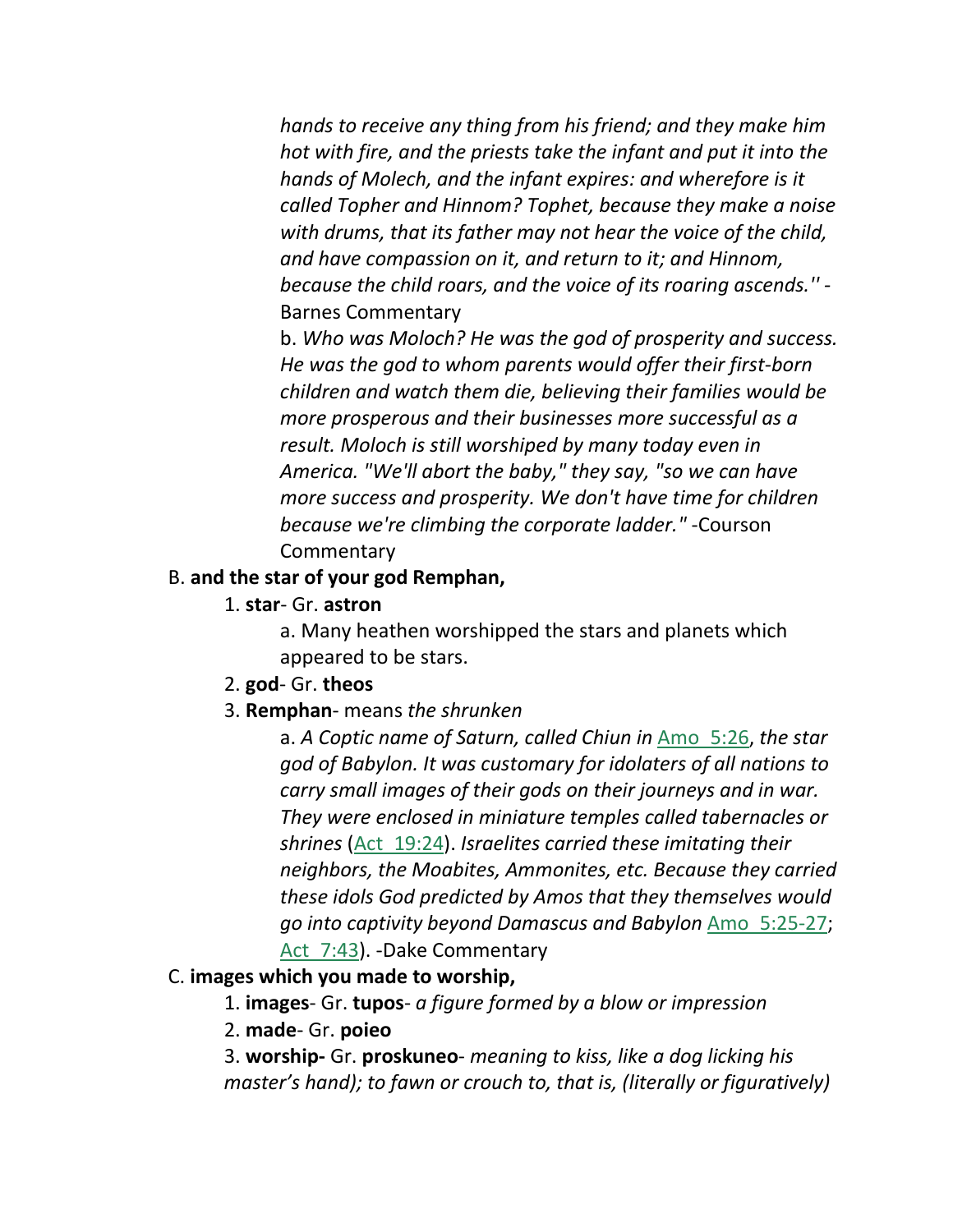### *prostrate oneself in homage (do reverence to, adore)*

#### D. **and I will carry you away beyond Babylon**

- 1. **carry away** Gr. **metoikizo** *to transfer a settler or captive* a. There is a word play here. Rebellious and idolatrous Israel will carry their gods, but in the end the true God would carry them away to Babylon.
- 2. **Babylon** means *confusion*

a. When we worship anything other than God it will bring nothing by confusion.

44. **"Our fathers had the tabernacle of witness in the wilderness, as He appointed, instructing Moses to make it according to the pattern that he had seen,**

# A. **Our fathers had the tabernacle of witness in the wilderness,**

- 1. **fathers** Gr. **pater**
- 2. **tabernacle** Gr. **skene**
- 3. **witness** Gr. **marturion**

a. God gave Israel a tabernacle that bore witness to Him as the only true God, and of His Son, which is revealed in every particular and in every sacrifice. Israel rejected God's testimony and turned to the tabernacle of lies.

b. If someone saw what this tabernacle represented, they could have been saved by faith.

### 4. **wilderness**- Gr. **eremos**

### B. **as He appointed,**

1. **appointed**- Gr. **diatasso**- *to arrange, appoint, ordain, prescribe, give order*

### C. **instructing Moses to make it according to the pattern that he had seen**

### 1. **instructing**- Gr. **laleo**- *to speak*

### 2. **make**- Gr. **poieo**

a. This tabernacle was made with human hands, but it was just representation of the true tabernacle in heaven made by the Lord. Heb. 8:2

### 3. **pattern**- Gr. **tupos**- *type*

a. We get our English word **type** from this word. The OT had many types and shadows that taught of spiritual principles realized in Jesus Christ. The tabernacle was a type of Christ.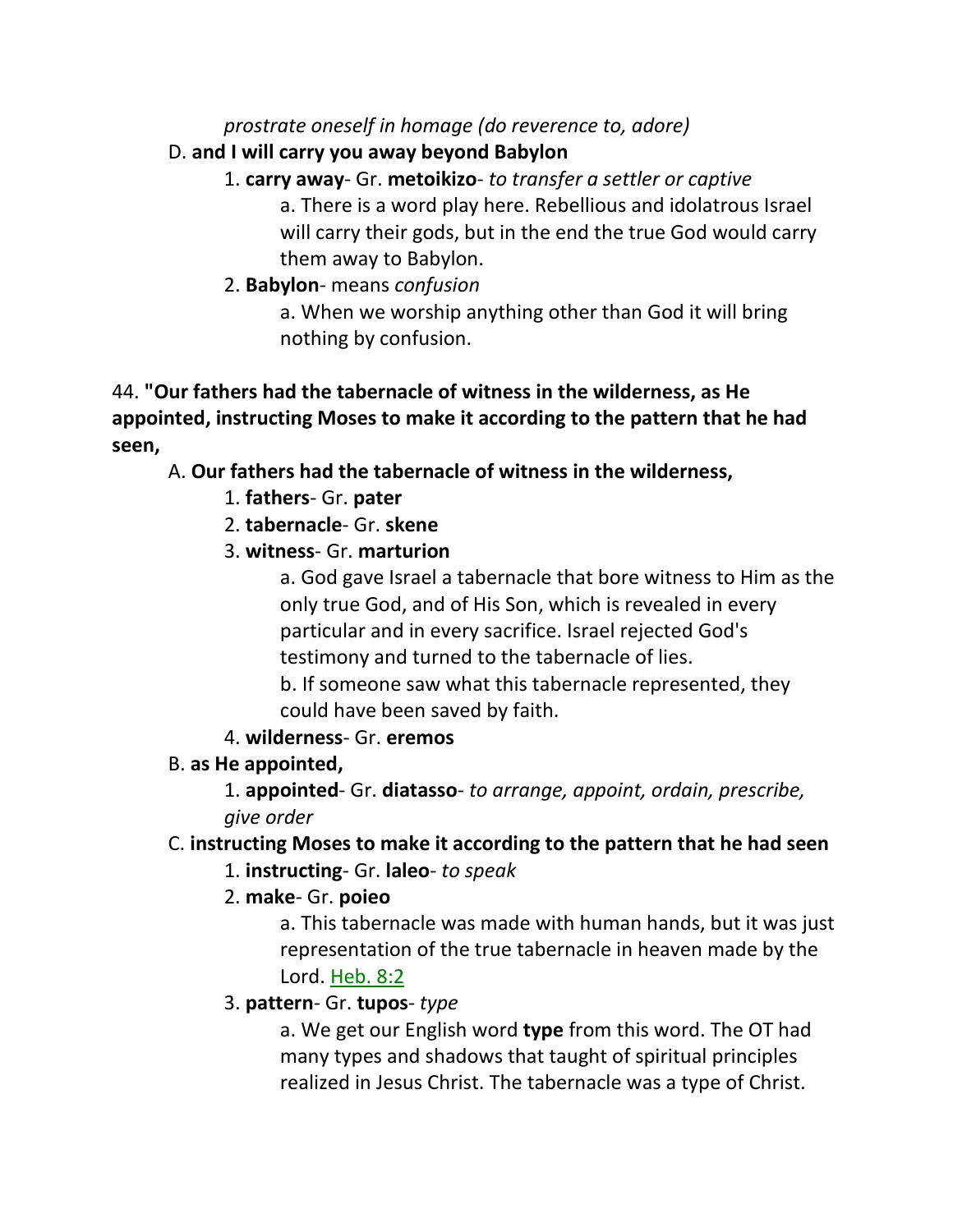b. Three times God tells Moses to make sure he makes the tabernacle exactly according to the pattern shown him. Exo\_25:9; Exo\_25:40; Exo\_26:30 This is because of our tendency to add or take away from what God tells us to do according to our own understanding, reasonings or will.

### 3. **seen**- Gr. **horao**

a. No doubt Moses was given a vision of the tabernacle that he could see it. We need a clear vision of what God has for us. Eph. 1:18

45. **which our fathers, having received it in turn, also brought with Joshua into the land possessed by the Gentiles, whom God drove out before the face of our fathers until the days of David,** 

A. **which our fathers,**

1. **fathers**- Gr. **pater**

B. **having received it in turn,**

1. **received it in turn**- Gr. **diadechomai-** *to receive through another, anything left or bequeathed by him, to receive in succession, receive in turn, succeed to*

# C. **also brought with Joshua into the land possessed by the Gentiles,**

1. **brought**- Gr. **eisago**- *to bring in*

2. **Joshua**- Gr. **Iesous**- *Savior*

a. The KJV incorrectly translates this Jesus. The name Joshua is the same as Jesus. Joshua is a type of Jesus Christ.

- 3. **land** Gr. **ge**
- 4. **possessed** Gr. **kataschesis** *a holding fast, possession*

a. The enemy holds tightly onto what he has possessed by lies and theft. We must take it back by force, God's force, through faith.

b. Jesus died to give us spiritual possessions, but the enemy will try to take them and hold on to them.

c. The enemy is tightly holding unbelievers in his control. We are to take them back by sharing the gospel of Christ.

# 5. **Gentiles**- Gr. **ethnos**

a. The Gentiles include any people group that is not Jewish.

D. **whom God drove out before the face of our fathers until the days of David**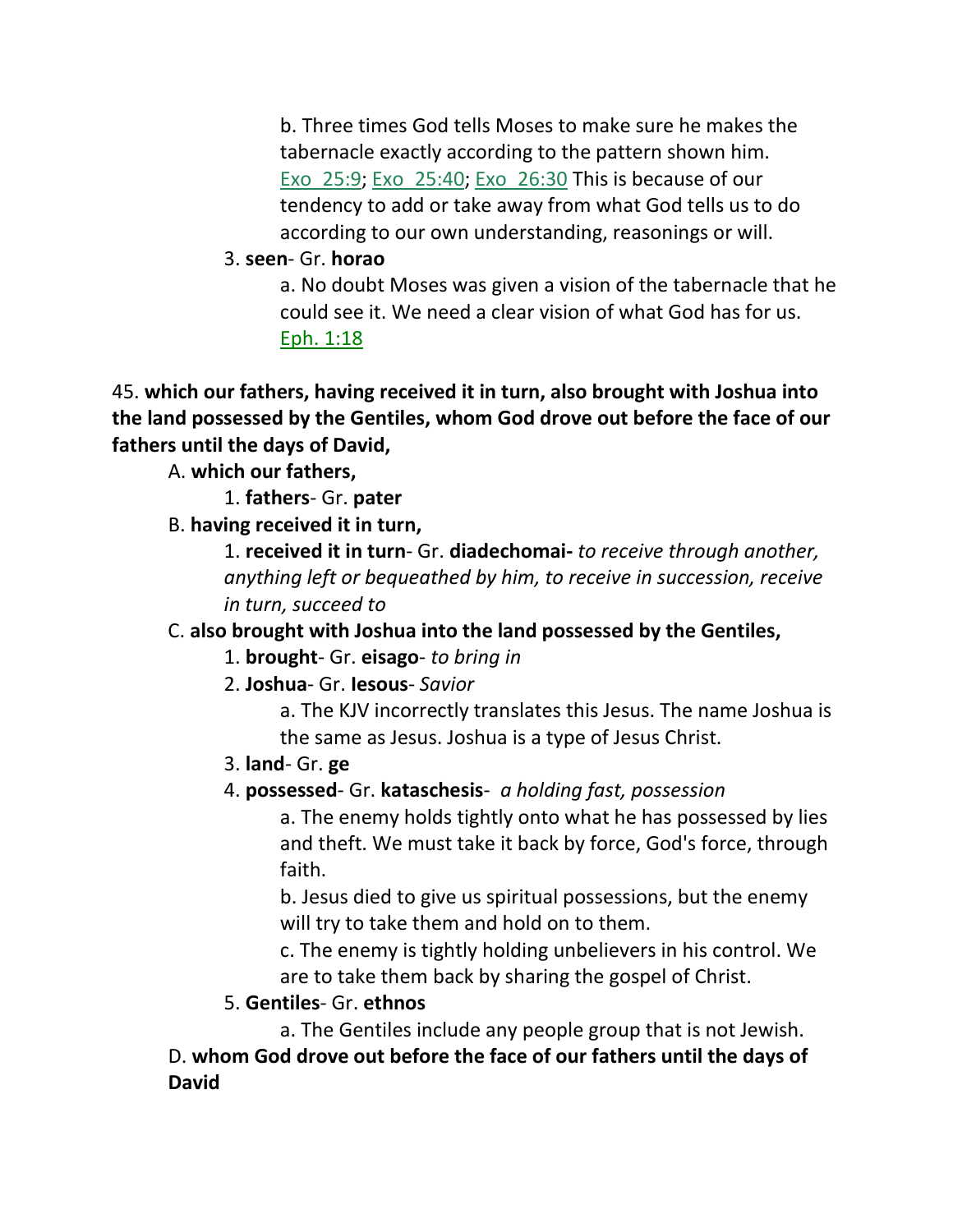### 1. **drove out**- Gr. **exotheo**- *expel from one's abode*

a. God drove out the occupants of Canaan. It was not done by the power and strength of Israel. However, Israel had to go to battle before the Lord routed them.

b. God will expel our enemies in our life, but we must make a stand against them in faith. God will not do this without our participation.

#### 2. **face**- Gr. **prosopon**

#### 3. **days-** Gr. **hemera**

### 4. **David**- means *beloved*

a. David made an end to the gentile occupants in Canaan. b. Also, it was in David's time that the temple was discussed and planned. Up until then the tabernacle was still in use.

### 46. **who found favor before God and asked to find a dwelling for the God of Jacob.**

#### A. **found**- Gr. **heurisko**

### B. **favor**- Gr. **charis**

- 1. This is said of Noah and Mary. Gen\_6:8, Luk\_1:30
- 2. God's grace is only found by faith.

### C. **asked**- Gr. **aiteo**

1. David asked this of the prophet Nathan, who at first gave his consent, but later was reproved by God and told David it would be his son that would build the temple and not himself. 2Sa 7:1-5

#### D. **find**- Gr. **heurisko**

### E. **dwelling**- Gr. **skenoma**

1. This refers to a permanent fixed dwelling, not the moveable tabernacle that was presently being used.

#### F. **Jacob**- means *supplanter*

1. This is the same as the God of Israel which is another name for Jacob.

2. David wanted to build a sanctuary for the mighty One of Jacob. Psa\_132:1-5

3. Instead of letting David build Him a house, God said He would build a house for David! 2 Sam. 7:16 This is grace!

### 47. **But Solomon built Him a house.**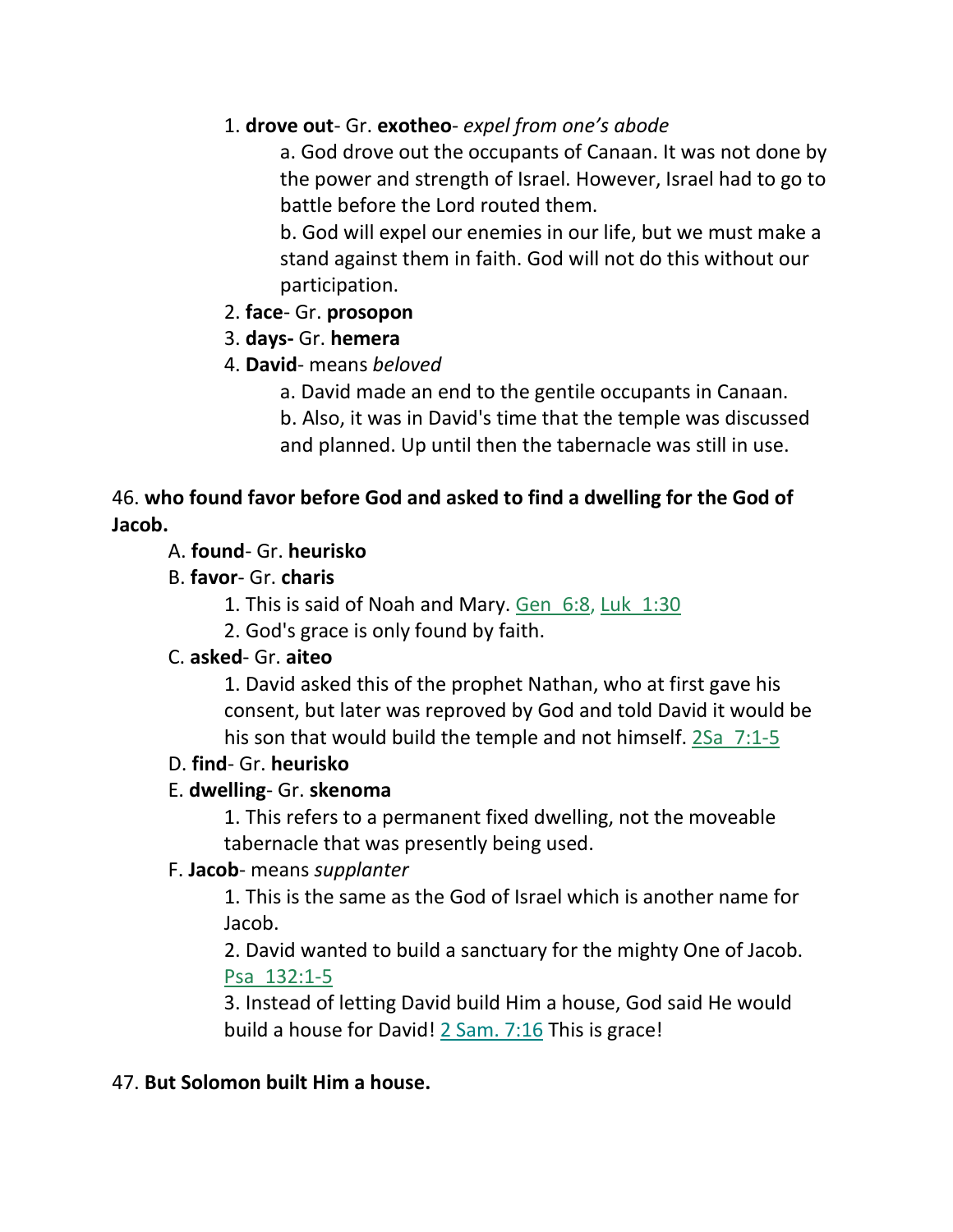### A. **Solomon**- means *peaceful*

1. God would not allow David to build Him a dwelling place because he was a man of war and shed much blood. Solomon means peaceful.

2. Solomon was chosen to take the throne of David although he was not David's firstborn. He was chosen by grace not by merit or what was due him.

3. Solomon was born out of an illegitimate marriage. He serve as King by God's grace not merit or good standing.

4. We rule as kings and priests not out of merit by the grace of God!

#### B. **built**- Gr. **oikodomeo**- *to build a house*

### C. **house**- Gr. **oikos**

1. It took Solomon 7 years to build the temple of the Lord. 1Ki\_6:1; 1Ki 6:37; 1Ki 6:38 Seven is the number of perfection and completion. The temple was a shadow and type of Christ the perfect and complete redeemer. Zec 6:12-13

# 48. **"However, the Most High does not dwell in temples made with hands, as the prophet says:**

A. **However,**

# B. **the Most High does not dwell in temples made with hands,**

1. **Most High**- Gr. **hupsistos**- *highest, most high*

2. **dwell**- Gr. **katoikeo**- *A certain, fixed and durable dwelling, as distinguished from* paroikéō (G3939), *to sojourn, dwell in a place temporarily; to settle down.*

a. God does not settle down and dwell in natural buildings or temples. However, He does in the hearts of believers! [Eph. 3:17- dwell- **katoikeo**]

### 3. **temples**- Gr. **naos**

a. A believer is the temple of the Holy Spirit.

### 4. **made**- Gr. **poieo**

### 5. **hands**- Gr. **cheir**

a. The Lord made the true tabernacle. No human hands helped. Heb. 8:2

### C. **as the prophet says**

### 1. **prophet**- Gr. **prophetes**

a. Spoken by Nathan the prophet. 1Ki 8:27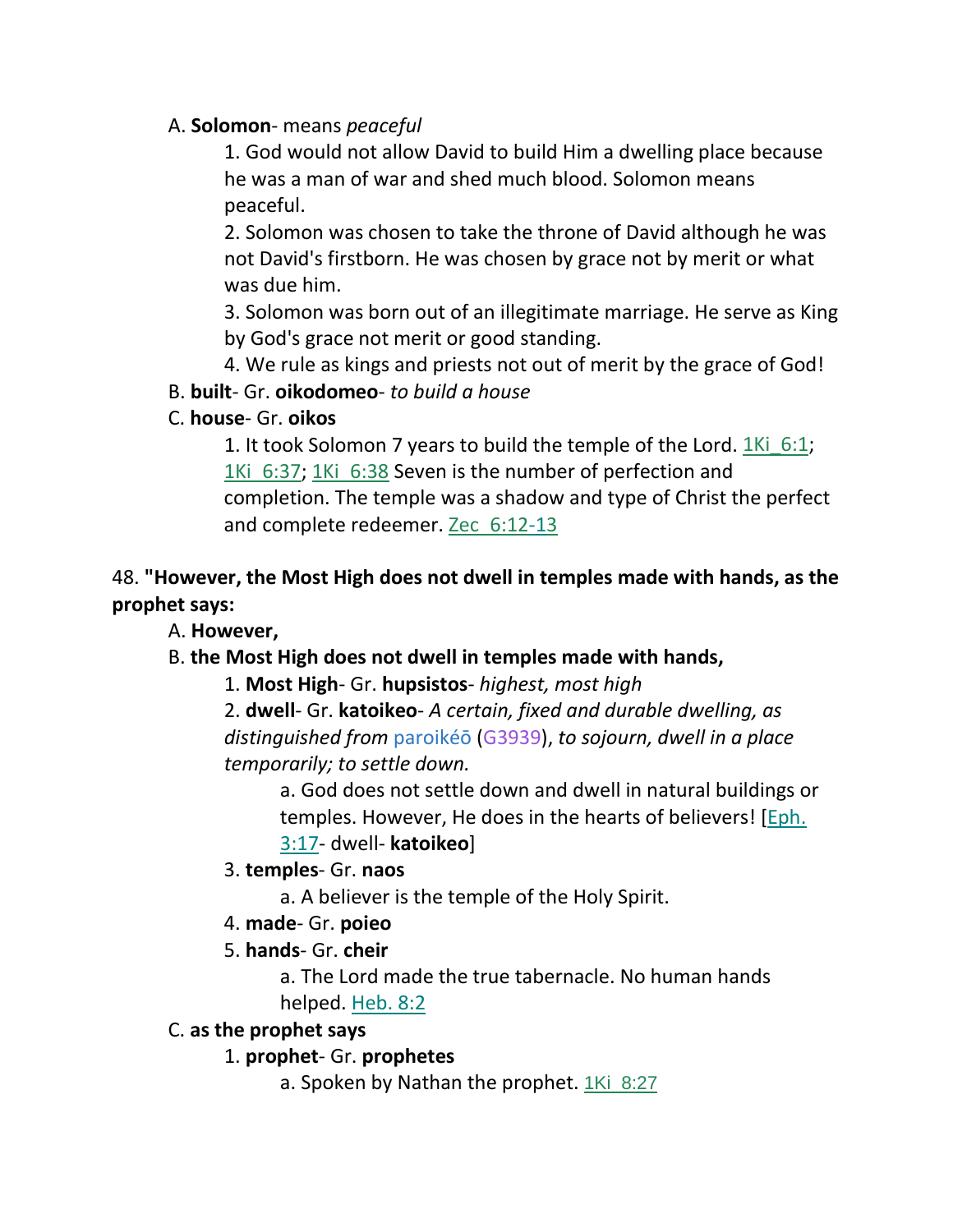b. Nathan gave David the green light to build the temple but then heard from the Lord later that it was a red light. Don't just go by what sounds good but check in with the Lord to make sure it has His green light.

#### 2. **says**- Gr. **lego**

# 49. **'HEAVEN IS MY THRONE, AND EARTH IS MY FOOTSTOOL. WHAT HOUSE WILL YOU BUILD FOR ME? SAYS THE LORD, OR WHAT IS THE PLACE OF MY REST?**

#### A. **Heaven is my throne,**

#### 1. **Heaven**- Gr. **ouranos**

a. There are three heavens. The first heaven is the atmosphere around the earth. The second heaven is outer space. The third heaven is where God's abode is. It is called Paradise. Paul was caught up into Paradise- 2 Cor. 12:4

#### 2. **throne**- Gr. **thronos**

a. A throne is for a king to sit on. God is the King of the Universe!

#### B. **and earth is my footstool,**

#### 1. **earth**- Gr. **ge**

a. It is amazing that God chose one small planet out of billions to make as His footstool. There is no indication in the Word of God of life being on any other planet in the universe! There is life found in the third heaven.

### 2. **footstool**- Gr. **pous hupopodon**

a. *Which is under his feet, is subject to him, and at his dispose, and which he makes use of at his pleasure: these things are not to be literally understood, but are images and figures, representing the majesty, sovereignty, and immensity of God; who is the maker of all things, the governor of the universe, and is above all places, and not to be contained in any*: -Gill **Commentary** 

### C. **what house will you build for me?**

### 1. **house**- Gr. **oikos**

### 2. **build**- Gr. **oikodomeo**

a. God holds the universe in the span of His hand. Is. 40:12 How can He be reduced to fit into a small building?

#### D. **says the Lord,**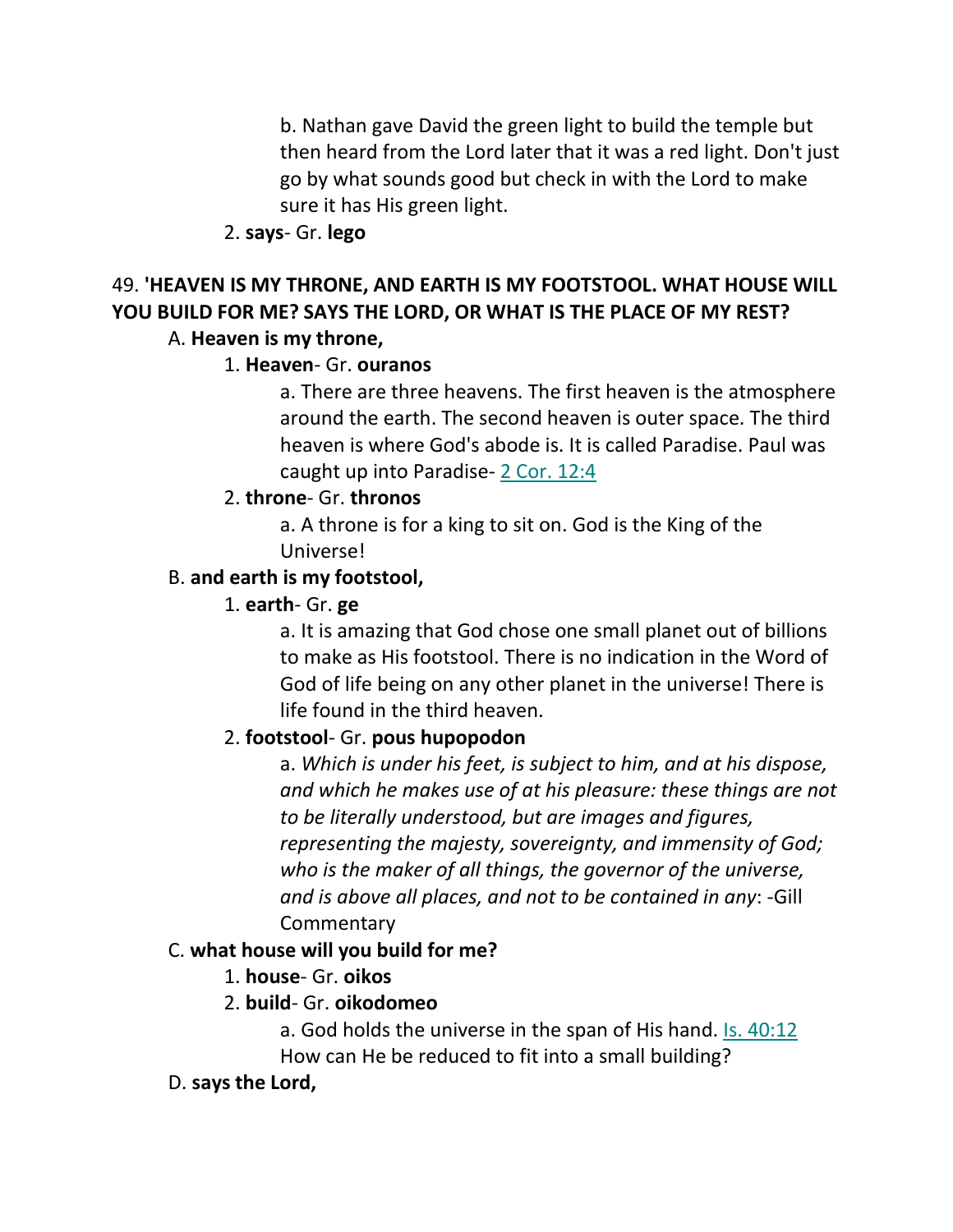- 1. **says** Gr. **lego**
- 2. **Lord** Gr. **kurios**

#### E. **or what is the place of my rest**

1. **place**- Gr. **topos**

### 2. **rest**- Gr. **katapausis**

a. Jesus said in His earthly ministry that there was no place for Him to lay [rest] His head.

b. On the cross when Jesus cried out into your hands, I commit my spirit, it says he bowed [rested] his head. John 19:30 Jesus found His place of rest when He finished His work upon the cross to redeem us!

### 50. **HAS MY HAND NOT MADE ALL THESE THINGS?'**

- A. **hand** Gr. **cheir**
	- 1. This speaks of God's power.
- B. **made** Gr. **poieo**
	- 1. All things were made by and through Jesus. John 1:3

### 51. **"***You* **stiff-necked and uncircumcised in heart and ears! You always resist the Holy Spirit; as your fathers** *did,* **so** *do* **you.**

### A. **You stiff-necked and uncircumcised in heart and ears**

### 1. **stiff-necked**- Gr. **sklerotracheos**- *hard-necked*

- a. This was said of the Israelites who came out of Egypt. Ex.
- 32:9 Things had not changed!
- b. They were the same many years later. Isa 48:4

### 2. **uncircumcised**- Gr. **aperitmetos**

### 3. **heart**- Gr. **kardia**

a. Also said about the Israelites who came out of Egypt.

### Deu\_10:16

b. The only way the human heart becomes circumcised is by God's operation in the new birth by the sword of the Spirit. Rom\_2:28-29

4. **ears**- Gr. **ous**

### B. **You always resist the Holy Spirit,**

1. **resist-** Gr. **antipipto**- *to fall or rush against or upon in a hostile manner, assault, resist by force and violence, fall or strive against* a. This is active and hostile resistance.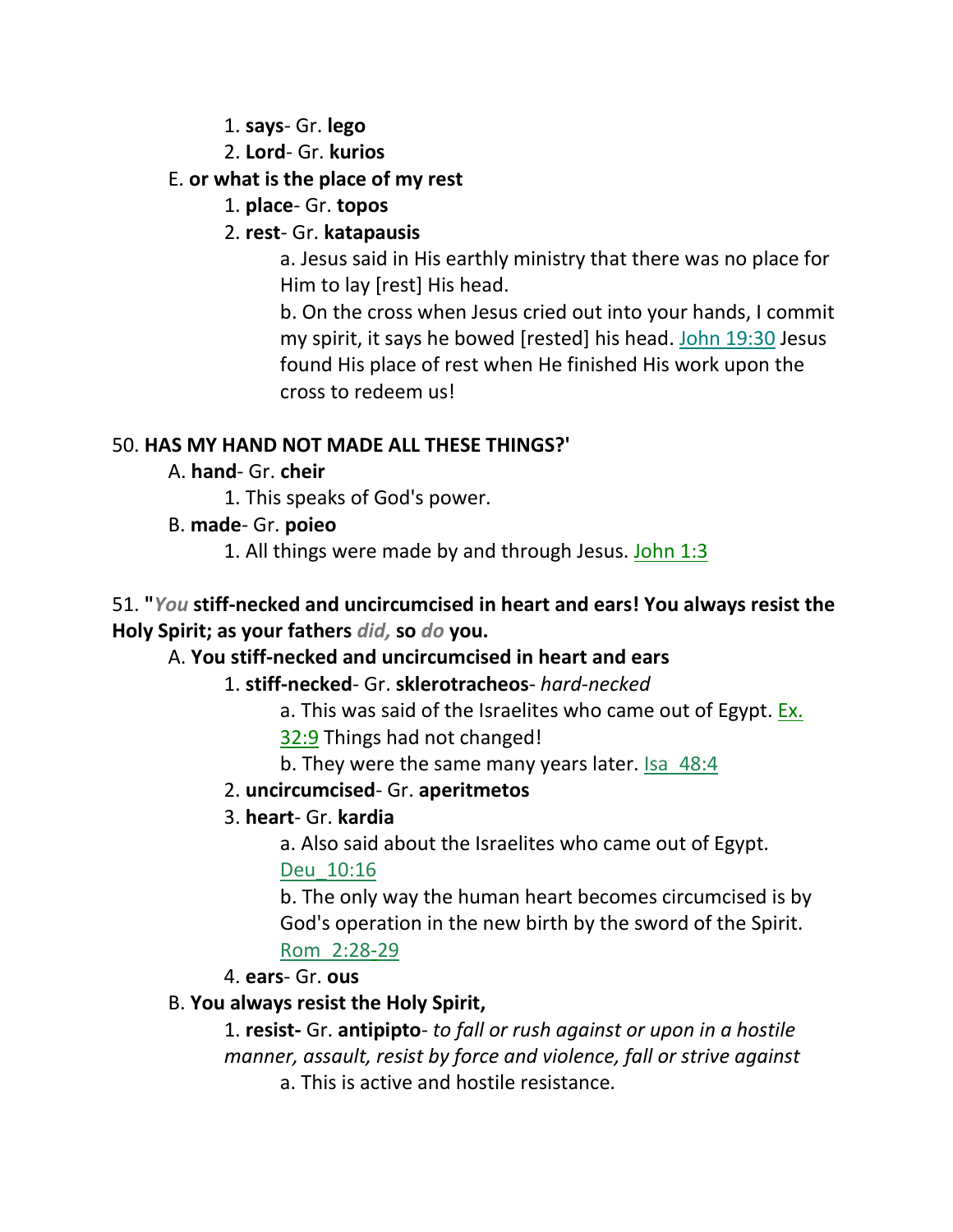b. The Israelites in the OT resisted God's Law, but now they were resisting the Spirit of grace. Heb\_10:28-29

# 2. **Holy Spirit**- Gr. **hagios pneuma**

C. **as your fathers did,**

# 1. **fathers**- Gr. **pater**

# D. **so do you**

1. Stephen was giving them a nice history lesson in which the crowd nodded with happy agreement, and then things when off the rails with this statement! He had been sweetly speaking to them about their common history that they were all proud of and then he hit them with a hammer between the eyes- **WHAM!** 

2. Stephen did not read the book- How to win and influence people!

3. What a way to end a sermon!

52. **Which of the prophets did your fathers not persecute? And they killed those who foretold the coming of the Just One, of whom you now have become the betrayers and murderers**,

# A. **Which of the prophets did your fathers not persecute?**

1. **prophets**- Gr. **prophetes**

a. All of the OT prophets.

- 2. **fathers** Gr. **pater**
- 3. **persecute** Gr. **dioko**

# B. **And they killed those who foretold the coming of the Just One,**

1. **killed**- Gr. **apokteino**- *to kill off*

2. **foretold**- Gr. **prokataggello**- *to declare or announce beforehand, foretell, predict*

3. **coming**- Gr. **eleusis**- *a coming*

a. This speaks of the first coming of the Lord.

4. **Just One**- Gr. **dikaios**- *righteous One*

# C. **of whom you now have become the betrayers and murderers**

# 1. **become**- Gr. **ginomai**

- 2. **betrayers** Gr. **prodotes** *a betrayer, traitor*
	- a. This word was used of Judas. Luk\_6:16
- 3. **murderers** Gr. **phoneus**

a. A minister of the Word should bring application to the lives of the hearers, however, Stephen takes this to a whole other level!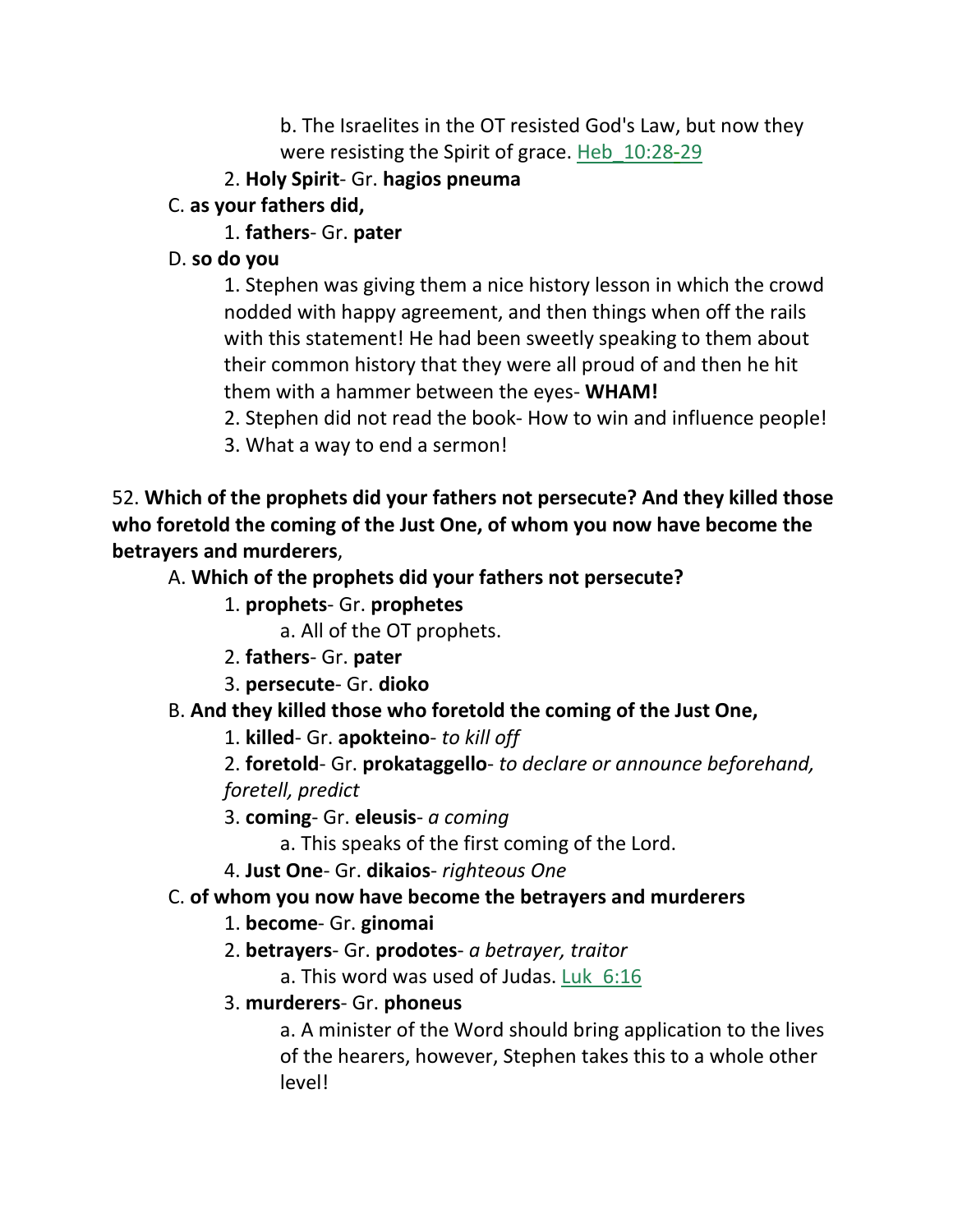b. He drives in the nail even deeper!

c. At this point Stephen could give up all hope on receiving an offering or being invited back!

#### 53. **who have received the law by the direction of angels and have not kept** *it.***"**

- A. **received** Gr. **lambano**
- B. **law** Gr. **nomos**
- C. **direction** Gr. **diatage** *a disposition, arrangement, ordinance*

1. Gal. 3:19, Deu\_33:2, Heb\_2:2

D. **angels**

1. The Law had two mediators between God and the nation of Israel. On God's side were angels and on Israel's side was Moses.

2. In the New Covenant there is only one mediator between God and man- Christ Jesus! He is fully God and fully man so He could represent both fully.

# E. **kept**- Gr. **phulasso**- *to guard, i.e. care for, take care not to violate*

1. No one has been able to keep the whole Law except for Jesus.

2. If you stumble in one point of the Law you are guilty breaking it all. James 2:10

# 54. **When they heard these things they were cut to the heart, and they gnashed at him with** *their* **teeth.**

A. **When they heard these things they were cut to the heart,**

# 1. **heard**- Gr. **akouo**

2. **cut**- Gr. **diaprio**- *to divide with a saw, saw asunder; to grate the teeth in a rage; pass. met. to be cut to the heart, to be enraged*

a. These religious men were cut in two!

# 3. **heart**- Gr. **kardia**

a. This also happened with Peter preached to the religious leaders in Acts 5:33.

b. These unbelievers were cut in two and opposed even more, however, on the day of Pentecost after Peter preached many unbelievers were pricked or pierced in their heart and repented and believed upon Christ. Acts 2:37

c. Those whose heart is pierced will believe, those who are cut in two will refuse with greater opposition.

# B. **and they gnashed at him with their teeth**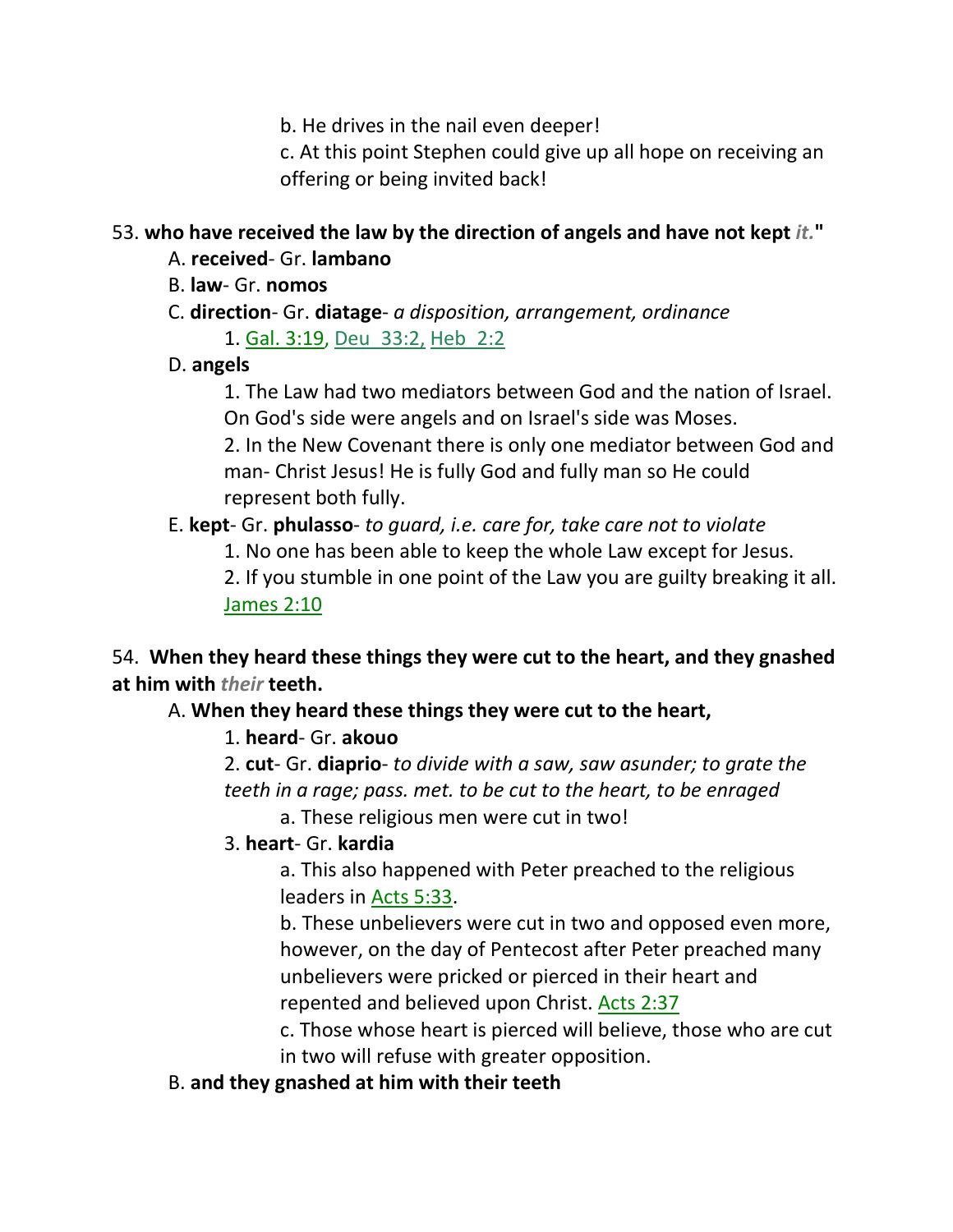1. **gnashed**- Gr. **brucho**- *to grind, gnash, or crunch the teeth together, as a person in violent rage or anger*

a. They did not literally bite Stephen. This is a metaphor of their reaction which was like a pack of snarling wolves growling and snapping their teeth at him.

b. The gnashing of teeth is a sign of those destined to hell. In hell there will be gnashing of teeth. Mat 8:12; Mat 13:42; Mat 13:50; Mat 22:13; Mat 24:51; Mat 25:30

# 2. **teeth**- Gr. **odous**

a. This is not the reaction most minister's are looking for after their first public sermon! This was Stephen's first and last public sermon!

# 55. **But he, being full of the Holy Spirit, gazed into heaven and saw the glory of God, and Jesus standing at the right hand of God,**

# A. **But he,**

# B. **being full of the Holy Spirit,**

1. **full**- Gr. **pleres**

# 2. **Holy Spirit**- Gr. **hagios pneuma**

a. Stephen was full of the Spirit through praying in tongues and keeping His eyes on Jesus.

# C. **gazed into heaven and saw the glory of God,**

1. **gazed**- Gr. **atenzio**- *to fix one's eyes upon, look steadily, gaze intently*

a. When going through persecution our eyes need to be fixed on Jesus not the natural.

b. Successful Christian living has three steps: 1. Look at Jesus 2. Keep looking at Jesus 3. Keep on looking at Jesus.

# 2. **heaven**- Gr. **ouranos**

a. He saw into the third heaven.

# 3. **saw**- Gr. **eido**

a. By a gift of the Holy Spirit- the discerning of spirits.

# 4. **glory**- Gr. **doxa**

a. We are called to gaze upon the resurrected Jesus and His glory. When we do, we will be transformed into the same image by the Spirit of God. 2 Cor. 3:18, Col 3:1-2

# D. **and Jesus standing at the right hand of God**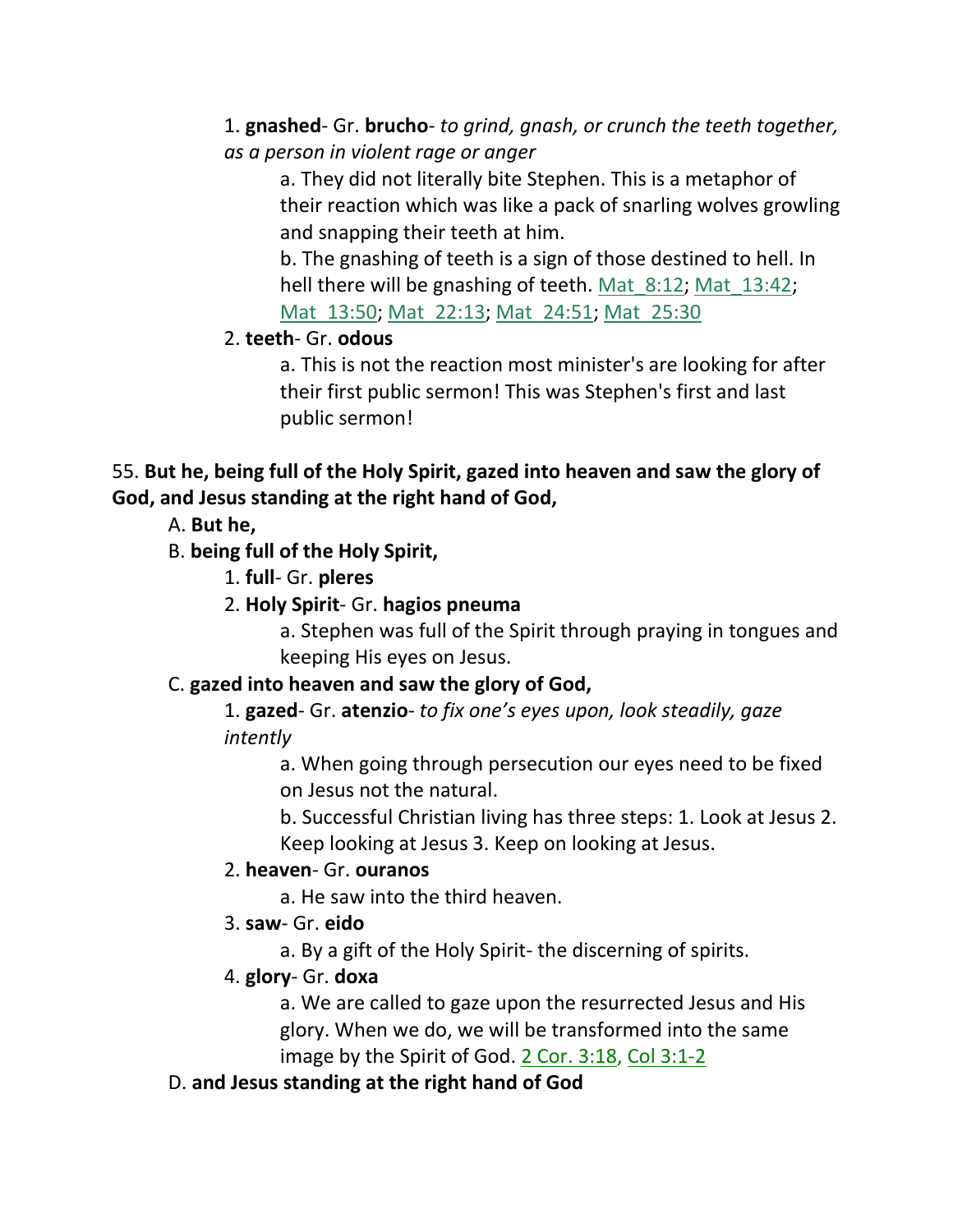# 1. **standing**- Gr. **histemi**

a. This is very interesting. We know that when Jesus ascended to heaven that He sat down at the right hand of God. But here we see that Jesus is standing. Why is this?

b. Jesus stood up in honor for the first martyr of the church, His body. Jesus takes it personally when you suffer for His sake. He honors you.

#### 2. **right hand**- Gr. **dexios**

a. The right hand is the place of honor, authority, and dignity.

#### 56. **and said, "Look! I see the heavens opened and the Son of Man standing at the right hand of God!"**

### A. **and said,**

### 1. **said**- Gr. **epo**

a. What Stephen had said was pretty bad in the mind's of the religious leaders, but this took the cake!

b. This was the nail driven into Stephen's coffin.

### B. **Look!** - Gr. **idou**

1. The religious leaders could not see what Stephen saw, because they were spiritually dead. An unbeliever can't perceive spiritual things of God because they are spiritually discerned.

# C. **I see the heavens opened up and the Son of Man standing at the right hand of God**

1. **see**- Gr. **theoreo**- *to be a spectator, to gaze on, contemplate; to behold, view with interest and attention*

### 2. **heavens**- Gr. **ouranos**

a. The first heaven around the earth and the second heaven of space were opened and he saw into the third heaven- the abode of God.

### 3. **opened**- Gr. **anoigo**

- 4. **Son** Gr. **huios**
- 5. **Man** Gr. **anthropos**

a. This was a title of His humanity. The Son of God is the title for His divinity. The religious leaders could not accept a human raised up in equality with God. However, this is the case with the God-Man Jesus Christ.

6. **standing**- Gr. **histemi**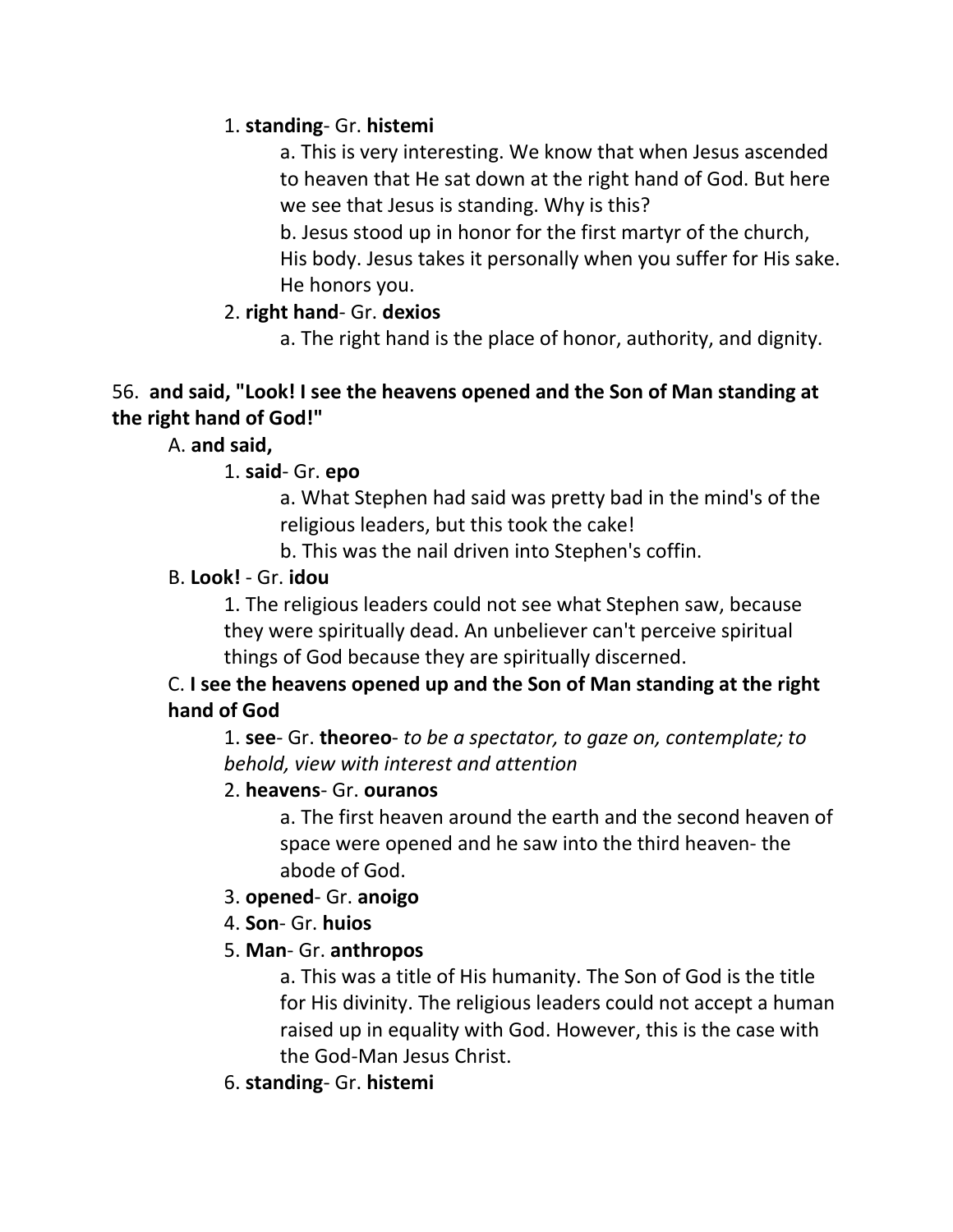a. Jesus said the same thing to the religious leaders trying Him and they called it blasphemy. Mat\_26:64-65 Jesus mentioned that He would be sitting at the right hand. Stephen says the same thing, but mentions Jesus standing. This was blasphemy to the religious Jews listening to him.

57. **Then they cried out with a loud voice, stopped their ears, and ran at him with one accord;** 

A. **Then they cried out with a loud voice,**

1. **cried out**- Gr. **krazo**- *to croak like a bird of prey, cry out with a loud voice*

2. **loud**- Gr. **megas**

3. **voice**- Gr. **phone**

#### B. **stopped their ears,**

- 1. **stopped** Gr. **sunecho** *to press together with the hand* a. They literally put their hands over their ears so they could not hear Stephen speak any longer.
- 2. **ears** Gr. **ous**

#### C. **and ran at him with one accord**

- 1. **ran** Gr. **hormao** *to start forward impetuously, to rush*
- 2. **one accord** Gr. **homothumadon** *same passion*

a. This same Greek word was used of the 120 in the upper room. It says they were all of one accord. Acts 2:1 Literally, they were all of the same passion towards the Lord. Here we see that the religious leaders were all of the same passion against the Lord.

# 58. **and they cast** *him* **out of the city and stoned** *him.* **And the witnesses laid down their clothes at the feet of a young man named Saul.**

### A. **and they cast him out of the city and stoned him**

### 1. **cast out**- Gr. **ekballo**

a. Jesus likewise was taken outside of the city and crucified.

- 2. **city** Gr. **polis**
- 3. **stoned** Gr. **lithoboleo** *to throw stones*
	- a. This was the sentence for blasphemy. Lev\_24:16
	- b. *According to the Rabbis, the scaffold to which the criminal was to be led, with his hands bound, was to be twice the size of*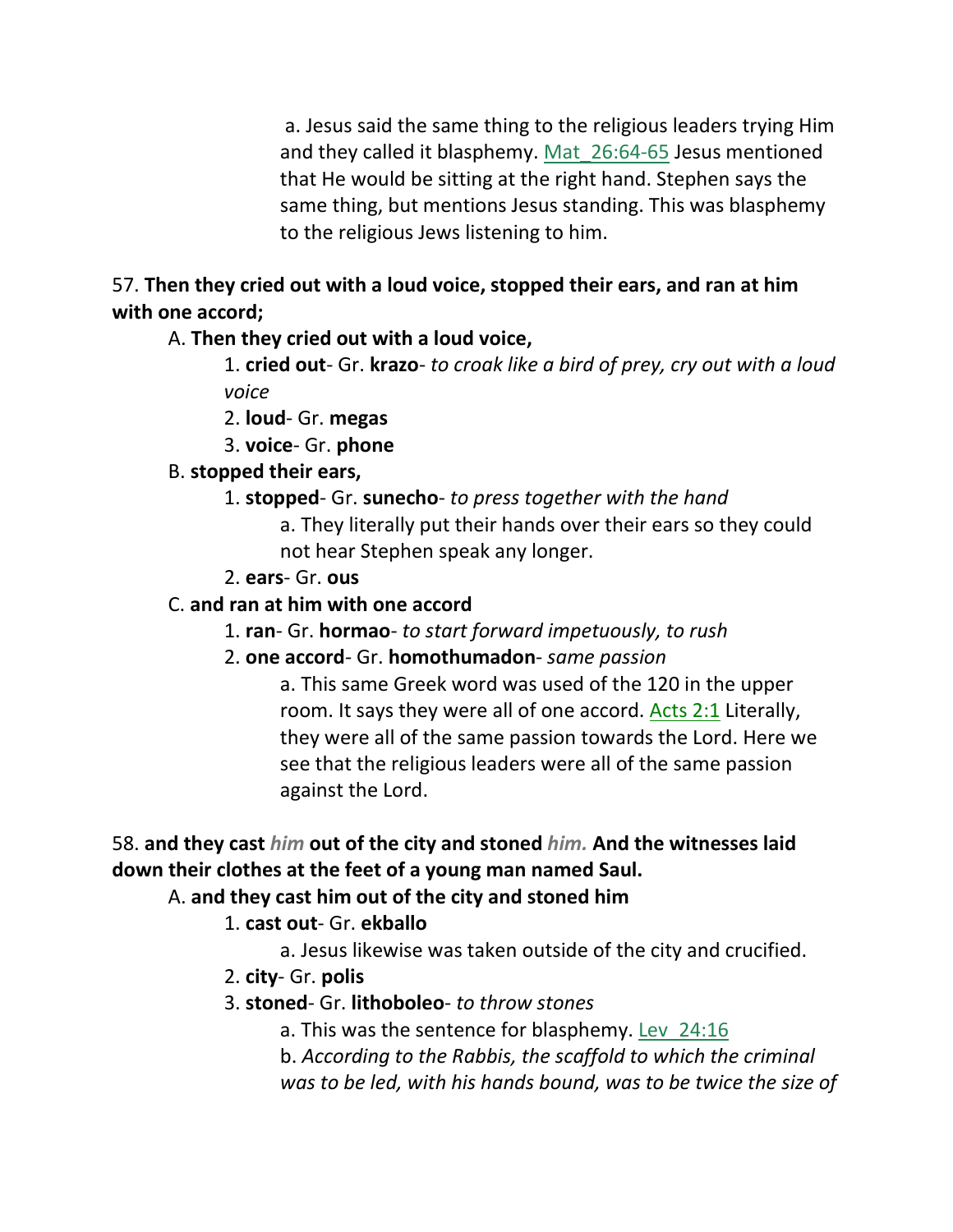*a man. One of the witnesses was to smite him with a stone upon the breast, so as to throw him down. If he were not killed, the second witness was to throw another stone at him. Then, if he were yet alive, all the people were to stone him until he was dead. The body was then to be suspended till sunset*. -Vincent Word Studies

c. This was not legal for the Jews to do because Rome was in control of the Jewish nation and would not let them have the right to execute anyone. This was to be given over to the Roman authorities to decide and to implement. This is why Jesus was handed over to the Romans. Stephen had made the religious leaders so angry that they ignored this and stoned Stephen themselves.

#### B. **And the witnesses laid down their clothes at the feet of a young man named Saul.**

#### 1. **witnesses**- Gr. **martus**

a. *That is, the false witnesses who bore testimony against him*, Act\_6:13. *It was directed in the Law* Deu\_17:7 *that the "witnesses" in the case should be first in executing the sentence of the Law. This was done to prevent false accusations by the prospect that they must be employed as executioners. After they had commenced the process of execution, all the people joined in it,* Deu\_17:7; Lev\_24:16. - Barnes Commentary

#### 2. **laid down**- Gr. **apotithemi**

- 3. **clothes** Gr. **himaton** *the upper garment, the cloak or mantle* a. These were the outer garments that were removed when any work was performed.
- 4. **feet** Gr. **pous**
- 5. **young man** Gr. **neanias**
	- a. This was applied to a man up until the age of 45.
- 6. **named** Gr. **onoma**
- 7. **Saul** means *desired*

a. Paul was called first Saul. He was named after the first king of Israel- Saul of Kish. Saul in the OT was tall and handsome. He had the attributes that were desired in a leader by people. Saul of Tarsus was similar. He was full of himself and was someone that was admired by others. When Saul met Jesus on the road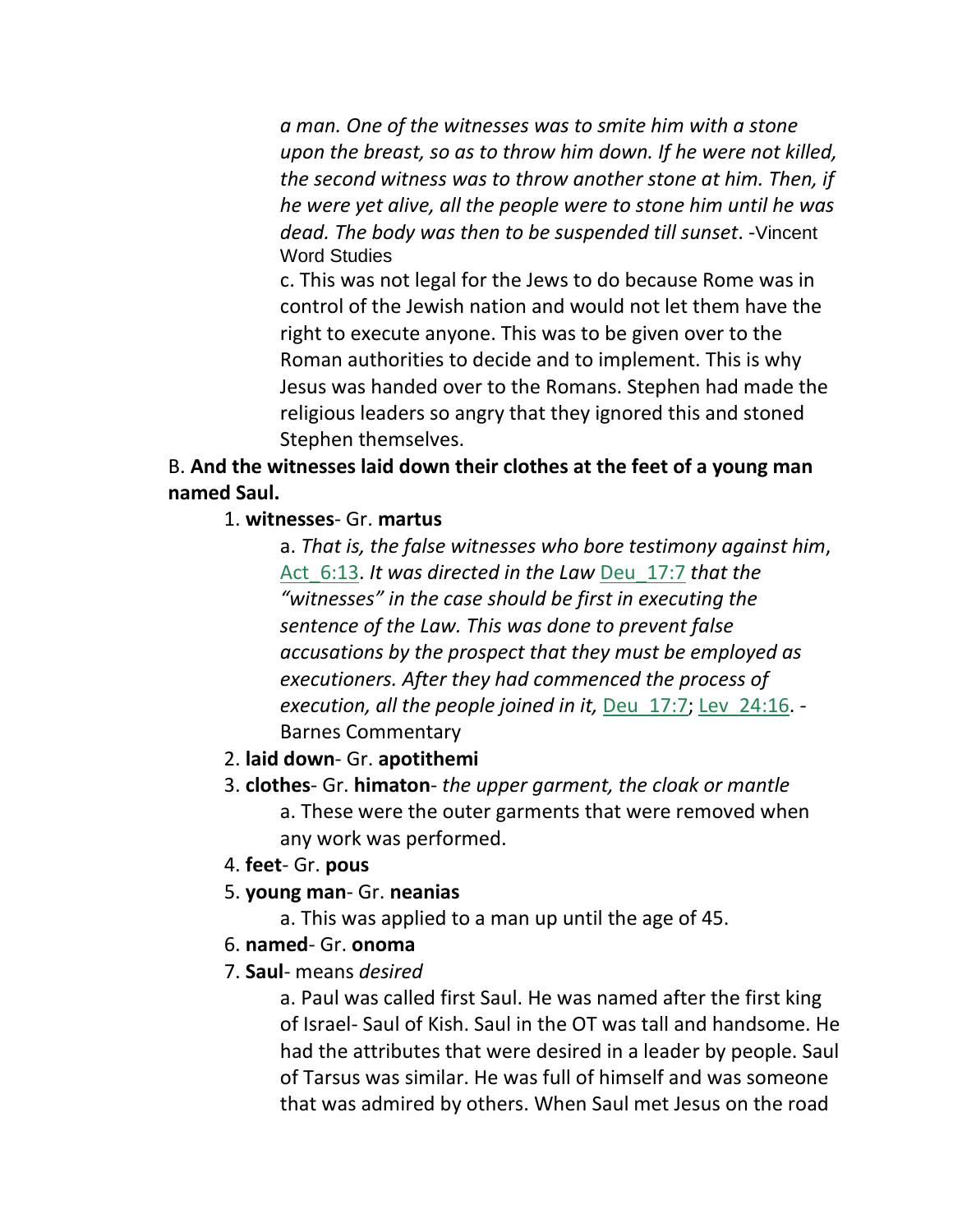to Damascus, he was thrown off his high horse and hit the ground so hard, the "S" got knocked off and a "P" got put on. Paul means *little*. Paul became little so Jesus could be big in Him!

### 59. **And they stoned Stephen as he was calling on** *God* **and saying, "Lord Jesus, receive my spirit."**

- A. **stoned** Gr. **lithoboleo**
- B. **calling** Gr. **epikaleomai**
- C. **saying** Gr. **lego**
- D. **receive** Gr. **dechomai** *welcome, embrace*
	- 1. As Jesus died he called upon the Father to receive His spirit. Likewise, Stephen prays for the Lord Jesus to receive his spirit.

# E. **spirit**- Gr. **pneuma**

1. His born again spirit.

# 60. **Then he knelt down and cried out with a loud voice, "Lord, do not charge them with this sin." And when he had said this, he fell asleep.**

# A. **Then he knelt down and cried out with a loud voice,**

- 1. **knelt down** Gr. **tithemi gonu-** *set the knees*
- 2. **cried out** Gr. **krazo**
- 3. **loud voice** Gr. **megas phone**

 a. The ones stoning him had cried out in a loud voice in hatred of Stephen, but here we see he cries out with a loud voice in love and intercession for those killing him.

# B. **Lord**- Gr. **kurios**

# C. **do not charge them with this sin,**

1. **charge**- Gr. **histemi**- *set, to place*

# 2. **sin**- Gr. **hamartia**

a. Jesus prayed the same thing for those crucifying Him as He died.

b. Stephen was motivated by the love of God in Christ.

c. This prayer showed that his sermon and its harsh ending were not out of spite but out of love.

# D. **And when he had said this,**

- 1. **said** Gr. **epo**
- E. **he fell asleep**